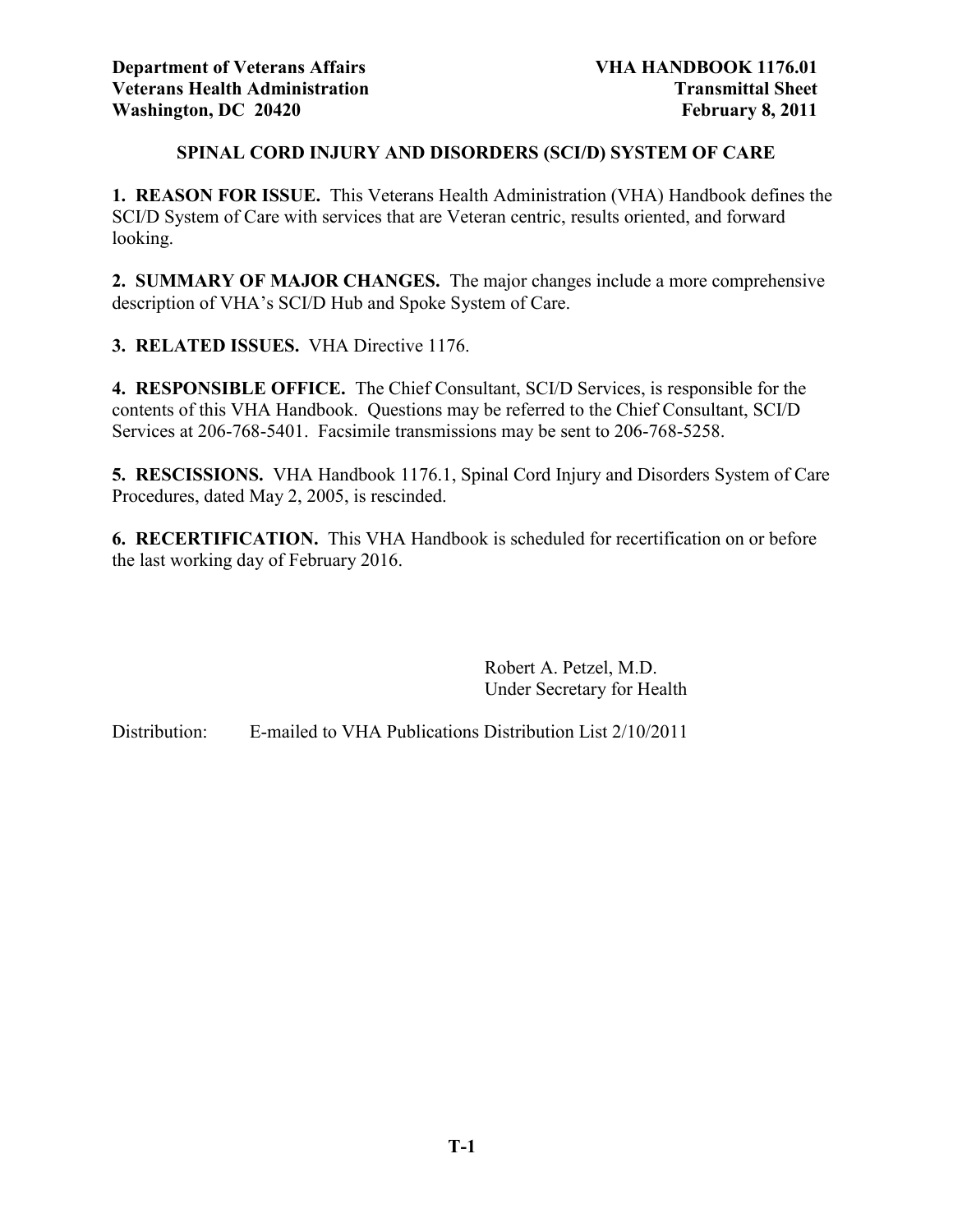# SPINAL CORD INJURY AND DISORDERS (SCI/D) SYSTEM OF CARE **PARAGRAPH PAGE** 14. SCI Support Clinic/SCI Primary Care Team in the Non-SCI Center Medical Center ...........28 16. Spinal Cord Dysfunction (SCD) Registry or Spinal Cord Injury and Disorders Outcomes

# **CONTENTS**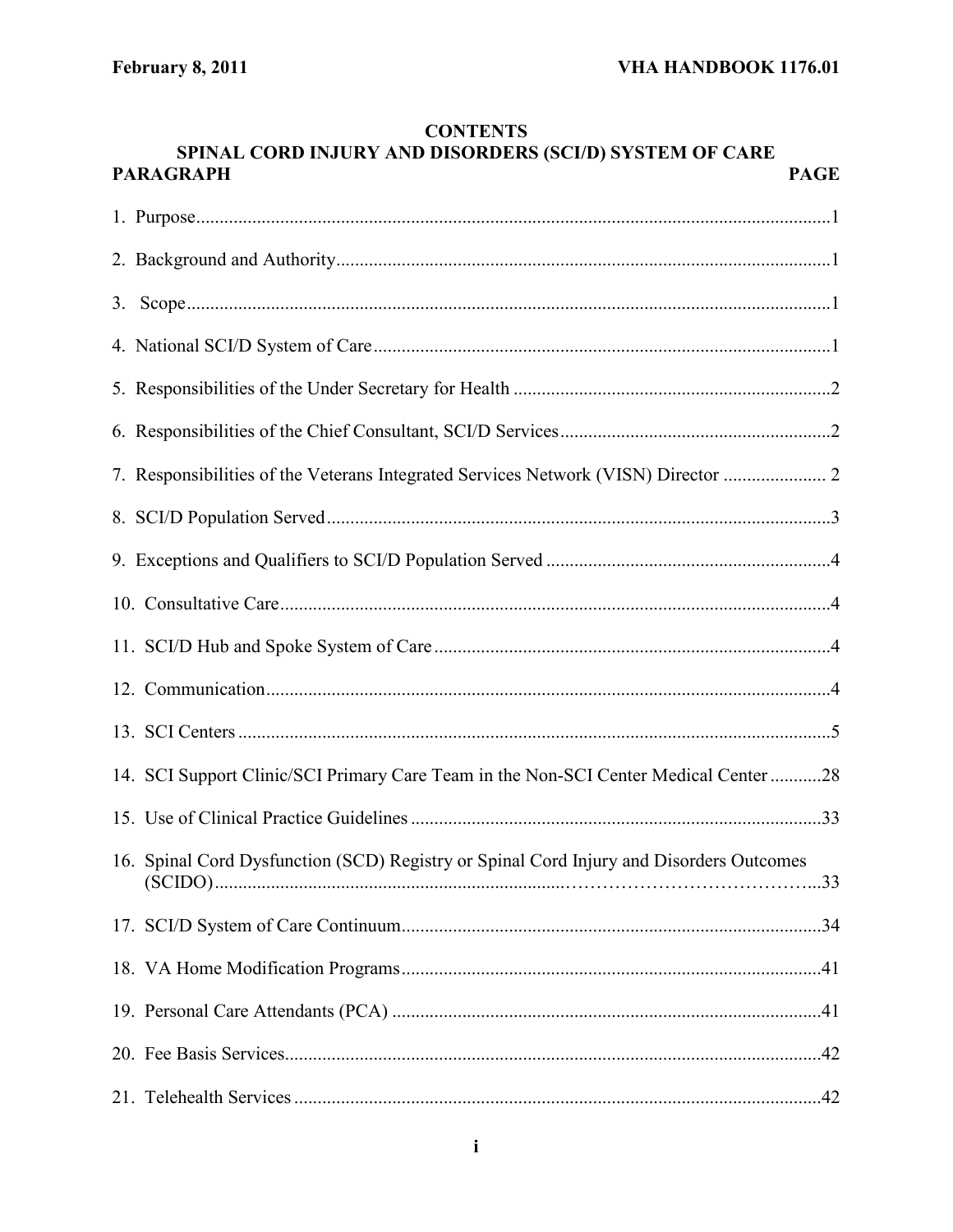# **CONTENTS Continued**

| <b>PARAGRAPH</b>                                                             | <b>PAGE</b> |
|------------------------------------------------------------------------------|-------------|
|                                                                              |             |
|                                                                              |             |
|                                                                              |             |
|                                                                              |             |
|                                                                              |             |
|                                                                              |             |
| <b>APPENDIXES</b>                                                            |             |
|                                                                              |             |
| B Spinal Cord Injury (SCI) Centers Accepting Department of Defense Referrals |             |
|                                                                              |             |
|                                                                              |             |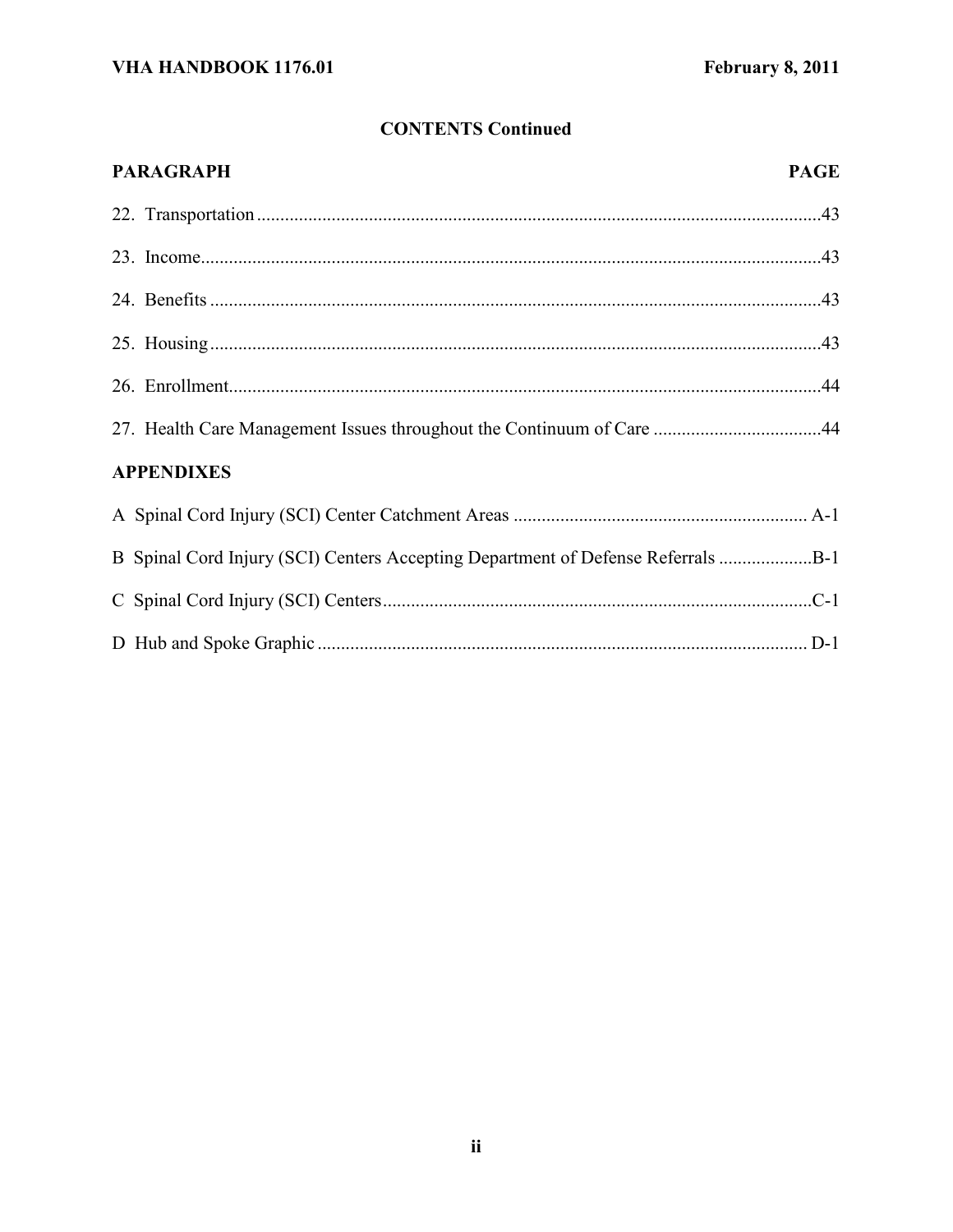#### **SPINAL CORD INJURY AND DISORDERS (SCI/D) SYSTEM OF CARE**

#### **1. PURPOSE**

This Veterans Health Administration (VHA) Handbook defines procedures for the operation of the Spinal Cord Injury and Disorders (SCI/D) System of Care.

### **2. BACKGROUND AND AUTHORITY**

a. Optimal health care services for Veterans with SCI/D emphasize the importance of rehabilitation and a comprehensive continuum of health care. VHA procedures described in this Handbook reflect the longstanding innovations and policy used to systematize the SCI/D Hub and Spoke continuum of care in VHA. This System of Care requires a full interdisciplinary team of SCI/D experts in the SCI Centers (hubs), and designated SCI Support Clinics or SCI primary care teams (spokes) at all other Department of Veterans Affairs (VA) medical centers for care of this population. The majority of symptoms and problems that follow SCI/D are chronic; therefore, the SCI/D System of Care focuses on self-management as a fundamental aspect of prevention and treatment plans. Self-management behaviors are used to prevent additional problems and to maintain function.

b. The authority for the SCI/D System of Care is title 38, United States Code (U.S.C.), Section § 7301, Subparagraph B.

### **3. SCOPE**

a. The mission of the VHA SCI/D System of Care is to support, promote, and maintain the health, independence, quality of life, and productivity of individuals with SCI/D throughout their lives. This is accomplished through:

- (1) The efficient delivery of rehabilitation;
- (2) Sustaining medical and surgical care;
- (3) Patient and family education;
- (4) Psychological, social, and vocational care;
- (5) Research;
- (6) Education; and

(7) Professional training in the continuum of care for persons with SCI/D. *NOTE: Quality of care is monitored through multiple mechanisms (see subpar. 13. n.).*

### **4. NATIONAL SCI/D SYSTEM OF CARE**

The VA's SCI/D Hub and Spoke System of Care is an integrated service delivery network. SCI Centers (hub) provide primary and specialty care for Veterans with SCI/D. All VA medical centers without an SCI Center (spoke) have responsibility for the provision of basic medical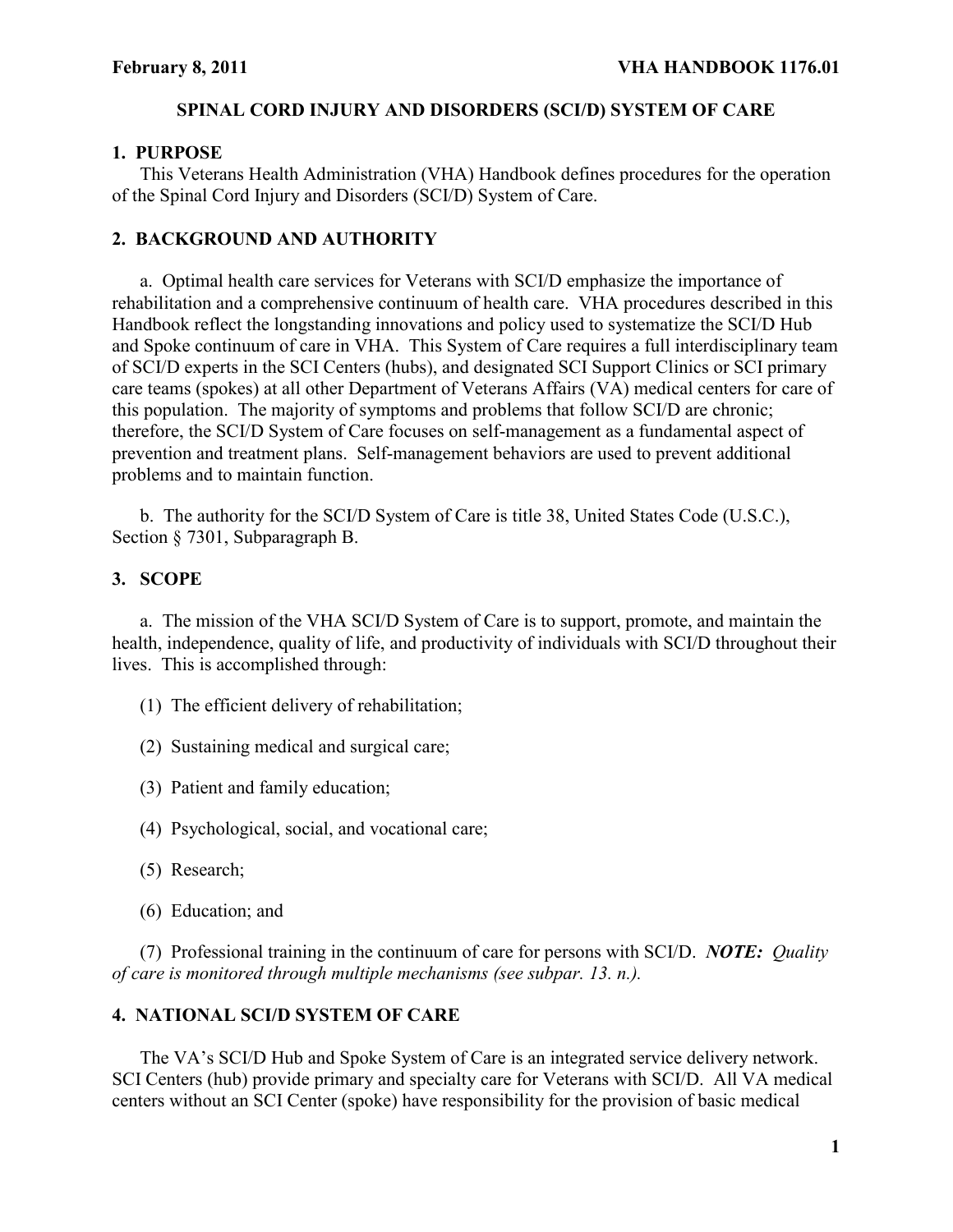care, SCI/D primary care by designated and trained providers, and emergent medical care for Veterans with SCI/D. Designated catchment areas (See App. A) reflect longstanding linkages and are used for the transfer of Veterans from a local VA or community hospital to the SCI Center for care in accordance with VA travel regulations. For descriptive purposes in this Handbook, the terms SCI and SCI/D are used interchangeably.

# **5. RESPONSIBILITIES OF THE UNDER SECRETARY FOR HEALTH**

Any proposed change to the SCI/D System of Care requires the approval of the Under Secretary for Health, including, but not limited to changes in: mission, staffing, bed level, reduction of clinical services, reorganization, and clinical staff.

# **6. RESPONSIBILITIES OF THE CHIEF CONSULTANT, SCI/D SERVICES**

The Chief Consultant, SCI/D is responsible for:

a. Providing national program leadership for SCI/D health care and rehabilitation services;

b. Reviewing significant proposed changes with the Chief Patient Care Services Officer (11), Principal Deputy Under Secretary for Health (10A), and relevant others; and

c. Forwarding recommendations to the Under Secretary for Health.

*NOTE: The Paralyzed Veterans of America (PVA) is given the opportunity to comment on significant changes to the program.* 

# **7. RESPONSIBILITIES OF THE VETERANS INTEGRATED SERVICES NETWORK (VISN) DIRECTOR**

The VISN Director, or designee, provides a critical juncture in implementation and support of the national SCI/D System of Care, balancing needs for local responsiveness with timely and full access with national consistency and coordination. The VISN Director is responsible for:

a. Supporting all components and services in the SCI/D system and continuum of care described in this Handbook;

b. Facilitating smooth and efficient transfers for care between VA facilities (See subpar. 13. d.);

c. Providing and facilitating necessary communication, resources, and quality improvement efforts to maintain expertise and quality services;

d. Facilitating travel and access to SCI Center services in the designated SCI catchment area, in accordance with national policy for inter-facility transfers, established criteria for travel eligibility, and use of hardship criteria, as appropriate.

e. Facilitating VHA required continuing education of VHA health care providers about the SCI/D System of Care and SCI/D health care issues; and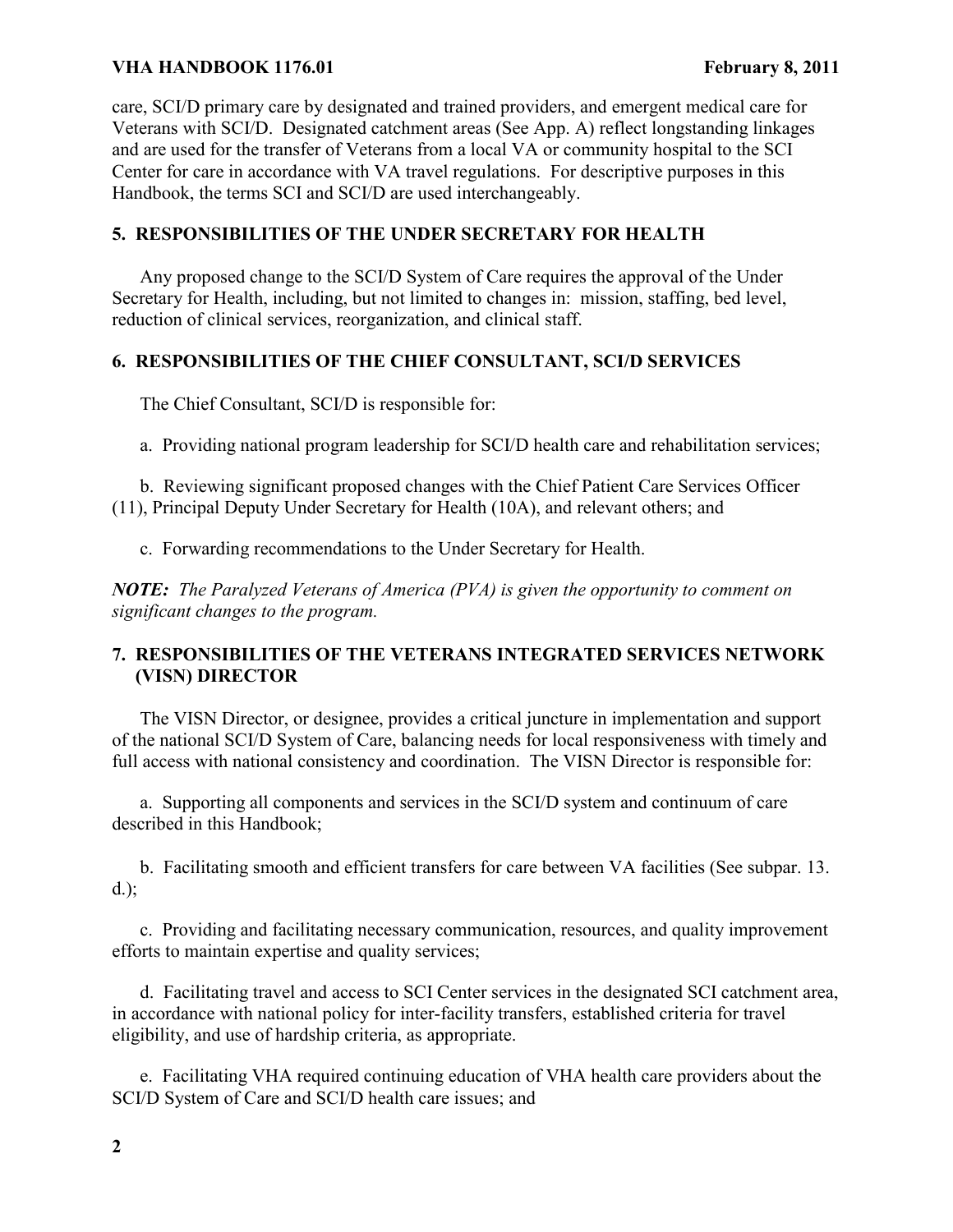f. Submitting proposed changes to the SCI/D System of Care for review and approval through the SCI/D Services Chief Consultant (11S), Chief Patient Care Services Officer (11), Deputy Under Secretary for Health for Operations and Management (10N), and Principal Deputy Under Secretary for Health (10A) before forwarding to the Under Secretary for Health for approval.

# **8. SCI/D POPULATION SERVED**

a. VHA's SCI/D System of Care provides a full range of care for all enrolled Veterans who have sustained a spinal cord injury or have a stable neurologic impairment of the spinal cord. This includes:

(1) All traumatic spinal cord injuries due to such events as motor vehicle accidents, falls, and acts of violence; and

(2) Atraumatic, non-progressive etiologies of spinal cord disorders.

b. The following principles and conditions describe the population served.

(1) The neurologic condition is stable (i.e., not progressive or deteriorating over time).

(2) The primary problem is related to a spinal cord disorder as opposed to brain or peripheral nerve disorder.

(3) The resultant sequelae are clinically and functionally significant, thereby resulting in impairments of mobility, activities of daily living, and/or visceral function (e.g., neurogenic bladder, neurogenic bowel).

(4) Any level of the spinal cord, conus medullaris, or cauda equina is involved.

c. Illustrative examples of the population served are Veterans who have:

(1) Benign spinal cord or vertebral column neoplasms that result in significant spinal cord dysfunction.

(2) Multiple sclerosis with evidence of primary spinal cord involvement and minimal cognitive, swallowing, movement disorders, and/or visual impairments (which are typically best addressed by the Neurology and Rehabilitation Medicine Services).

(3) Myelopathy secondary to herniated nucleus pulposus, spinal stenosis, or other vertebral column degenerative changes if sequelae include significant mobility, activities of daily living, and visceral/autonomic deficits (e.g., neurogenic bladder).

(4) Arterio-venous malformation that results in myelopathy.

(5) Epidural abscess that results in spinal cord dysfunction.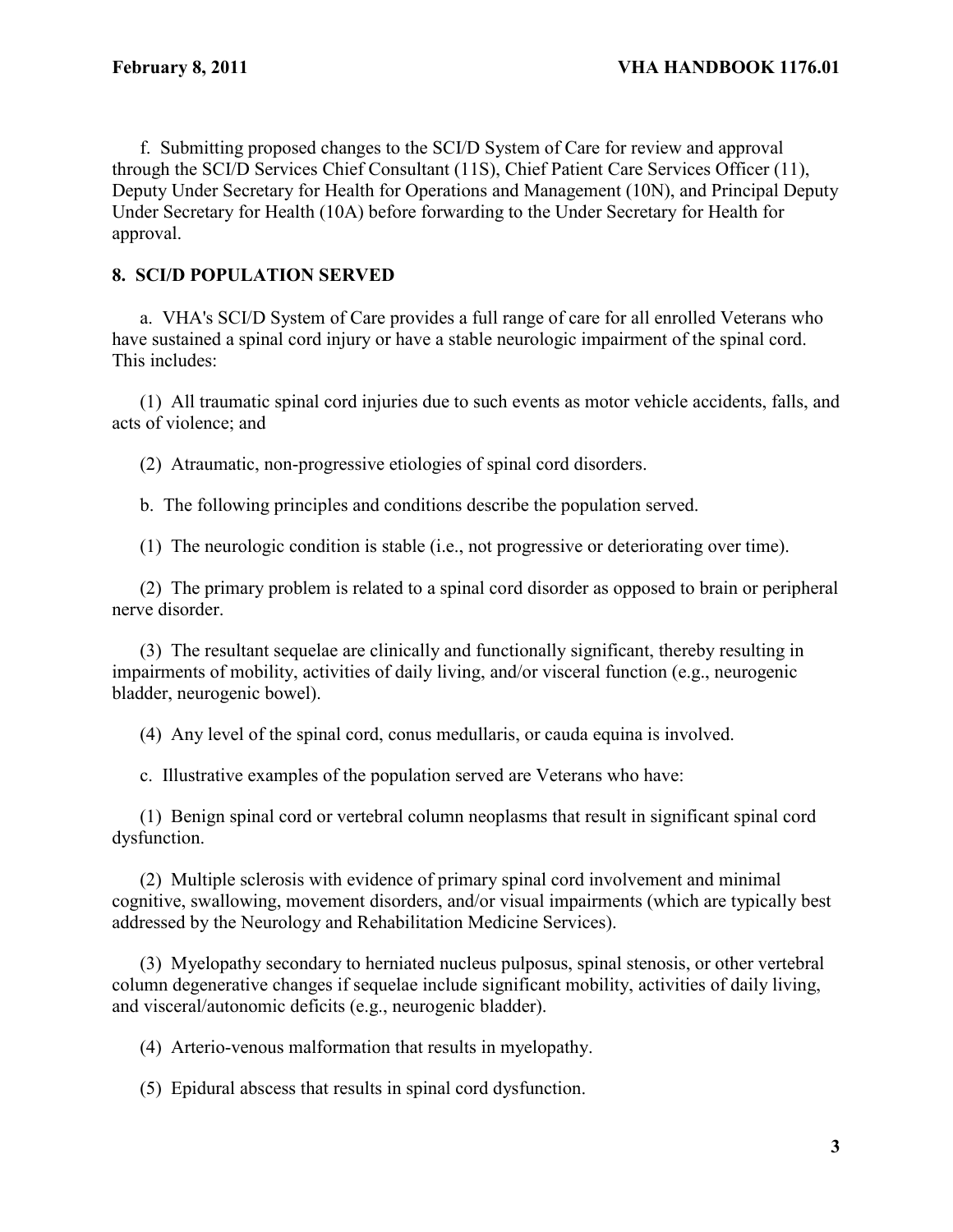(6) Any other vascular, inflammatory, or infectious etiology that results in significant myelopathy.

# **9. EXCEPTIONS AND QUALIFIERS TO SCI/D POPULATION SERVED**

Although the clinical presentation may be similar in appearance to an SCI/D, Veterans with the following pathologic entities are not routinely admitted to SCI Centers:

a. Quadriparesis or paraparesis due to intracranial or peripheral nerve disorders.

b. Conversion disorder and/or hysteria manifested as paraplegia or tetraplegia.

c. Multiple sclerosis that is progressive, in active relapse, and/or with extensive cognitive, swallowing, and visual impairments. *NOTE: The delivery of services for Veterans with multiple sclerosis is the primary responsibility of the National Director of Neurology and shared by the Neurology, Rehabilitation Medicine, Primary Care, and SCI Services.* 

d. Veterans with diagnoses that do not affect the spinal cord.

# **10. CONSULTATIVE CARE**

When the SCI staff has particular, specialized knowledge (such as training in bowel care and wound care) that is needed to provide quality care to Veterans, the SCI staff may provide consultation to a treating provider outside of the SCI/D System of Care. *NOTE: The decision to provide consultation is at the discretion of the Chief, SCI Service. NOTE: Veterans with other etiologies that result in spinal cord dysfunction (e.g., intraspinal malignancy) may be accepted by the SCI Chief on a case-by-case basis for initial rehabilitation with follow-up consultation to the patient's non-SCI primary provider.*

# **11. SCI/D HUB AND SPOKE SYSTEM OF CARE**

The SCI/D System of Care consists of an integrated network of care based on the longstanding hub and spoke model. SCI Centers serve as the hub. Locally accessible SCI/D primary care is provided at other VA facilities (spokes) within specified catchment areas (see App. A). These long-standing designated catchment areas are generally used for the transfer of Veterans from a local VA or community hospital to the SCI Center (hub) for care. However, in the interest of preserving continuity of care, Veterans with an existing relationship and treatment history at an SCI Center that is outside the designated catchment area will have their preferences respected by the referring and accepting facilities in accordance with VA travel regulations. All VA medical centers have responsibility for the provision of basic medical care, primary care, and emergent medical care for Veterans with SCI/D.

# **12. COMMUNICATION**

The structural elements of the System of Care are linked by ongoing communication among providers to form an integrated network of care, meeting the needs of Veterans with SCI/D.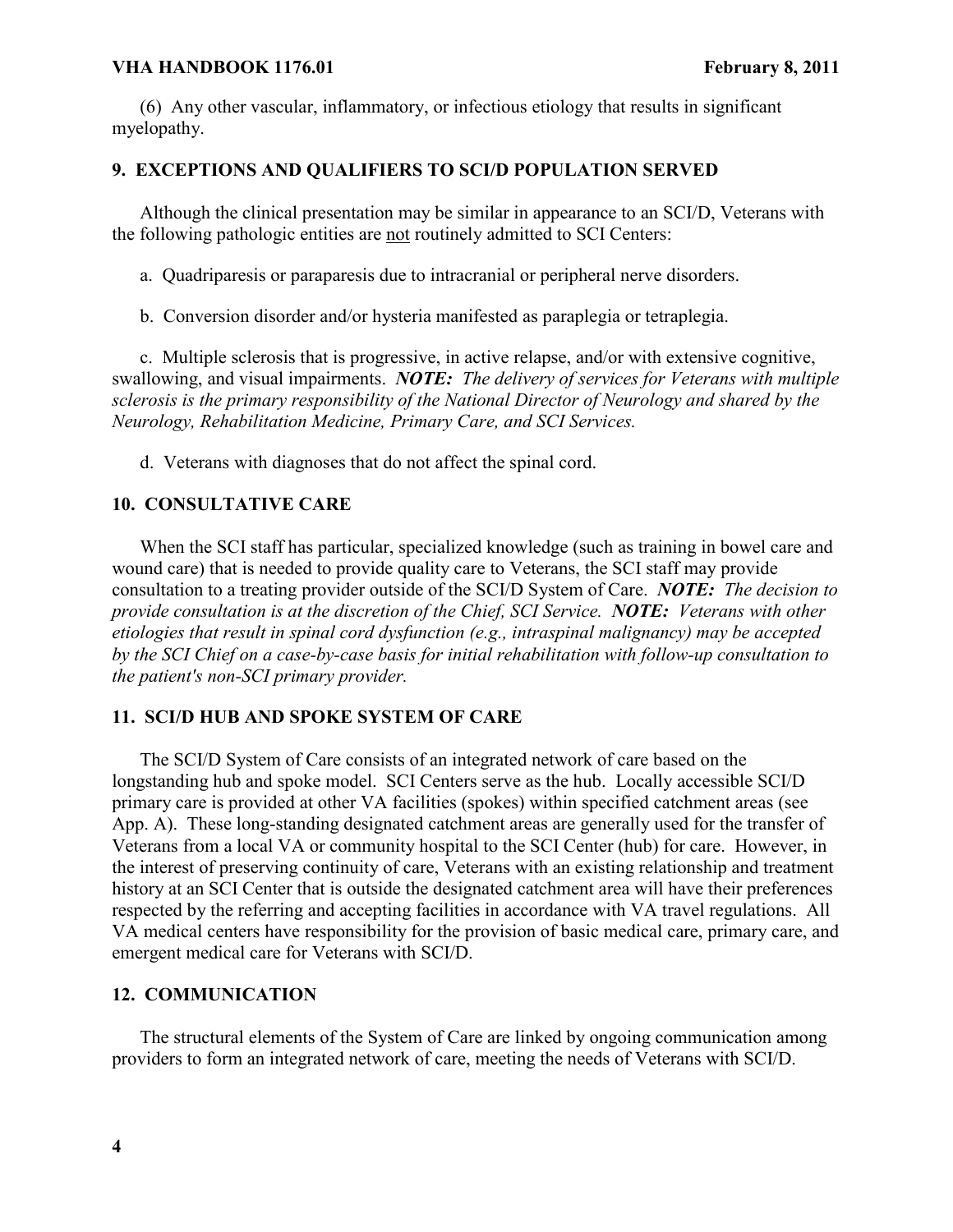a. Communication between providers at SCI Centers and non-SCI Center facilities must take place upon admission, clinical need, transfer, or discharge of any patient.

b. The SCI Coordinator must notify the Chief, SCI Service, or designee, of admissions and discharges to non-SCI Center facilities using the SCD Registry's or Spinal Cord Injury and Disorders Outcomes (SCIDO) automated alert system or other appropriate mechanism.

c. The Chief, SCI Service, or designee, must notify the SCI Coordinator of discharges from the SCI Center, using the SCD Registry's or SCIDO's automated alert system or other appropriate mechanism.

d. Prompt communication between providers at SCI Centers and non-SCI Centers is vital to ensuring VA's ability to provide quality care to Veterans with SCI/D. Individual Veteran tracking and reporting by the SCI Coordinator, as Veterans enter and exit VA's medical and long-term care systems, is fundamental to the delivery of quality care and to ensuring that appropriate follow-up appointments are scheduled and provided in a timely manner.

# **13. SCI CENTERS**

#### a. **SCI Center Programs and Organization**

(1) **Designated SCI Centers.** Designated SCI Centers provide SCI/D primary care and SCI/D specialty care with a full continuum of acute stabilization, acute rehabilitation, subacute rehabilitation, medical and surgical care, ventilator management and weaning, respite care, preventive services, sustaining health care, SCI Home Care (SCI-HC), and long-term care services consistent with VHA policies. Sustaining health care is the spectrum of services after initial rehabilitation. Veterans living in the geographic area of an SCI Center generally receive their SCI/D primary care services from a primary care provider in the SCI Service at the SCI Center.

(2) **Approval of SCI Centers.** SCI Centers are approved by the Under Secretary for Health and organized as an independent service line reporting to the Chief of Staff, Chief Medical Officer, or equivalent, at the medical center. Each SCI Center is organized with a catchment area of VA medical centers that refer to that SCI Center (see App. A). The establishment of a new SCI Center must follow VA's physical plant, staffing, and resource requirements, and must be located at VA medical centers that are capable of providing complete tertiary care. *NOTE: Uniform Federal Accessibility Standards and the Office of Facilities Management Design Guides are used in construction of all new sites. VA and PVA have an agreement specifying that PVA is offered involvement in all major, minor, and non-recurring SCI/D projects.*

(3) **SCI Long-Term Care Centers**.Designated SCI Long-Term Care (LTC) Centers provide primary care and SCI/D specialty care within their focus on sustaining health and LTC services. Veterans living in the geographic area of a designated SCI LTC Center often receive their SCI/D primary care and LTC services at the SCI LTC Center through SCI Services. *NOTE: Uniform Federal Accessibility Standards and the Office of Facilities Management Design Guides are used in construction of all new sites. VA and PVA have an agreement specifying that PVA is offered involvement in all major, minor, and non-recurring SCI/D projects.*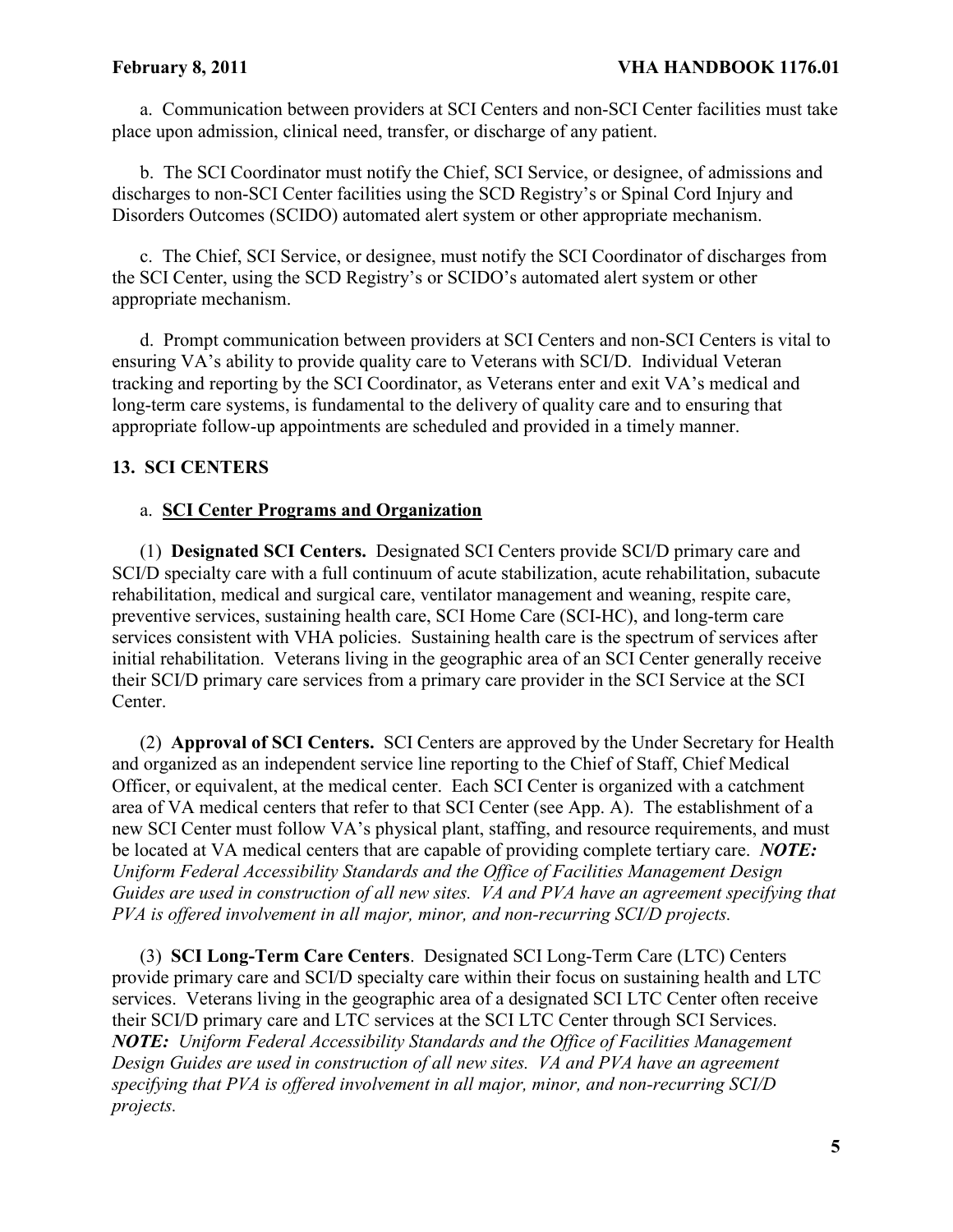.

# b. **Scope of SCI Center Services**

(1) **Scope.** The scope of SCI Center services addresses the unique aspects of delivering primary care, specialty health care, and rehabilitation services to individuals with SCI/D

(2) **Services.** The SCI Centers provide the following services in an integrated fashion: orthotics, prosthetics, sensory aids, assistive technology, videofluoroscopic studies of swallowing, pulmonary function tests, chronic pain management, gynecology, mental health, environmental modifications, peer counseling, reproductive assessment, substance abuse treatment or rehabilitation, swallowing evaluation and training, geriatrics and gerontology, medical nutrition therapy, rehabilitation engineering, speech and language pathology, dental services, and services to address parenting issues.

# c. **Admission of Active Duty Service Members (ADSM)**

(1) **Memorandum of Agreement (MOA)**.A "Memorandum of Agreement between the Department of Veterans Affairs (VA) and the Department of Defense (DOD) for Medical Treatment Provided to Active Duty Service Members (ADSM) with Spinal Cord Injury, Traumatic Brain Injury, Blindness, or Polytraumatic Injuries" is in effect. The objective is to provide the highest quality care for ADSM who sustain SCI/D. *NOTE: Refer to the current VA-DOD MOA for criteria for safe and effective transfer, operational specifics, and expectations.* 

(a) When the patient is ready for transfer, arrangements are to be effected immediately.

(b) VA will provide sufficient medical information and documentation for the designated DOD Military Treatment Facility (MTF) to conduct a medical evaluation board for disability determination.

(c) The SCI Center staff will coordinate with community hospitals so that VA-eligible DOD patients with SCI/D, who are ready for transfer to another hospital, are transported directly from a community hospital to a VA SCI Center.

(d) Certain VA medical centers are currently designated as capable of providing the sophisticated care and intensive rehabilitation required by recently spinal cord injured military service personnel. *NOTE: These centers are designated in Appendix C.* 

(e) VA SCI Centers will assist DOD MTFs in selecting the most appropriate participating VA SCI Center to provide treatment to prospective ADSMs under the VA-DOD MOA. Consideration will be given to selecting a VA SCI Center closest to the ADSM's home of record or other location requested by the ADSM (guardian, conservator, or designee), subject to availability of beds at the medical center and approval by Tricare Management Activity (TMA). If the preferred or approved VA SCI Center is unable to accept the patient, DOD, in coordination with VA, will assist in locating an appropriate VA medical center for placement of the patient. *NOTE: The Chief Consultant, SCI/D Services (11S), VHA Central Office, 810 Vermont Avenue, NW, Washington, DC, 20420, will assist when necessary.*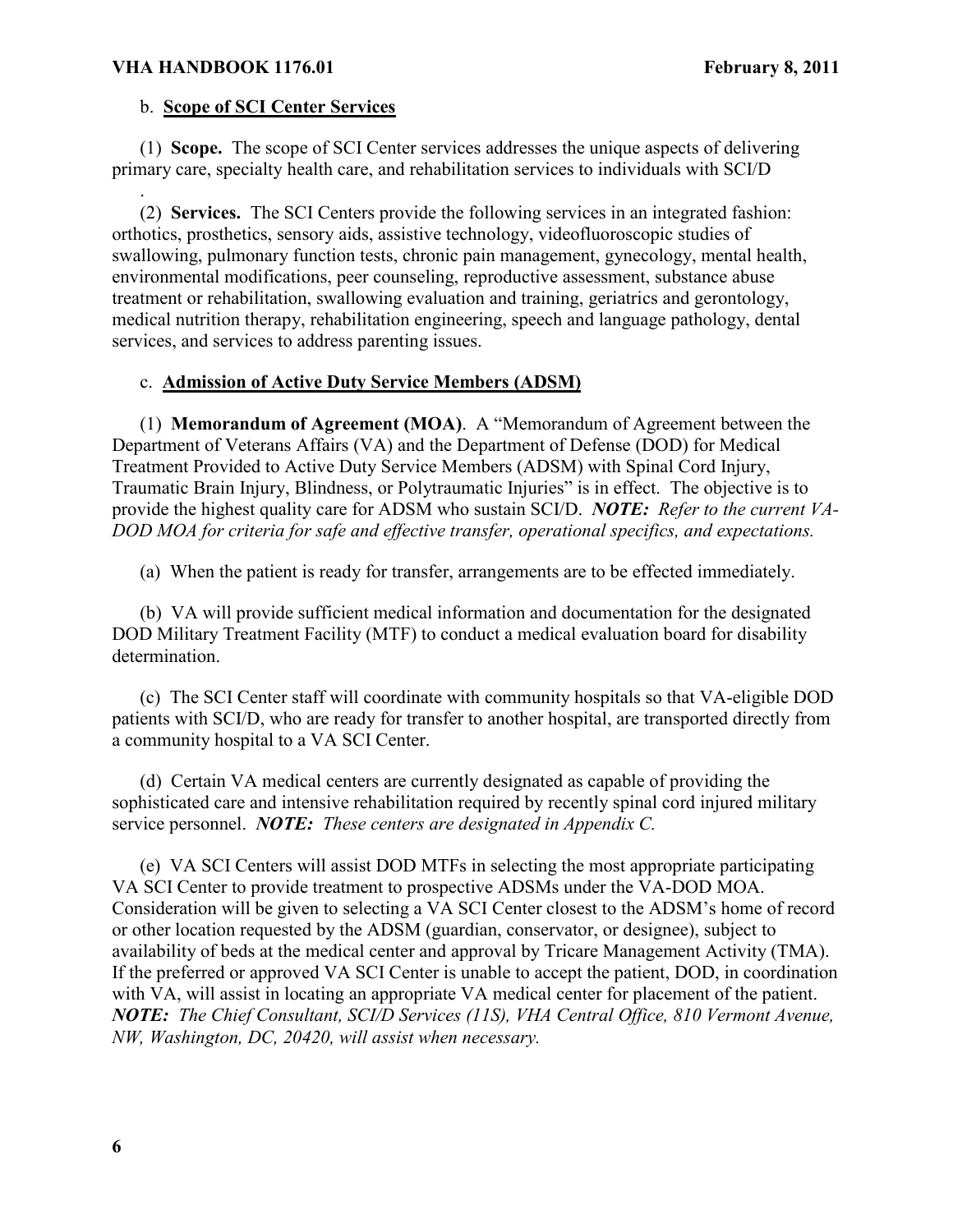(f) ADSMs with SCI/D who are transferred to VA SCI Centers must be reported quarterly through SCI Services in the quarterly new injury report.

# d. **Admission of Veterans with SCI/D**

(1) The Chief, SCI Service, or designee, is responsible for the admission of eligible Veterans with SCI/D. Admissions must be predicated on mission, scope of services, evaluation, and/or determination of diagnostic etiology (see pars. 8, 9, and 10), and the medical and functional requirements of the patient. SCI/D designated beds are captured under bed section 22 for location and treating specialty purposes. *NOTE: Non-SCI utilization criteria are not to be used.* 

(2) It is the responsibility of the VA medical center first contacted for admission to proceed with arrangements for transferring the Veteran to the nearest appropriate SCI Center. When the first VA medical center contacted does not have an SCI Center, arrangements must be made by the contacted VA medical center to transfer the patient directly to an accepting SCI Center. Admission to the local VA medical center may take place, but it is not a prerequisite for coordinating arrangements for the Veteran's admission to the SCI Center.

(3) The SCI Coordinator, or referring physician, must provide a patient history and physical examination note, pertinent progress notes, and physician interim or discharge summary for review by the SCI Center considering the patient for transfer. An electronic consultation should be sent to document, request, and track the request for transfer.

(4) Agreement on the transfer or admission date must be coordinated by the SCI admitting physician and referring SCI/D Support Clinic or SCI/D PCT Coordinator, or by the SCI admitting physician and the community provider. *NOTE: The logistics and timing of the transfer are assessed based upon physician-to-physician contact.*

(5) Activation of available SCI beds not currently staffed will be facilitated to accommodate admissions if the census and referrals to the SCI Center exceed the required staffed bed numbers. If an eligible Veteran with SCI/D from the catchment area is in need of acute or sustaining SCI/D care and cannot be accepted for admission at the SCI Center to which the Veteran is normally referred, the Chief of that SCI Center is responsible for:

(a) Making arrangements for care at another SCI Center;

- (b) Communicating these arrangements to the patient or the patient's representative;
- (c) Consultation with the patient's attending physician during the interim; and
- (d) Tracking delays in admissions using a waiting list of pending admissions.

(6) Although a Veteran may apply to any SCI Center, emphasis is placed upon addressing the Veteran's needs in the SCI catchment area. However, in the interests of preserving continuity of care and respecting Veteran preference, Veterans with an existing relationship and treatment history at an SCI Center outside the designated catchment area will continue to receive care at that medical center. However, travel benefits are only to the nearest SCI Center. *NOTE: Other*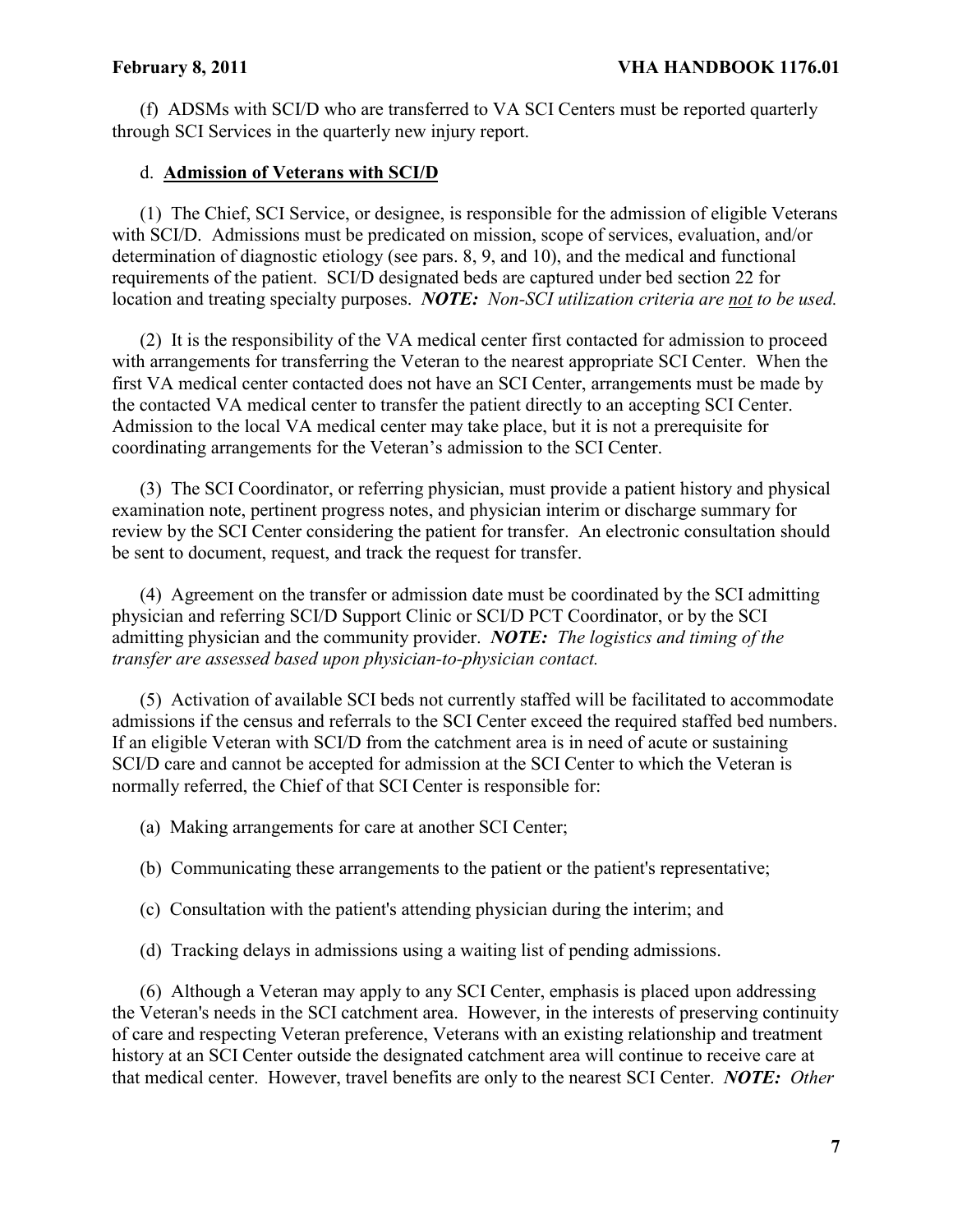*factors are considered in addressing the needs of SCI/D applicants, such as the urgency of the patient's medical need, the availability of resources, eligibility, and entitlement priorities.*

(7) Veterans with acute onset SCI/D are transferred immediately to an SCI Center. Veterans with SCI/D admitted to any VA medical center are to be transferred to the SCI Center in 72 hours for acute medical and/or surgical conditions and non-self-limiting conditions. The SCI Coordinator at facilities without an SCI Center must communicate with the SCI Chief as frequently as the patient's status indicates. Such patients with acute care needs must be evaluated as needed on a daily basis by personnel from the SCI/D Support Clinic or SCI/D PCT.

(8) Veterans with acute care issues in a VA medical center with an SCI Center are admitted directly to the SCI Center unless the Chief, SCI Service, approves admission to an alternate unit. Patients are to be located on the SCI unit, unless there is a need for an intensive care unit, nursing home care unit, or an exceptional clinical circumstance (which must be approved by the Chief, SCI Service). Any Veteran with SCI/D not on the SCI unit must be evaluated on a daily basis, as needed, as needed, by an SCI physician and SCI nurse; they must document the assessment and clinical recommendations.

(9) The special needs of female Veterans with SCI/D must be met through provisions for privacy (private rooms or shared with other females), appropriate supplies, apparel, and access to appropriate health care services as outlined by the Women Veterans Health Strategic Health Care Group. The designated SCI primary care providers provide or arrange for timely women's health care and gender specific screenings during the Veteran's comprehensive evaluation. When the SCI primary care provider or Veteran chooses to have these screenings done by Women's Health Care, pre-arrangements for this care during the annual evaluation (or when issues arise) will be made with Women's Health Care or by arrangements with Women's Health Care to provide the services in the SCI/D examination rooms, or through fee basis to an appropriately-trained provider with accessible health care office space and equipment.

e. **Admission of Non-Veteran SCI/D Patients.** The following information has been developed for the admission of non-Veterans, other than active duty military personnel, and is consistent with the contracting authorities. *NOTE: This does not apply to VA SCI services furnished under a pre-approved sharing agreement.*

(1) Admission must be considered necessary for humanitarian emergency reasons because appropriate specialized facilities are not available in the area. Patients must meet the admission criteria as outlined in paragraph 8 of this Handbook.

(2) Requests for admission are to be made to the nearest Chief, SCI Service, as soon as possible, post-injury. The Chief, SCI Service, approves requests for admission of acute non-Veteran SCI/D patients. Admission is to be accomplished within 1 week post-injury and before the beginning of acute rehabilitation.

(3) Management at a VA SCI Center makes a critical difference in the individual's outcome.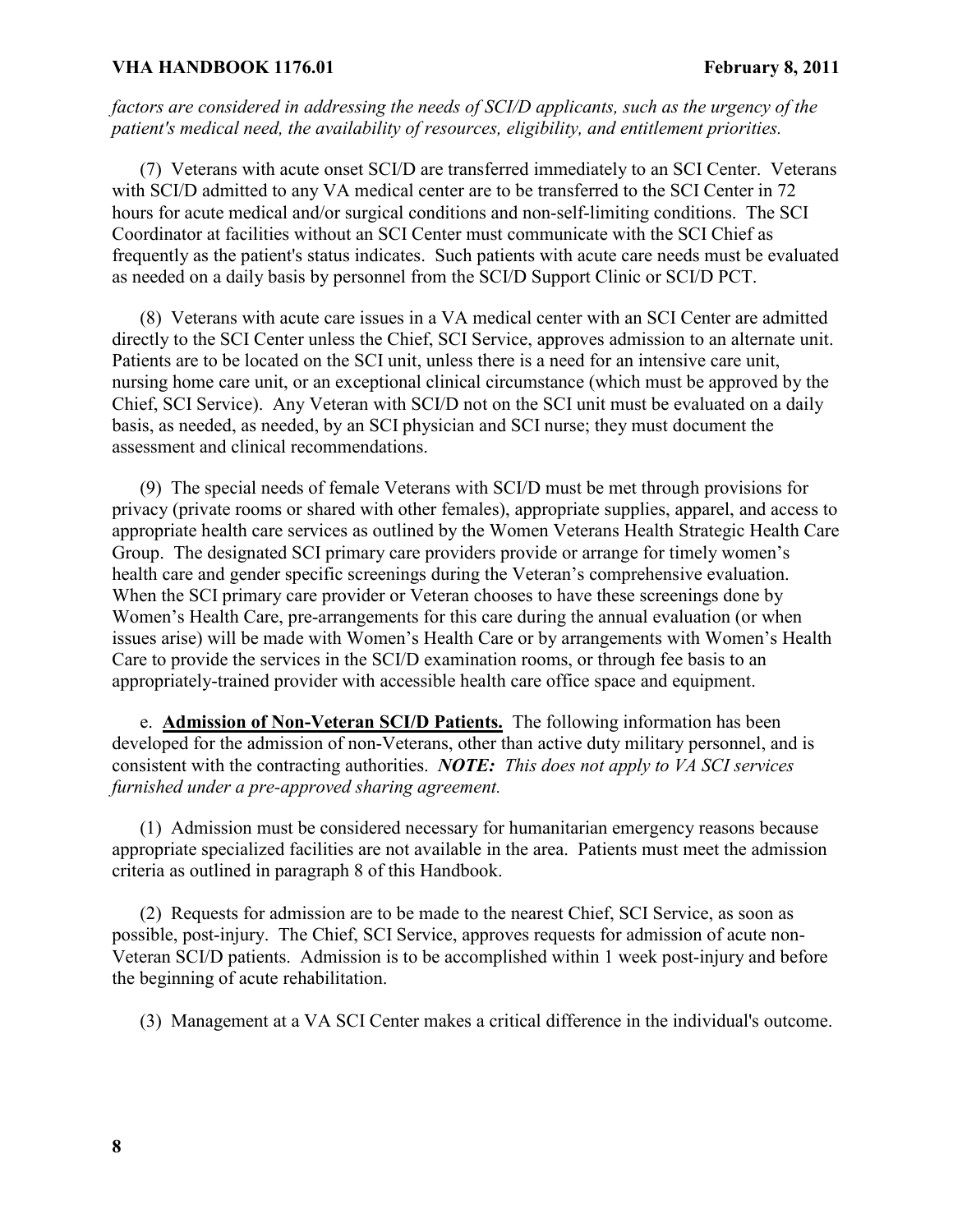(4) The cost of VA care, including prosthetic and orthotic devices and the cost of transportation to and from the SCI Center, is not borne by VA. Charges for SCI services are made according to the cost accounting or billing methods currently in use.

(5) Length of stay in a VA SCI Center is limited to a maximum of 3 months. The VA medical center Director may authorize an extension of the hospitalization, if medically necessary, and if requested by the third party payer. Every effort must be made to rehabilitate the patient for discharge to the community, or other appropriate non-VA resource.

(6) Those applicants who are not yet hospitalized, and in need of emergency care (where the absence of immediate care would be life threatening to the patient) are to be given the highest priority for treatment and consideration for admission.

(7) The quality of care available to eligible Veterans on the SCI Unit must not be diminished, and the admission of eligible Veterans must not be delayed because of the hospitalization of a non-Veteran.

f. **Independent Living Programs (ILPs)**. ILPs are an important link in the transition of the Veteran with SCI/D from the medical center to community life. ILPs are designed to promote life in the least restrictive community environment possible, based on a choice of acceptable alternatives that minimize the Veteran's reliance on others. The Chief, SCI Service appoints a social worker to serve as the ILP Coordinator. All interdisciplinary SCI team members and the ILP Coordinator serve as advocates by educating and ensuring that the Veteran with SCI/D receives education in attendant management and maximization of function to achieve community living whenever possible.

# g. **Urodynamics Laboratory**

- (1) The Chief, SCI Service and/or Chief, Urology Service, is responsible for:
- (a) The planning and administration of the urodynamic laboratory;
- (b) Providing consultation to other services requesting urodynamic studies;
- (c) Ensuring the radiology department routinely evaluates the radiographic equipment;
- (d) Ensuring the staff performing fluoroscopic procedures wear film badges;
- (e) Ensuring that the rates of post-study infections and autonomic dysreflexia are tracked; and

(f) Ensuring the clinical and laboratory records obtained from all examinations are included in the patient's medical record.

(2) All patients must be offered a complete urodynamics study during the initial admission. Non-invasive tests are to be used before urodynamic studies, where feasible.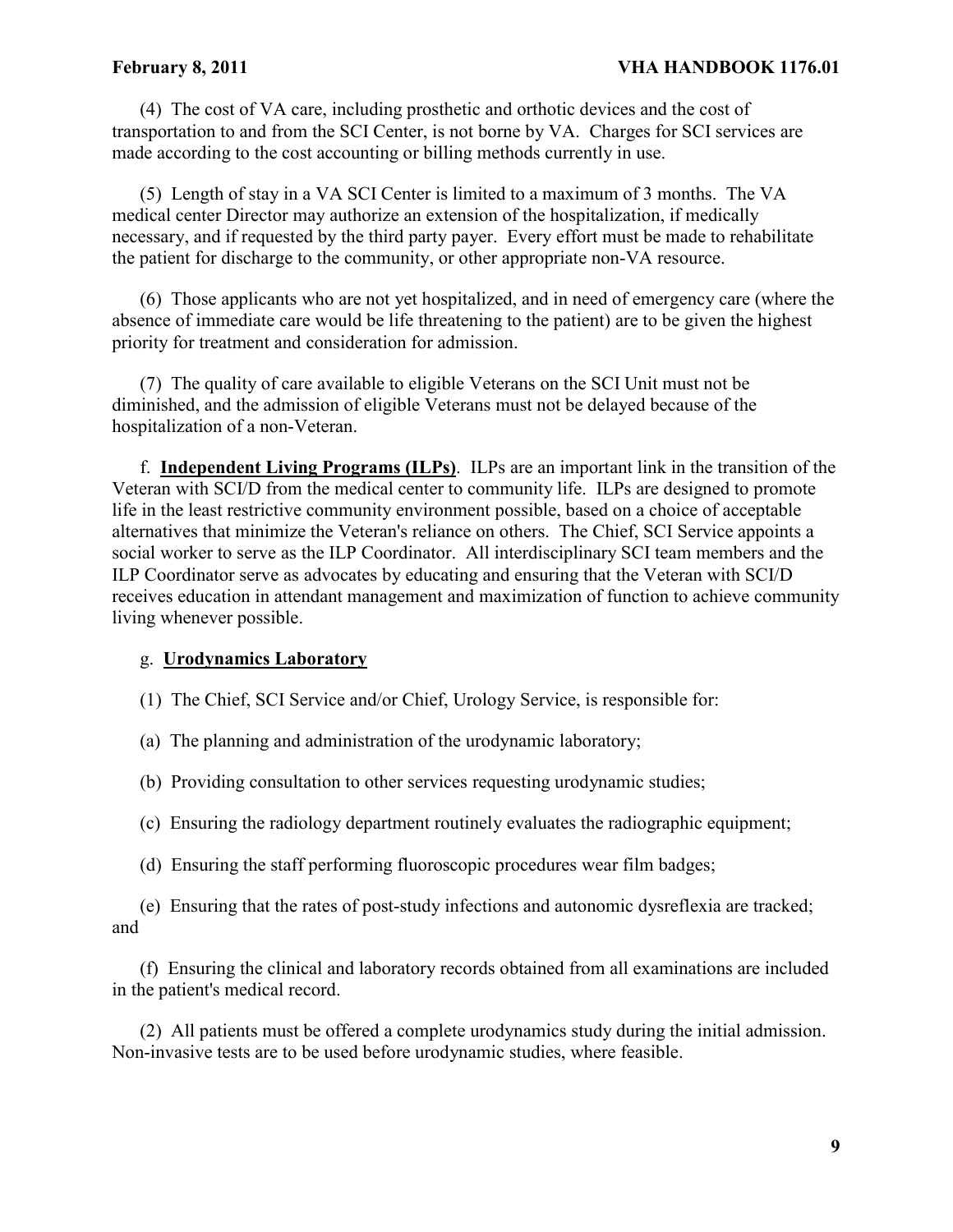(a) Urodynamic assessment includes a cystometrogram (CMG) with simultaneous sphincteric pressure measurement under fluoroscopy and/or rectal sonography.

(b) If concurrent fluoroscopy is not available, a separate voiding cystourethrogram (VCU) must be done.

(c) Urodynamic studies are to be done 3 to 6 months after injury, or after return of bladder activity, whichever comes first (urodynamic studies need to be done following stabilization of bladder function, which is typically, completely stable by 6-18 months post-injury).

(d) Only competent personnel knowledgeable in urodynamics, urodynamic instrumentation, and technical analysis may perform and/or assist in the study.

(e) A physician competent in urodynamics and/or uroradiology must be available for consultation during the study.

(f) Appropriate emergency support and equipment must be available to the urodynamics suite.

h. **Sexuality and Fertility Counseling**. Both male and female Veterans with SCI/D must be offered the opportunity to undergo sexuality and fertility counseling by means of formal urological and psychological consultation. The spouse, or significant other, may be invited to be involved in the process at the discretion of the Veteran. Proper sexuality counseling should be facilitated by use of the Clinical Practice Guideline on Sexuality produced by the Consortium of Spinal Cord Medicine and the corresponding Consumer Guide.

# i. **SCI Comprehensive Preventive Health Evaluation**

(1) **Critical Functions.** Critical functions of the SCI Comprehensive Preventive Health Evaluation include health promotion, prevention, early identification and treatment of complications related to lifestyle, aging, and living with a SCI/D. Annual comprehensive preventive health evaluations must be offered at SCI Centers by a multidisciplinary team trained in SCI/D care.

(2) **Evaluation Scope.** The scope of the evaluation is comprehensive and includes:

(a) Elements of health promotion and disease prevention defined for the general Veteran, and

(b) SCI/D specific elements. *NOTE: Health promotion and disease prevention elements are addressed by VHA, and are not listed here due to their periodic revision. As standards of care are developed or modified for the general Veteran population, they will be implemented in the SCI/D System of Care in the same manner as in other VA primary care sites.* 

(3) **Evaluation Elements.** The SCI/D specific evaluation includes the following elements: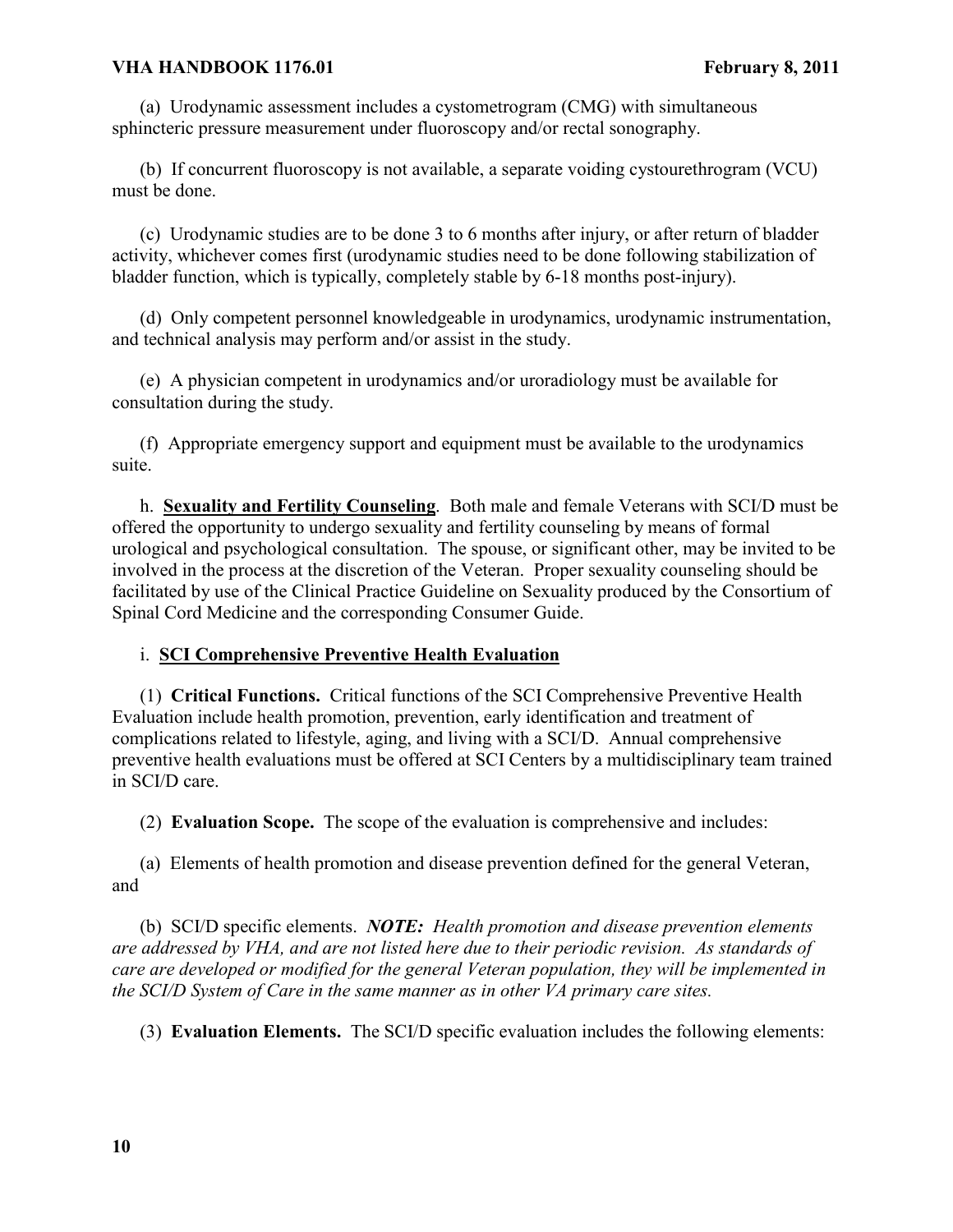(a) Medical History and Physical Examination. In addition to the standard medical history and physical examination, the SCI/D specific evaluation must minimally include evaluation of: integumentary (e.g. pressure ulcers), cardiovascular (e.g. postural hypotension, autonomic dysreflexia, cardiovascular risk factors), pulmonary (e.g. impaired cough, pneumonia, and respiratory failure), gastrointestinal (e.g., neurogenic bowel), endocrine (e.g., low testosterone), genitourinary (e.g. neurogenic bladder), metabolic (e.g., diabetes), musculoskeletal, and neurologic systems. The risk for secondary problems and co-morbid conditions following SCI/D is considerable in many of these systems. For example, the integumentary system undergoes anatomical and physiologic changes after SCI/D resulting in increased risk for pressure ulcers. The risk of cardiovascular disease is considerable since Veterans with SCI/D are paralyzed and less able to participate in physical activities. The physiology of the urinary and gastrointestinal systems are altered thereby resulting in high risks of complications, such as the development of stones, urinary tract infections, incontinence, and obstipation.

(b) Integumentary System. The risk for pressure ulcer development and recurrence is high in Veterans with SCI/D. All Veterans with impaired sensation or mobility must have an annual comprehensive assessment of risk factors, a review of prevention strategies, a thorough inspection of skin/body wall, and recommendations for pressure ulcer prevention shared with the Veteran (i.e., a pressure ulcer prevention plan).

(c) Cardiovascular Screening. Cardiovascular screening is particularly important in the SCI/D population since persons with SCI/D often have increased risk factors for cardiovascular disease (e.g., inactivity, obesity, hypercholesterolemia, tobacco use, hypertension). In higher level spinal cord injuries (i.e., tetraplegia) coronary artery disease, angina, and cardiac ischemia may not manifest with chest pain due to sensory impairment, and lack of intact cardiac afferents (particularly in injuries above the neurological level of T2). Cardiovascular risk factors are frequently present in younger adults with SCI/D as compared with the general population (e.g., inactivity as a result of paralysis, early onset of diabetes mellitus).

1. Cardiovascular risk factor assessment should include hypertension screening with annual blood pressure measurement. A fasting lipoprotein profile should be obtained regularly for all Veterans with SCI/D. Since mobility deficits, lack of physical activity, and obesity are common following SCI/D, screening for dyslipidemia may be more frequent than VA/DOD and National Cholesterol Education Program guidelines. At a minimum, Veterans with SCI/D, normal lipid profiles, and less than three non-lipid cardiovascular (CV) risk factors (non-lipid CV risk factors, age 35 years or older for males, age 45 years or older for females, family history of premature cardiovascular disease, hypertension, smoking, diabetes mellitus, abdominal obesity, male gender) should be screened once every 5 years. Veterans with SCI/D with abnormal values and/or more than three non-lipid cardiovascular risk factors warrant annual testing, and should be counseled and treated in accordance with VA/DOD national guidelines.

2. Evaluation and treatment of Veterans with SCI/D who have ischemic heart disease should follow VA/DOD Clinical Practice Guidelines. In Veterans with tetraplegia, symptoms and signs of ischemic heart disease may be subtle or absent. Cardiac ischemia may not result in chest pain. A 12-lead electrocardiogram should be obtained in all individuals with tetraplegia age 35 years and older. Electrocardiogram is also mandatory for all symptomatic individuals or if there is any question of cardiac disease.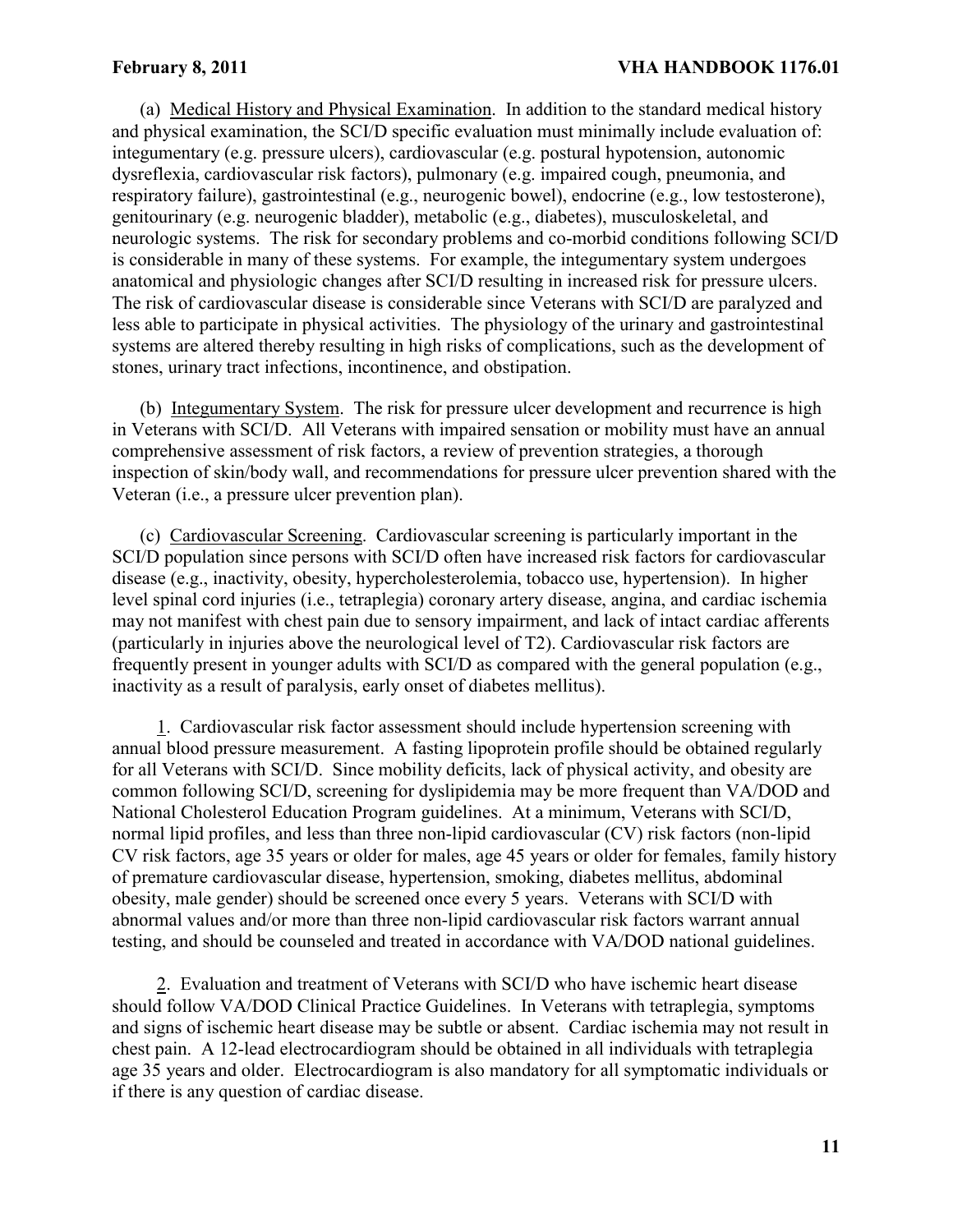(d) Autonomic Dysreflexia. Evaluation, education, and treatment for autonomic dysreflexia should be performed as clinically indicated following the recommendations of the clinical practice guideline, Acute Management of Autonomic Dysreflexia, Consortium for Spinal Cord Medicine. This condition can represent a medical emergency; recognizing and treating the earliest signs and symptoms can avoid dangerous sequelae of severely elevated blood pressure in Veterans with SCI/D with neurologic injuries at T6 and higher. The annual evaluation offers a time to review problems with autonomic dysreflexia, patient knowledge, and ensuring that medications for acute treatment are available and renewed.

(e) Orthostatic hypotension. Many Veterans with SCI/D have symptomatic orthostatic hypotension. Assessment, education, and treatment may include recommendations for change in fluid intake, compressive stockings, abdominal binder, and medications.

(f) Respiratory Complications. Respiratory complications are one of the leading causes of death and morbidity when living with SCI/D. Evaluation and treatment should follow the clinical practice guideline Respiratory Management following SCI, Consortium for Spinal Cord Medicine.

1. Pulmonary function tests and chest x-ray should be obtained when clinically indicated and in high-risk patients (e.g., high tetraplegia, ventilator dependency, phrenic pacers, asthma, Chronic Obstructive Pulmonary Disease (COPD).

2. The prevalence of sleep-disordered breathing in persons with chronic tetraplegia is 25 to 40 percent. The prevalence is likely elevated in persons with chronic paraplegia as well as acute SCI/D. Patients with signs and symptoms of sleep disordered breathing, such as severe snoring or excessive daytime sleepiness without another cause, must undergo diagnostic evaluation. Full polysomnography with electroencephalographic monitoring is the most sensitive test for diagnosing sleep disordered breathing. Nocturnal pulse oximetry may be adequate for detecting severe cases; however, a normal study does not rule out sleep disordered breathing, particularly if performed with a standard oximeter.

3. Annual seasonal influenza vaccine is recommended for all persons with SCI/D, unless there are specific contraindications. For those patients who will not be seen during the influenza vaccination season, every effort needs to be made to contact patients and inform them about resources in the community, and document receipt of vaccination in the medical record. H1N1 influenza vaccination will follow evolving recommendations.

4. Pneumococcal vaccination is recommended for all persons with SCI/D, unless there are specific contraindications. A single revaccination is recommended if more than 5 years have elapsed since receipt of the first vaccination. The recommendations for revaccination may change and need to follow recommendations of the Advisory Committee on Immunization Practices (ACIP).

(g) Gastrointestinal system. There may be many gastrointestinal complications that result from SCI/D including neurogenic bowel, peptic ulcer disease, impaction, diarrhea, and incontinence. Many of these complications may result in hospitalization or can be life-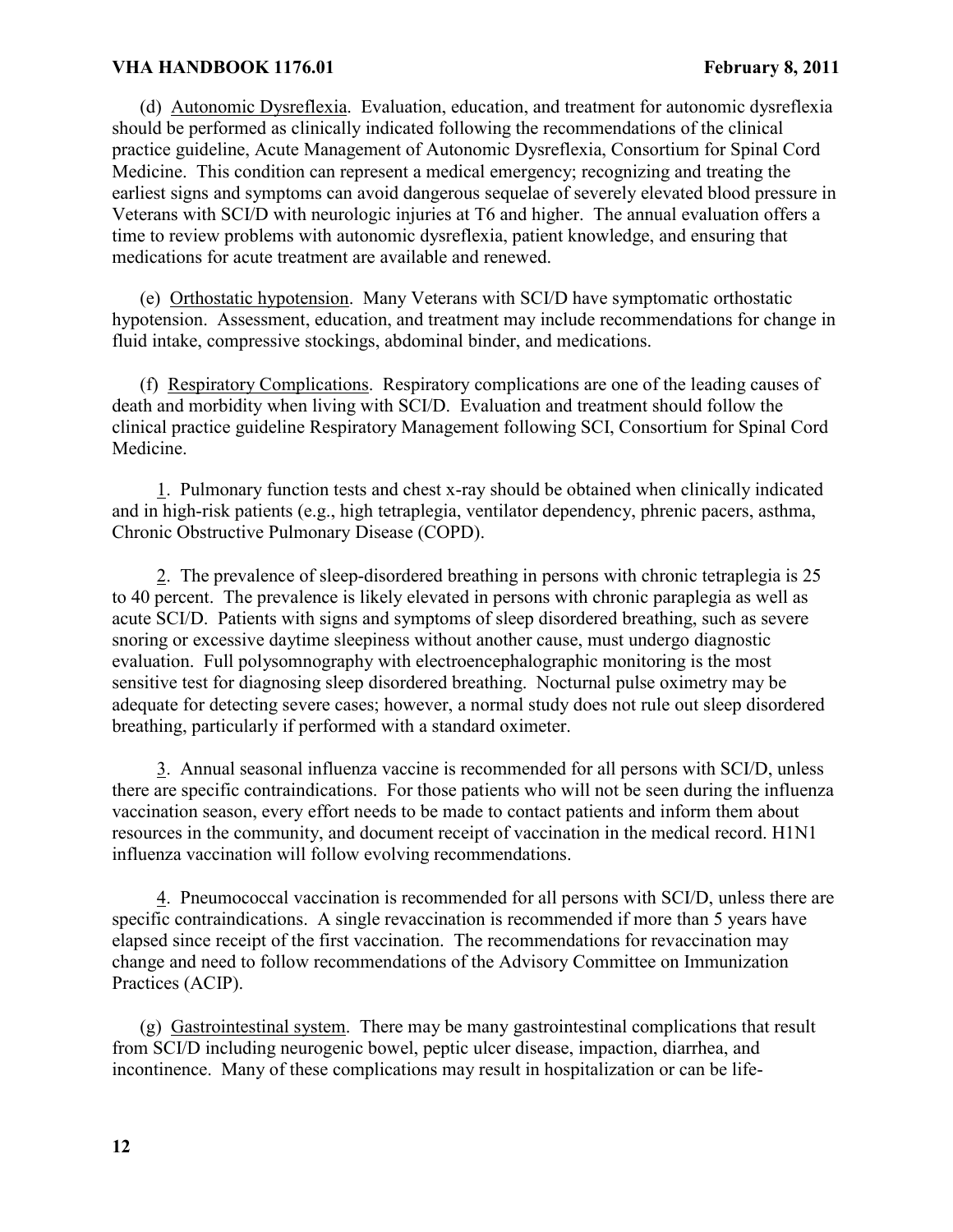threatening. Complaints of symptoms related to gastrointestinal dysfunction are some of the most common following SCI/D, and they result in a negative impact on quality of life.

1. Neurogenic bowel. Evaluation, education, and treatment of neurogenic bowel needs to follow the clinical practice guideline, Neurogenic Bowel Management in Adults with SCI, Consortium for Spinal Cord Medicine. A screening assessment of neurogenic bowel function and related problems needs to be done annually.

2. People with SCI/D have an increased prevalence of cholelithiasis. Diagnostic tests to visualize the gall bladder (abdominal ultrasound or computed tomography) need to be obtained in Veterans with SCI/D who have altered, or no sensation overlying the gall bladder (approximately the T8 neurologic level) at least once every 5 years or more frequently as clinically indicated. If gall bladder afferents and/or afferents in the overlying peritoneum are impaired, symptoms of acute cholecystitis may be subtle or absent.

(h) Genitourinary system. Some of the most common complications that follow SCI/D are related to a neurogenic bladder. Assessment, education, and treatment of the neurogenic bladder should follow the clinical practice guideline, Bladder Management for Adults with Spinal Cord Injury, Consortium for Spinal Cord Medicine. Complex and recurrent problems need to be assessed and treated in the SCI Centers (e.g., assessment of hydronephrosis and nephrolithiasis: diagnostic tests such as cystoscopy and urodynamics).

- 1. The annual evaluation of the genitourinary system needs to include:
- a. Urinalysis, culture and sensitivity;
- b. Serum creatinine and Blood Urea Nitrogen (BUN); and

c. Annual assessment of upper tract function should include an anatomical test (e.g., abdominal ultrasound) and/or an evaluation of function (e.g., creatinine clearance, renal scan). Diagnostic tests such as computed tomography (CT) and intravenous pyelogram should be ordered only when clinically indicated.

2. Indwelling catheterization may result in long-term complications such as bladder cancer. Surveillance using cystoscopy, cytology, and random bladder biopsy should be performed on a regular basis at the SCI Center.

3. Urodynamics need to be done at the SCI Center when objective information on voiding function and intravesicular pressures is needed. Indications for urodynamics includes recent onset of SCI/D, deterioration in renal function, anatomical changes in the upper tract (e.g., hydronephrosis), recurrent autonomic dysreflexia of unknown etiology, and urinary incontinence in the absence of urinary tract infection. A standard medical history and physical examination (evaluating symptoms and signs) is not sensitive in screening for high intravesicular pressures.

4. Annual digital rectal exam is recommended for all men with SCI/D at ages consistent with those recommended by the American Cancer Society, American Urological Association,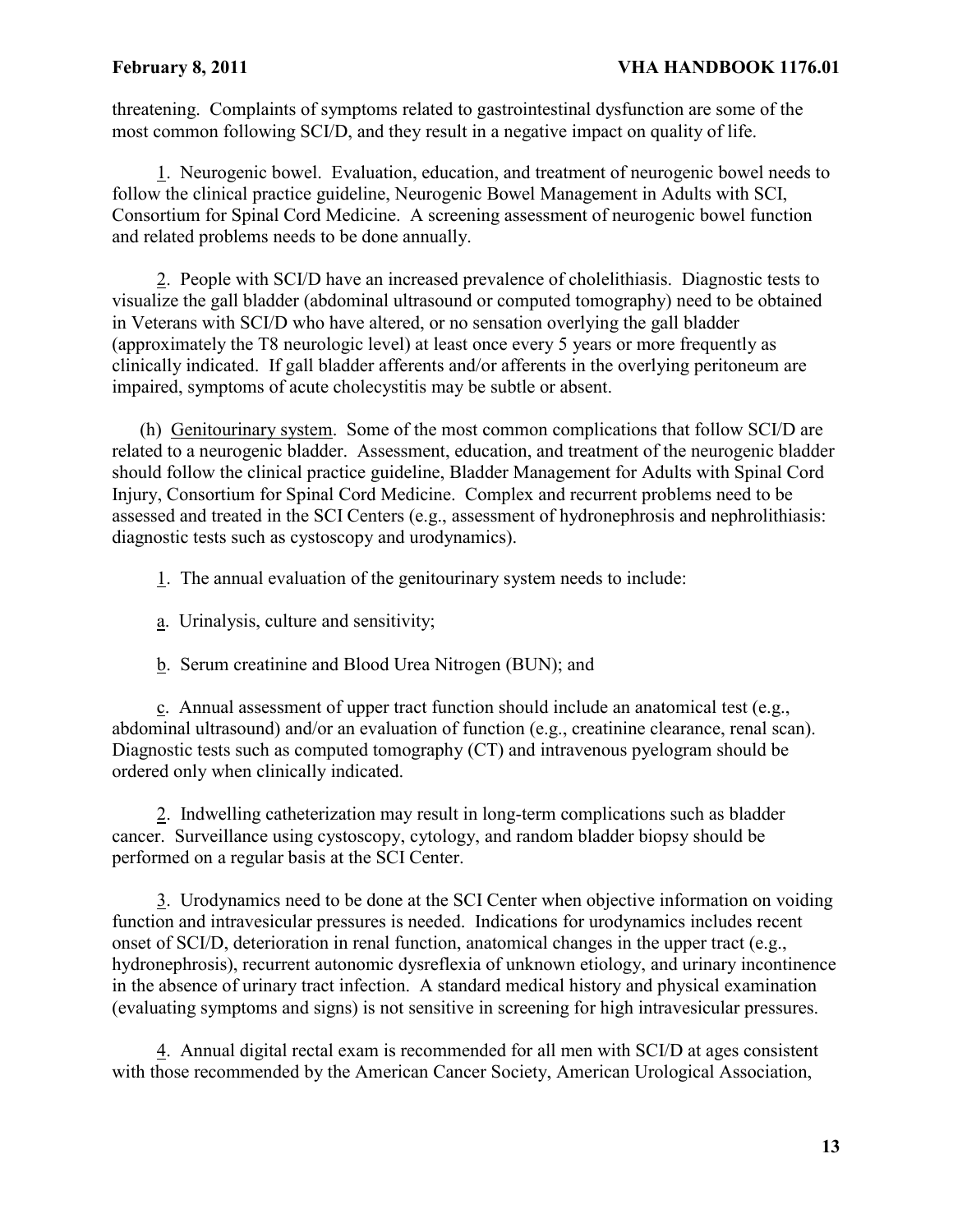and VHA Health Promotion and Disease Prevention Programs. Annual counseling regarding the advantages and disadvantages of prostate specific antigen testing should also be discussed.

5. Each Veteran with SCI/D who uses intermittent catheterization should be offered and provided enough catheters so a new catheter can be used at each catheterization.

(i) Abnormalities of Carbohydrate and Lipid Metabolism. Abnormalities of carbohydrate and lipid metabolism are common in Veterans with SCI/D in all age groups. Annual evaluation of fasting serum glucose is recommended for all Veterans with SCI/D. Follow-up and treatment of diabetes should follow VA/DOD guidelines. Dilated eye exam in accordance with VA/DOD guidelines should be performed.

(j) Musculoskeletal Disorders. Many musculoskeletal disorders after SCI/D are common and disabling. Due to increased forces and repetition (e.g., upper limbs used for transfers and wheelchair propulsion), extreme positions (e.g., during uneven transfers), altered biomechanics (e.g., gait pattern due to weakness), and instrumentation of the spine, peripheral joint and spine pathology are common. Quantitative assessment of upper limb function and treatment should follow clinical practice guideline, Preservation of Upper Limb Function Following SCI, Consortium for Spinal Cord Medicine.

1. The evaluation of spine pain is a particular challenge in Veterans with SCI/D. A thorough history, physical examination, and if indicated, imaging studies should be performed in all persons with the new onset of, or significant changes in neck or back pain; evaluating for instrumentation problems, instability, neuropathic arthropathies, syringomyelia, radiculopathy, and spinal stenosis.

2. Osteoporosis and fracture due to decreased bone mineral content and bone mineral density have been demonstrated in persons with SCI/D. All correctable factors that exacerbate osteoporosis need to be reviewed and treated (i.e., vitamin D, calcium, hyperthyroidism, hypogonadism). Fall prevention must be reviewed and include evaluation of intrinsic factors (cognitive impairment), sedating medications, and extrinsic factors (wheelchair set-up). Other risk factors need to also be assessed and corrected (e.g., unsafe transfers, excessively zealous range of motion).

3. Seating and postural abnormalities are common after SCI/D. Screening for problems needs to be done annually. Treatment by experienced therapists in the SCI Center and use of seat mapping must be conducted when indicated.

(k) Neurologic Complications. Common neurologic complications (e.g., spasticity, pain) need to be evaluated and treated when clinically indicated. The International Standards for Neurological Classification of Spinal Cord Injury should be used and documented for patients with traumatic SCI/D during each annual evaluation for early detection of neurologic decline. An accepted, standardized assessment tool should be used to assess and document the neurologic status in Veterans with atraumatic SCI/D annually (e.g., International Standards for Neurological Classification of Spinal Cord Injury, Kurtzke Expanded Disability Status Scale for multiple sclerosis).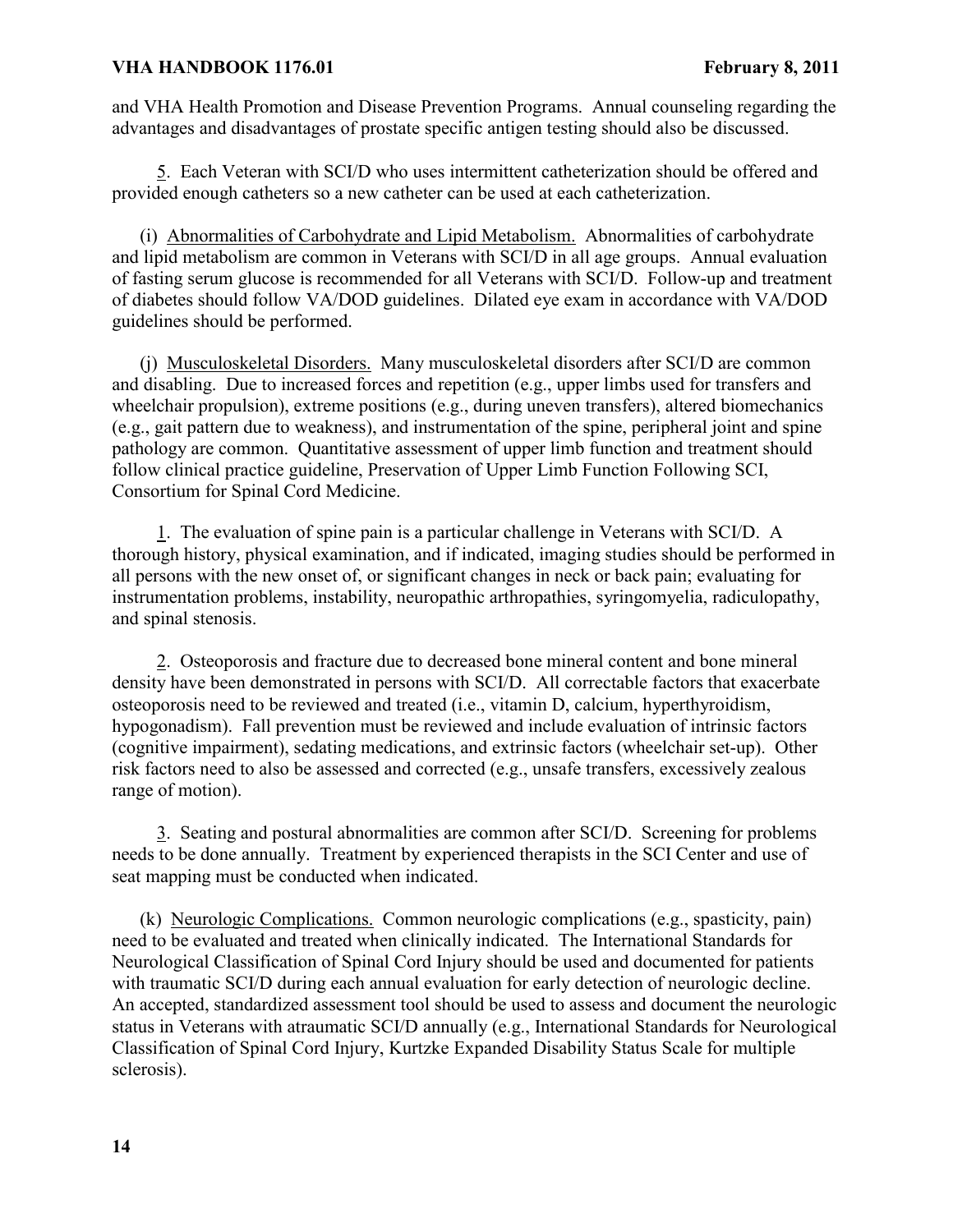(l) Chronic Pain. Chronic pain following SCI/D is common. Thorough evaluation and comprehensive management should be done at initial presentation, annually, and if there is new pain or change in symptoms.

(m) Rehabilitation Functional Assessment. A rehabilitation functional assessment that includes activities of daily living (ADL), transfers, proper wheelchair pushing techniques, and other aspects of mobility needs to be performed annually.

(n) Dietary and Nutritional Assessment. An annual dietary and nutritional assessment needs to be performed annually since the SCI/D population has a higher prevalence of obesity, and disorders of carbohydrate and lipid metabolism.

(o) Review and Renewal of Medications. Review and renewal of medications and supplies must be performed annually.

(p) Dental Evaluation. A dental evaluation needs to be made available to patients with SCI/D. Follow-up care for issues identified by the evaluation, need to be provided when VHA eligibility criteria for dental services are met.

(q) Psychological, Social, and Vocational Needs. Psychological, social, and vocational needs related to vocational rehabilitation potential and/or readiness, social role participation, quality of life, behavioral health status, chemical dependency and/or use, living environment, life care planning, and attendant training needs must be evaluated annually.

(r) Review of Prosthetic Equipment. Review of prosthetic equipment needs, function, and safety must be reviewed annually.

(s) Comprehensive Preventive Health Evaluation Findings. The comprehensive preventive health evaluation findings must be documented, summarized with recommendations for followup care, and shared with Veterans with SCI/D.

# j. **SCI Center Personnel**

(1) **Chief, Assistant Chief, or Acting Chief, SCI Service**. The position of SCI Chief is a full-time position, and no one may be appointed to this position on less than a full-time basis.

(a) Recruitment and concurrence with appointment for these positions is undertaken, with the involvement of the Chief Consultant, SCI/D Services, with consultation from appropriate Veterans service organizations. *NOTE: The Chief Consultant, SCI/D Services must approve exceptions to these criteria.*

(b) The candidate needs to meet existing VA requirements for physicians including credentialing and privileging requirements. *NOTE: Board certification in SCI Medicine is strongly encouraged. In accordance with VA qualification standards, non-citizens may be appointed to these positions if qualified United States citizens are not available.* The candidate needs to: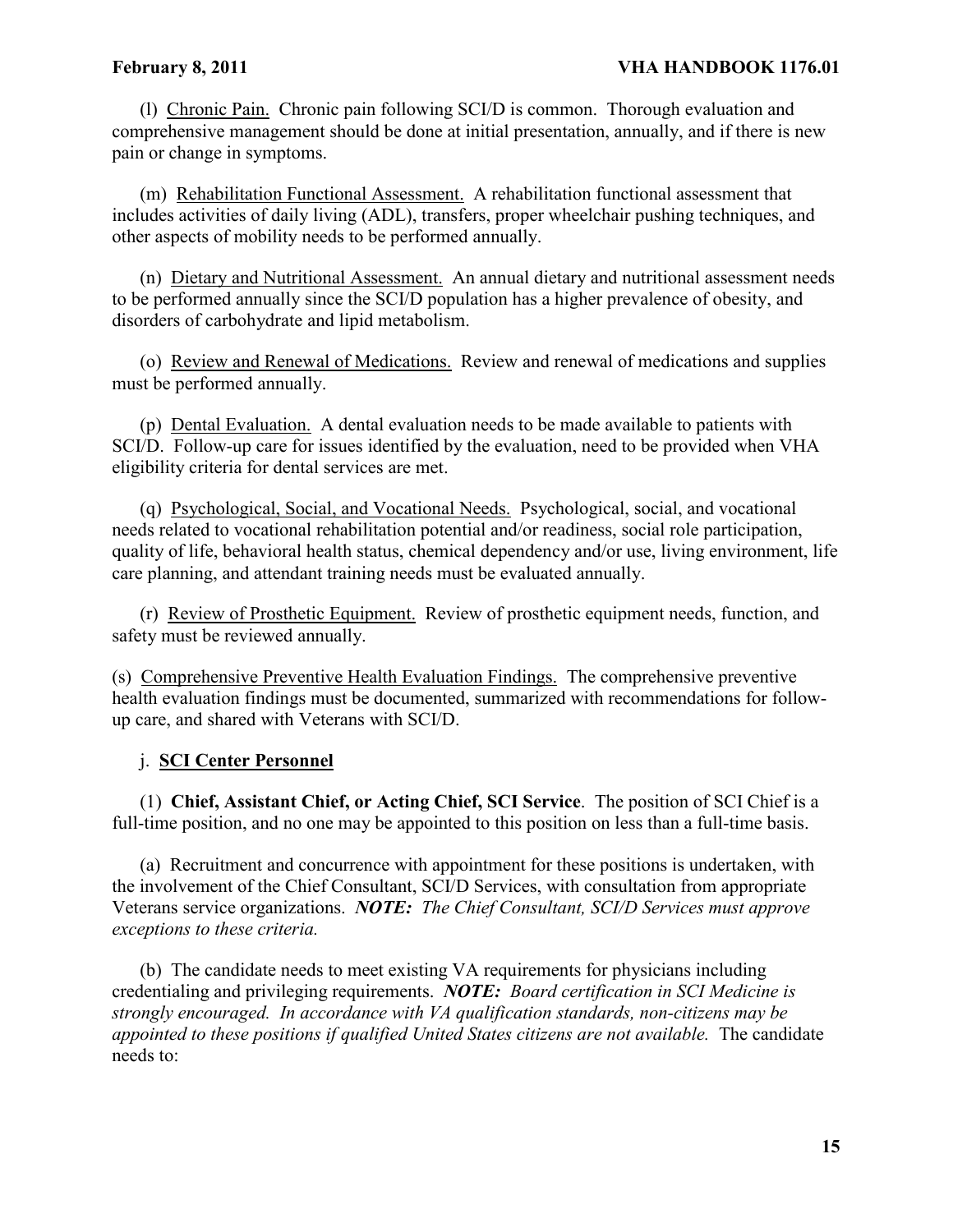1. Have demonstrable clinical and administrative knowledge and experience in SCI/D medicine enabling the candidate to successfully direct an SCI Service, and to have completed either: an SCI fellowship training, or equivalent training in the care of persons with SCI/D.

2. Present evidence or formal training or proven competence in leadership, administration, quality improvement, and risk management (e.g., executive medicine course, accrediting organizations) for the position of Chief.

3. Present evidence of interest and involvement in research and teaching.

4. Qualify for a faculty appointment if the medical center is affiliated with a university.

5. Be aware that the Chief, SCI/D has input into the annual performance evaluation of each SCI Staff and other staff assigned to SCI Service.

6. Provide frequent contact and outreach to the facilities in the SCI catchment area for educational, consultative, advisory, and broad clinical oversight purposes.

# (2) **Professional Staff Assigned to SCI Service**

(a) All key staff, such as nurse manager, clinical nurse specialist, psychologist, social worker, and therapists must be assigned and dedicated to the SCI Service by the respective supervisors in consultation and with the approval of the Chief, SCI Service. All SCI staff are responsible to the Chief, SCI Service. Rotations and assignments recommended by supervisors outside of the SCI Service line must have the concurrence of the Chief, SCI Service.

(b) In each SCI Center the Veteran is served by a team. The membership of the team is determined by the individual's needs, assessment, planning process, predicted outcomes, medical needs, and rehabilitation needs.

(c) The nurse manager and clinical nurse specialist for SCI must have SCI nursing and rehabilitation experience.

(d) Individual team members provide services consistent with state practice acts, licensure requirements, registration requirements, certification requirements, requirements of their educational degrees, professional training to maintain established competency levels, on-the-job training requirements, and professional standards of practice.

(e) The SCI interdisciplinary team composition must have adequate staffing to efficiently meet Veterans' identified needs and all facets of the SCI Program. The SCI Service needs to establish and document a system for determining the types and number of personnel needed by each discipline based on the needs of the patients and efficient achievement of projected outcomes. Present VHA policy mandates a minimum number of staff for certain aspects of the SCI program. The SCI team includes staff with SCI/D experience, which is not limited to the following minimum requirements for physicians, nurses, psychologists, social workers, and therapists. Additional staff need to be provided based on local factors in order to meet all program elements. The staff minimum requirements include: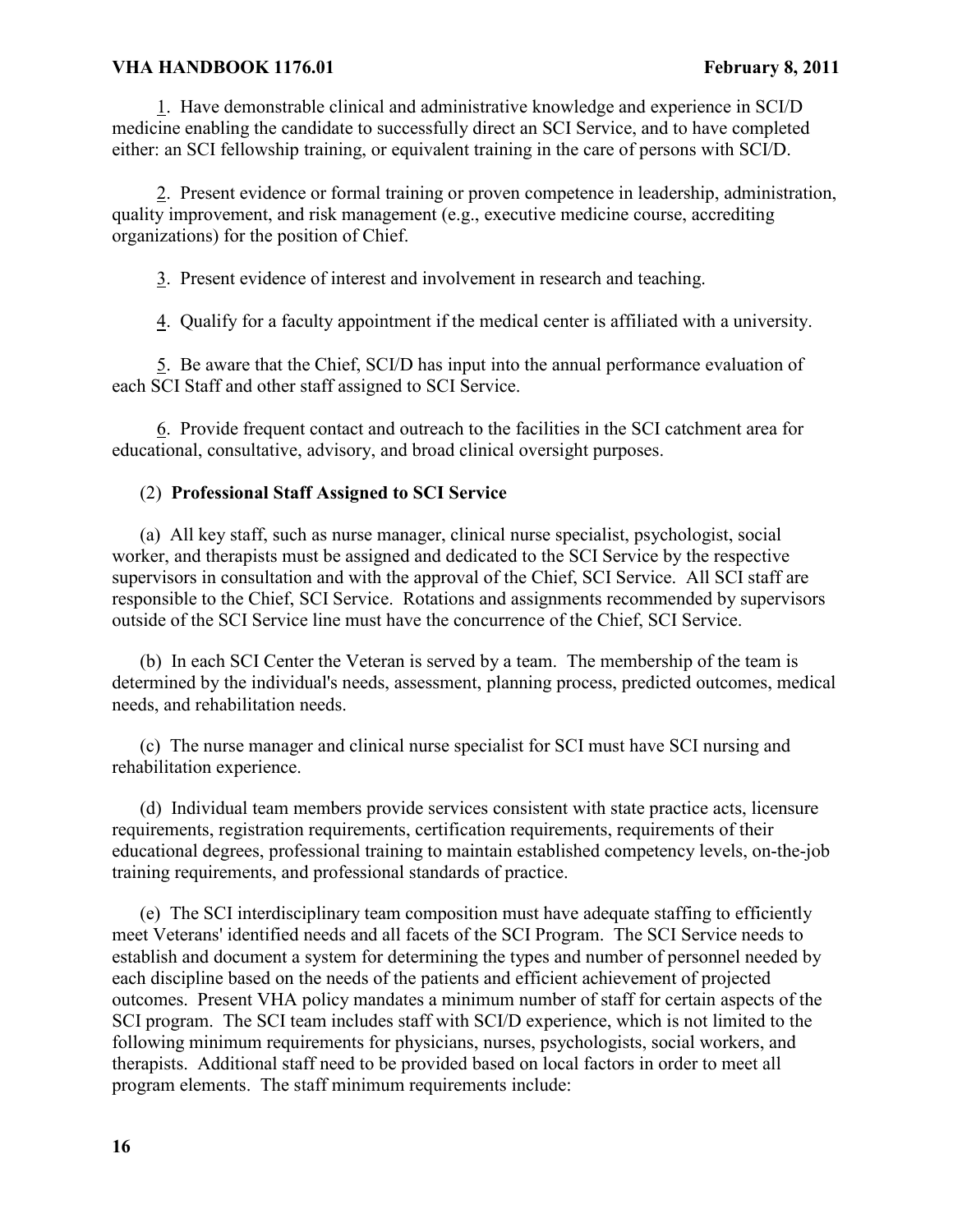1. Physician Staff. One physician with SCI expertise needs to be assigned to or dedicated to SCI for every ten staffed SCI beds and an additional 0.5 physician to account for management activities as Chief.

2. Nursing Staff. Minimal inpatient nursing staff need to be calculated based on required staffed beds (1.42 full-time employees (FTE) per required staffed bed). Additional nursing personnel need to be provided consistent with local expert panel recommendations based on patient acuity and other local factors. SCI Nurse Managers are not to be included in calculating direct care hours. When SCI unit occupancy exceeds 85 percent, or patient acuities exceed the national average, nursing staff needs to be increased accordingly. Rehabilitation nurses with SCI experience are necessary for accreditation. The nursing staff mix will approximate 50 percent Registered Nurses.

3. Health Technician. Use of SCI health technician position descriptions are encouraged for inpatient and outpatient SCI nursing staff to create advancement opportunities for the nursing assistant staff with SCI experience serving inpatients. SCI health technicians provide personal care and technical assistance to Veterans with SCI/D. SCI technicians have defined criteria and specialized training and skills. The SCI Chief must establish training guidelines and continuing education, and shall define the scope of practice for SCI health technicians.

4. Management of Information and Outcomes (MIO) Coordinator. At each SCI Center there is a MIO Coordinator who:

a. Promotes the use of valid outcomes and program evaluation measures;

b. Shares outcomes information for strategic planning and to recognize program accomplishments;

c. Positively influences the SCI team members regarding the importance of outcomes in program evaluation and improving quality of patient care;

d. Uses outcomes to develop feedback, monitoring, translational, and Quality Improvement Programs;

e. Emphasizes consumer and accreditation perspectives regarding outcomes measurement;

f. Implements effective disability management strategies from outcomes-informed perspectives; and

g. Coordinates activities with the National MIO Team in the Office of SCI/D Services.

5. Psychologist. One psychologist needs to be assigned for every twenty acute or sustaining available SCI beds and an appropriate corresponding panel of outpatients.

6. Social Worker. One social worker needs to be assigned for every twenty acute or sustaining available SCI beds and an appropriate corresponding panel of outpatients.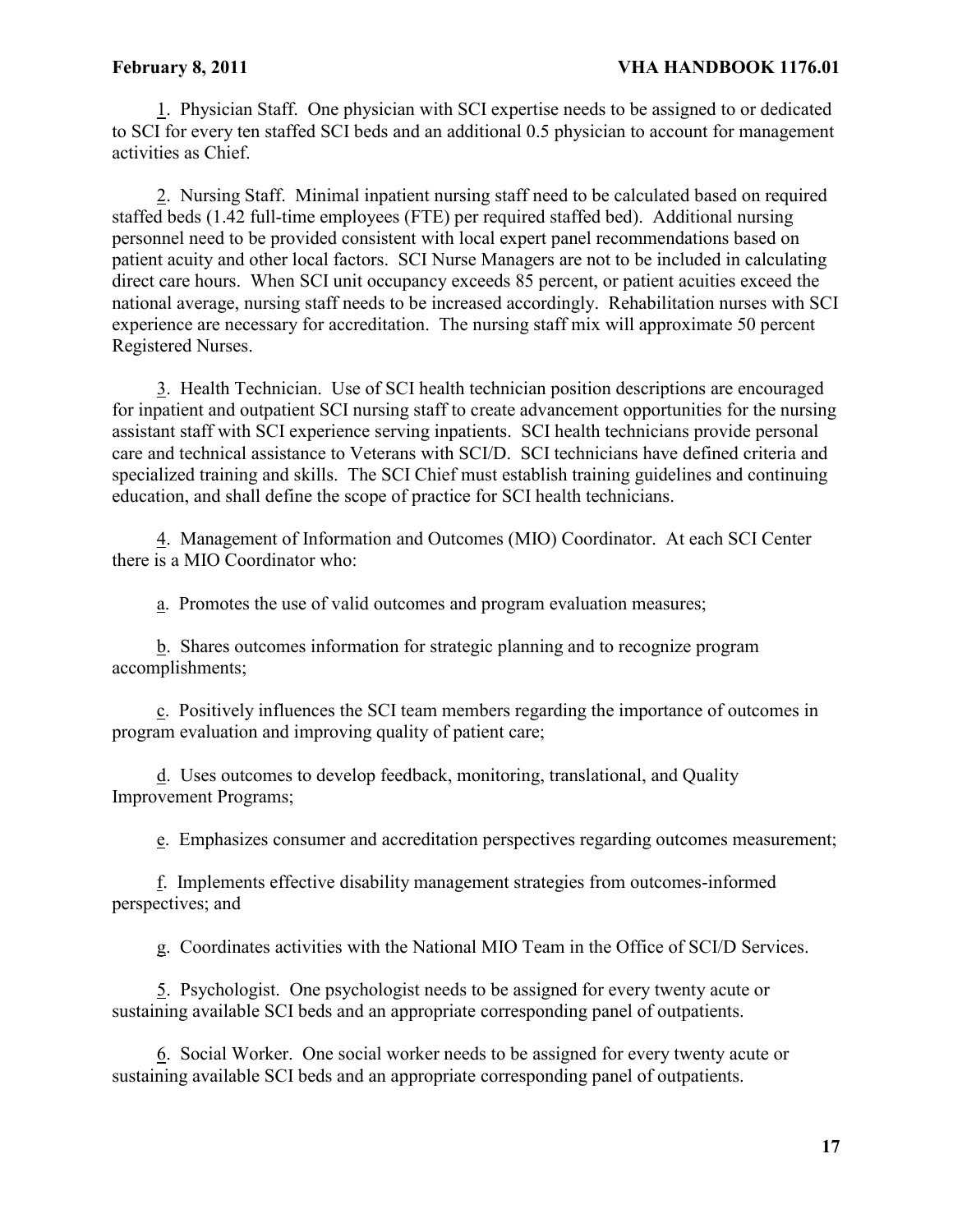7. Vocational Rehabilitation Specialists. Vocational rehabilitation specialists need to be assigned to serve inpatients and outpatients.

8. Rehabilitation Therapist. One rehabilitation therapist (from a rehabilitation therapy mix of physical therapy (PT), occupational therapy (OT), kinesiotherapists (KT), and certified therapeutic recreation specialists (CTRS) must be available for every five available beds.

a. Physical therapists with SCI experience serving inpatients and outpatients.

b. Occupational therapists with SCI experience serving inpatients and outpatients.

c. Kinesiotherapists with SCI experience (per local practice) serving inpatients and outpatients.

d. CTRS with SCI experience serving inpatients and outpatients.

9. Other Team Members. Physician Assistants, Nurse Practitioners, SCI Urology Nurse, Administrative Officers, Secretaries, Clinic Clerks, Program Support Assistants, Telehealth Program Support, SCI HC staff, Vocational Rehabilitation Specialists, Pharmacists, Dietitians, Respiratory Therapists, Outpatient Nurses, Outpatient Health Technicians, and Chaplain staff are also important team members, and need to be hired as part of the dedicated SCI team to ensure that all aspects of the SCI Center program are operable.

# k. **SCI Center Inpatient Program**

(1) SCI Centers provide the full spectrum of health care needed by the population. Services must include: acute stabilization; acute and sub-acute rehabilitation; acute and sub-acute medical and surgical care; preventive health care; respite care; hospice care, as appropriate; and longterm care consistent with VHA policy.

(2) All patients at the SCI Centers are carefully evaluated by the interdisciplinary treatment team.

(a) An individually tailored comprehensive treatment plan must be initiated for each patient and must reflect direct input and goal setting from the patient.

1. Documentation of the plan must be complete within 5 working days of admission.

2. Revision of the plan takes place as needed; however, at a minimum, it must be reevaluated every 2 weeks, and it must reflect input from the patient.

3. Treatment conferences (initial or intake, family or discharge planning) are expected to include the patient, and when deemed appropriate, members of the Veteran's local SCI/D PCT using Telehealth technology or other means.

4. The patient is permitted to have any family member, representative, or other requested individual present during treatment conferences, discussions with staff, and the development or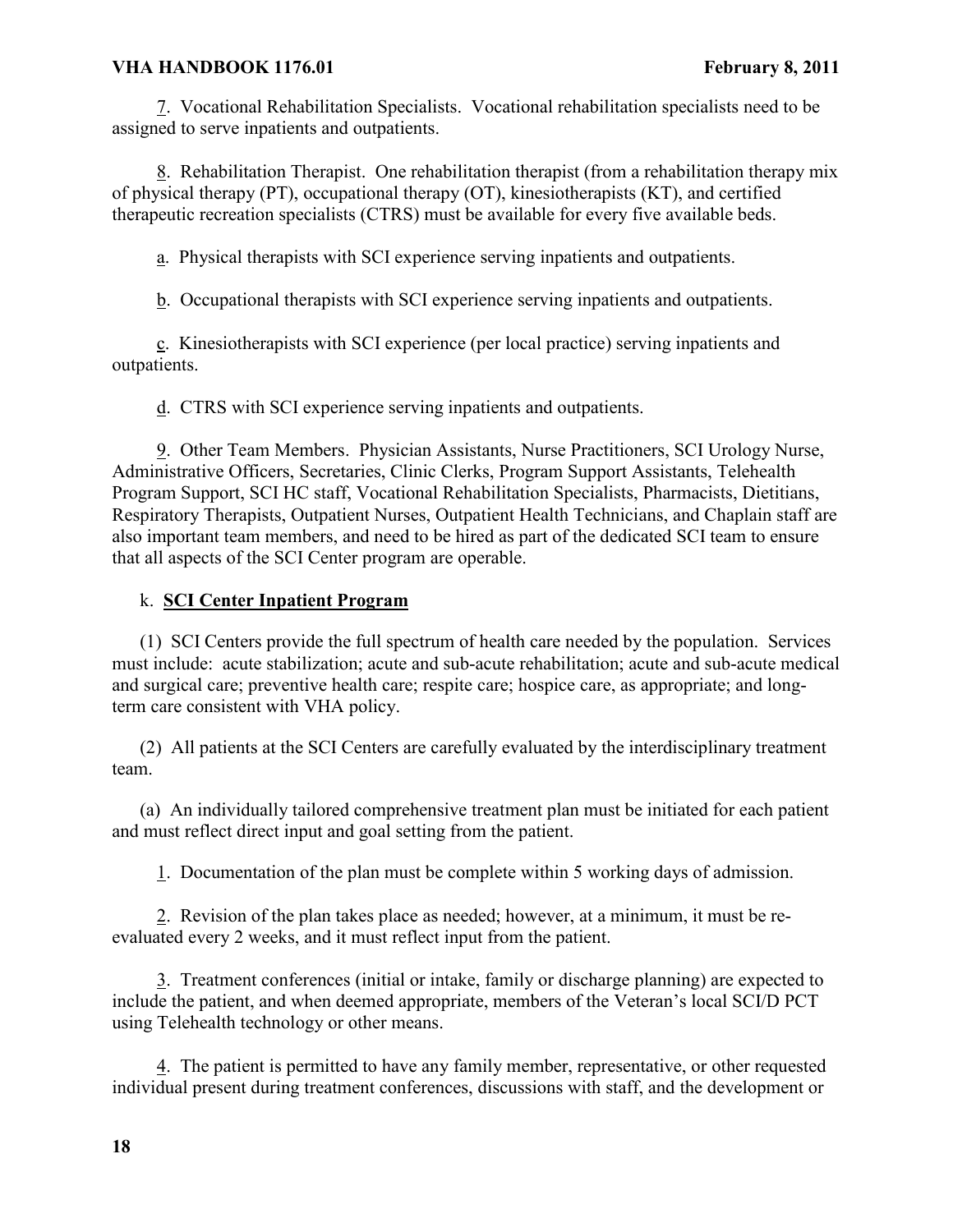revision of the treatment plan. Patient privacy and confidentiality must be respected during all interactions, treatment conferences and health care rounds.

(b) The Veteran with SCI is assigned to an SCI physician who is responsible for the care of the Veteran for as long as the patient receives care at the medical center. *NOTE: This approach promotes continuity and quality patient care.*

(3) If the complexity and acuity of the Veteran's care warrants physical transfer to a specialty ward outside the SCI Service, the patient's SCI physician must ensure that SCI/D needs are addressed*.* This requires the SCI physician and SCI nurse to visit the patient on a daily basis and document their findings in the progress notes. When medically stable, the patient is transferred back to the SCI Service.

(4) After having undergone surgery, patients must be returned to the SCI Center within 24 hours after leaving the recovery room, except in extenuating circumstances. In these cases, the patient's SCI staff physician and appropriate SCI team members must visit the patient, and document their findings in the progress notes. Achievement of optimal functional ability of the Veteran with SCI/D is expected following each course of hospitalization.

(5) Patient education sessions provide the foundation for patient empowerment and responsibility in health maintenance, and these sessions are expected to continue throughout the rehabilitation course of treatment. Appropriate educational topics must include, but are not limited to: spinal cord function, skin care, bladder and bowel management, health maintenance and prevention of medical complications, psychological health, prosthetic awareness, nutrition, activities of daily living, sexuality and fertility, vocational issues, recreation, community accessibility, management of attendants, and equipment maintenance.

(6) Absences from the hospital during an episode of care can be authorized when, in the judgment of the patient and SCI treatment team, time at home would enhance and speed the patient's rehabilitation, or when necessary to facilitate a discharge plan.

(7) After maximum hospitalization benefits have been obtained at the SCI Center, the patient is discharged to a suitable and appropriate environment. In the event the patient requires further hospitalization without SCI specialty care, the spoke referring medical center must accept the return of the patient.

(8) Upon transfer, all pertinent records and x-rays must be available electronically, sent with the patient, or mailed in time to be received before the patient's arrival. The patient's discharge summary and discharge planning progress notes must be provided to the SCI PCT at the time of discharge from the SCI unit for coordination of care and follow-up needs.

(9) Follow-up care is scheduled as clinically indicated for all discharged patients, and managed by the SCI/D PCT.

(10) A patient may choose to stop hospitalization against medical advice (AMA). All AMA discharges are tracked in the QI Program of the SCI Center. When feasible, supportive services or referral to community resources may be provided.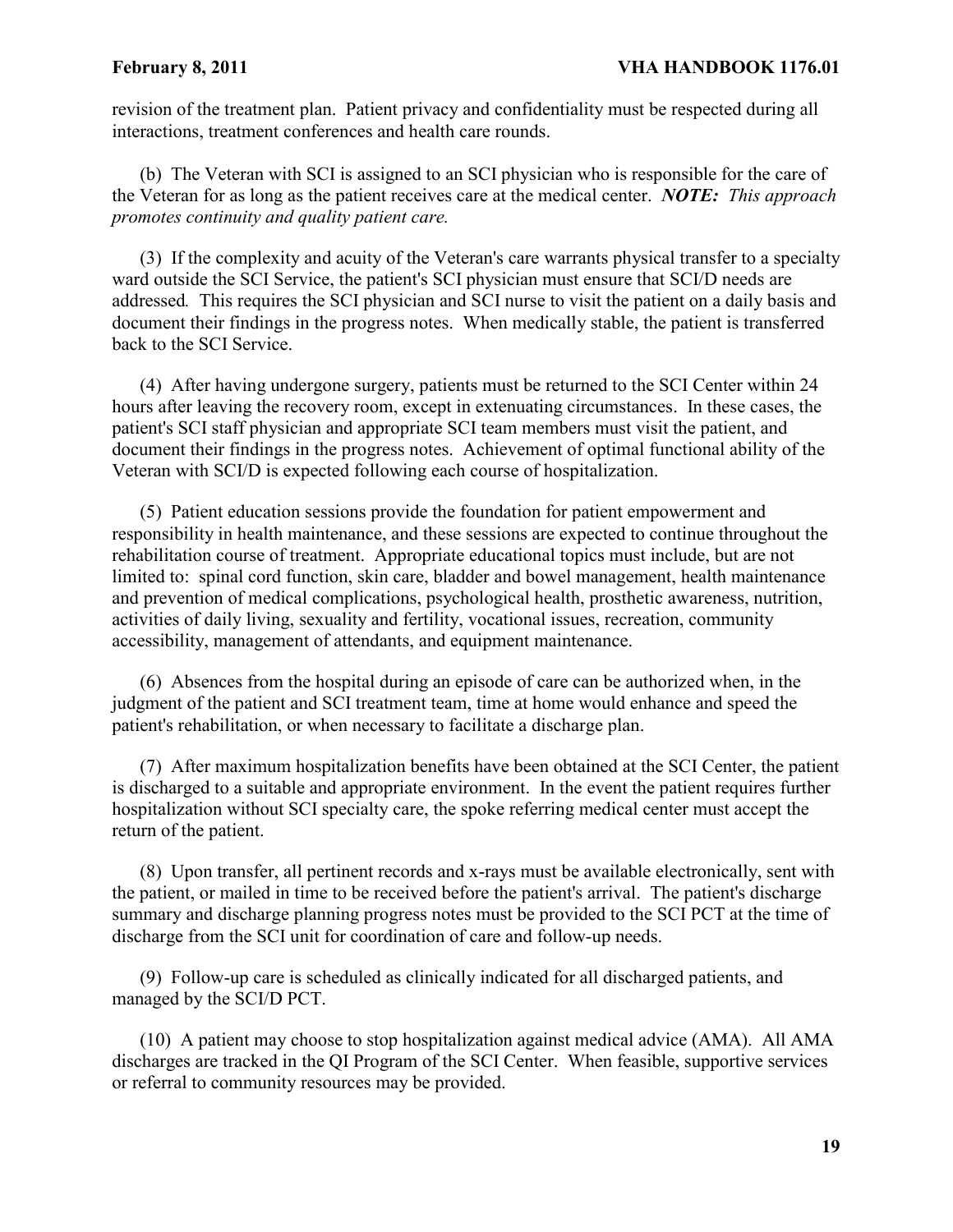(11) An SCI physician must be on call at all times for assistance and consultation. Medical house staff at facilities having SCI Centers must have appropriate training in SCI emergencies and basic SCI care before assuming on-call duties. SCI physicians must be available for on-call consultations during non-duty hours.

### l. **SCI Center Outpatient and Primary Care Services**

The SCI Center Outpatient Program provides the full spectrum of health care and rehabilitation needed by the SCI/D population. Every SCI Center provides an outpatient program of scheduled hours and treatment, including SCI/D primary care, unscheduled visits from patients with acute medical conditions, SCI HC, and SCI Telehealth care. *NOTE: Any triage to non-SCI providers must include SCI consultation.*

(1) The scope of outpatient treatment at SCI Centers is comprehensive and interdisciplinary. Services provided to a particular patient are a part of a continuum of care and integrate SCI-HC when needed.

(2) Generally, the SCI physician is able to successfully address the wide array of medical conditions associated with the care of persons with SCI/D. However, a SCI physician may generate a consultation to another discipline when the presenting problem is beyond the SCI physician's clinical skills.

(a) The consult should clearly indicate:

1. Whether the SCI physician is seeking an advisory consultation, or a consultation in which treatment by the consultant is requested.

2. That treatment by the consultant needs to be discussed in advance with the patient's SCI physician (the SCI physician retains the principal responsibility for the patient).

(b) Upon examination, the consultant may accept responsibility for the patient's treatment for that particular portion of care, or decline to accept the patient. In either case, the medical record reflects the course of treatment provided to the patient.

(3) If it is necessary for the patient to remain overnight, lodging capabilities for Veterans with SCI who are functionally independent need to be available on the SCI unit.

m. **SCI Center HC Program.** SCI-HC at the SCI Center supports the transition and medical needs of patients in the home setting, decreasing the need for hospitalization when possible. The SCI-HC Program renders important medical, rehabilitation, and preventive services determined necessary to sustain Veterans with SCI/D in the community and assists the VA Medical Foster Home (MFH) Care Coordinator in specialized home assessments, the provision of caregiver training for the MFH caregiver, and routine care visits to ensure proper management of bowel and bladder care, skin care, and pain management. SCI-HC consists of interdisciplinary services as an integral part of SCI outpatient services under the clinical and administrative responsibility of the Chief, SCI Service. *NOTE: Telehealth care may be used as an adjunctive measure to supplement the SCI-HC program.*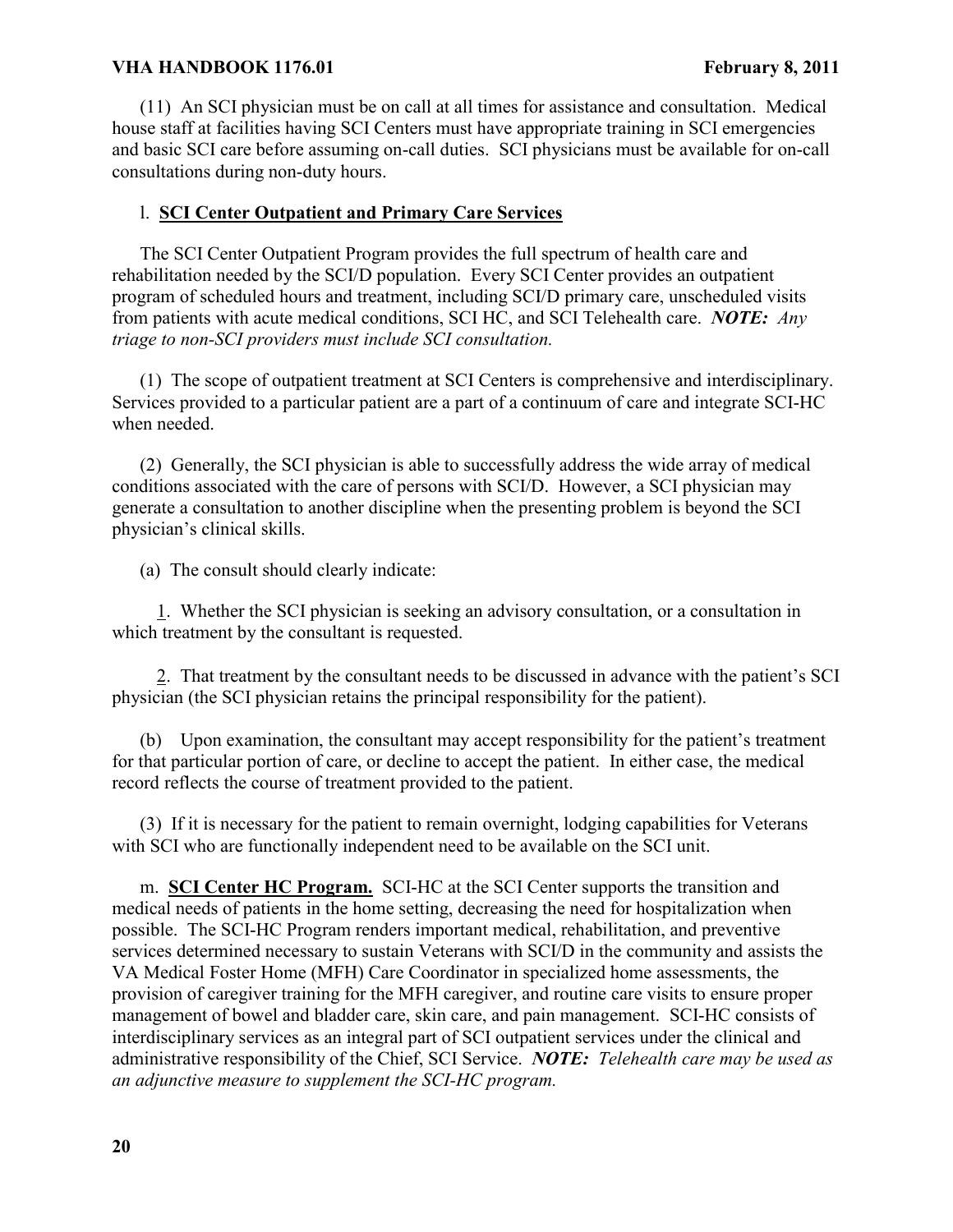(1) All SCI Centers must provide follow-up through SCI-HC. This follow-up consists of interdisciplinary services as an integral part of the SCI outpatient services.

(2) Patients living beyond a 100-mile radius of the SCI Center may be evaluated by SCI-HC if approved by the Chief, SCI Service. *NOTE: This specified distance is determined locally by the Chief, SCI Service.* However, such patients may be referred to a closer VA medical center and SCI Coordinator for follow-up care.

(3) Veterans with SCI/D who are placed in community nursing homes and MFH must be seen and followed by SCI-HC staff when they reside within the allotted transportation distance of the SCI-HC Program.

(4) SCI-HC Clinics must be set up using clinic stop 215 and dedicated SCI-HC resources will be mapped accordingly in the Decision Support System.

(5) SCI/D MFH visits by the SCI-HC team must be captured using clinic stop 215 as the primary stop code and 162 as the secondary (MFH credit stop).

(6) Before SCI-HC admission, the patient and the caregiver must be evaluated and provided with adequate education to ensure successful participation.

(7) Upon admission to the SCI-HC Program, a treatment plan must be developed in collaboration with the patient and family by the SCI-HC staff. Specific goals of treatment and target dates for accomplishment are to be established. The care plan is to be reviewed and updated by the entire team no less than every 90 days, or as required by accrediting organizations such as The Joint Commission (TJC), and a determination made regarding the need for continuance in the program. An interdisciplinary approach to treatment planning and service delivery needs to be reflected in the medical record.

(8) Medical records documentation must meet VA and appropriate accrediting organization requirements by using CPRS for documentation. In addition, the SCI-HC Program must submit reports to VHA Central Office as requested.

(9) SCI-HC participates in the service-based SCI QI Program.

(10) All Veterans in the SCI-HC Program are eligible for inpatient admission to the SCI Center, if medically indicated.

(11) To be admitted to SCI-HC:

(a) The patient must have a medical need for skilled services in the home and live in the geographic area covered by the SCI-HC program.

(b) The home environment must be physically suitable or adaptable for daily care to be provided at home.

(c) The patient's medical problems must be able to be managed or coordinated by the SCI-HC team.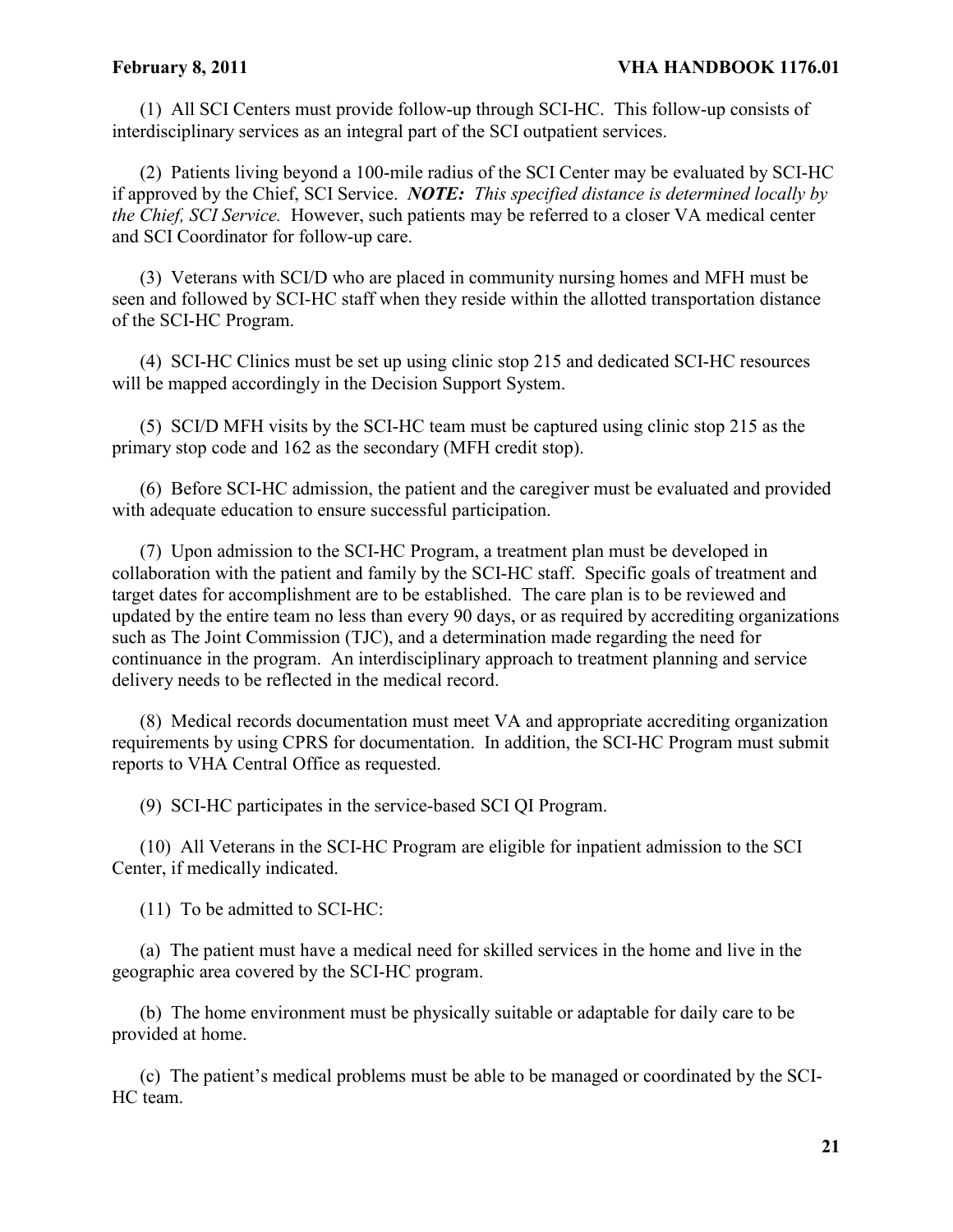- (d) The patient and family, or MFH caregiver (or others) must:
	- 1. Assist in developing the proposed plan of care;
	- 2. Give informed consent to be part of the program; and
	- 3. Be in agreement with treatment plans.
- (12) SCI-HC services provided include, but are not limited to:
- (a) Prevention of complications;
- (b) Education;
- (c) Home evaluation;
- (d) Medical management and care;
- (e) Psychological and social support;
- (f) Community agency referrals;
- (g) Nutritional counseling;
- (h) Direct nursing care, when indicated;
- (i) Assessment of equipment needs;
- (j) Education and support to patients, families, and caregivers;
- (k) Leisure counseling and training;
- (l) Vocational follow up;
- (m) Establishment of a therapeutic regimen in the home;

(n) Assessment of needs for homemaker or home health aide services with appropriate referral to community or other resources; and

(o) Training and assistance in ADLs.

(13) Home visits must be ordered by a physician; the frequency of home visits is determined by the individual needs of each patient. Each team member must write progress notes after every home visit. Patients admitted to the SCI-HC Program generally fall into one of three categories: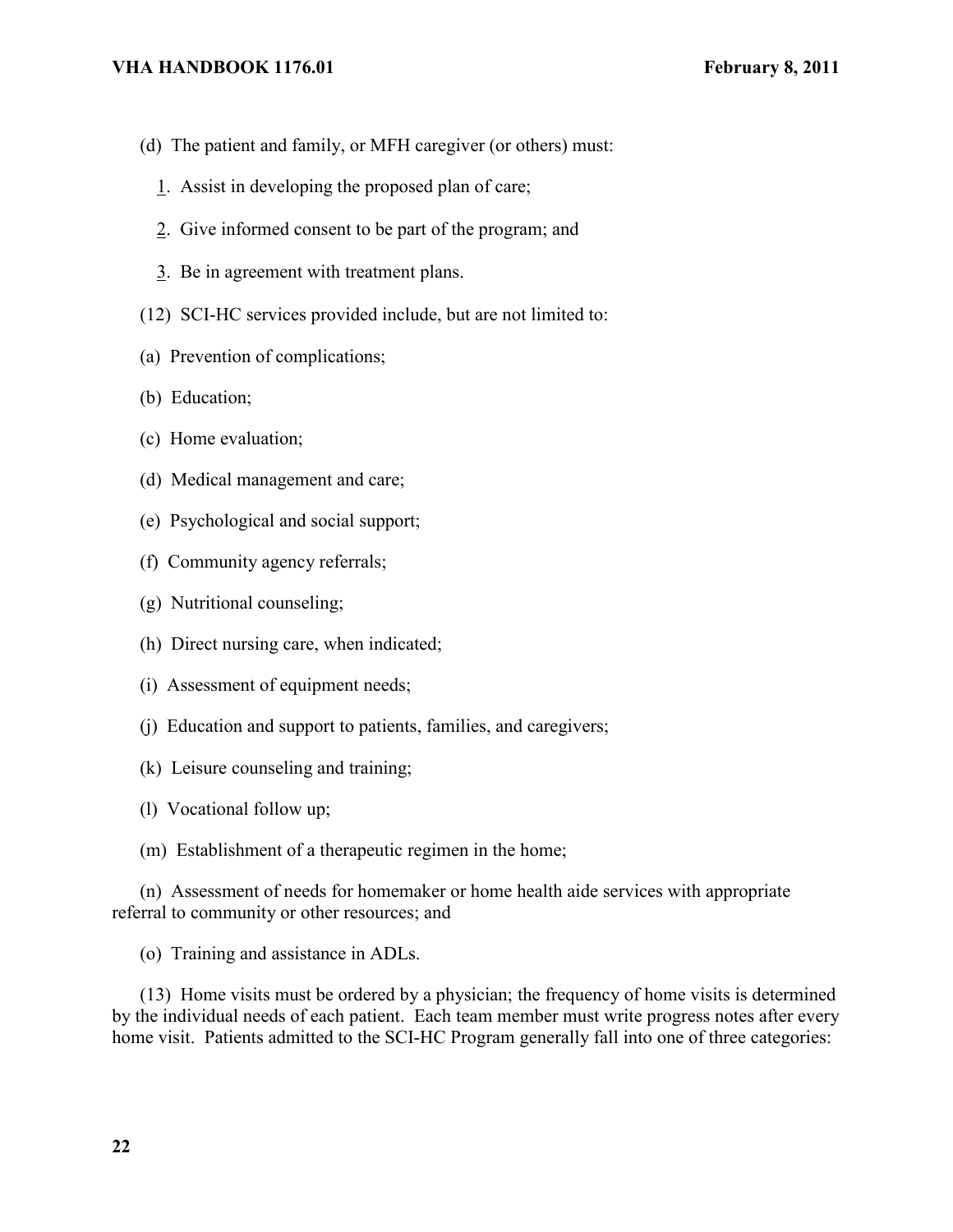#### February 8, 2011 **VHA HANDBOOK 1176.01**

(a) Intensive Patients. Due to the scope or severity of problems, these patients must receive a minimum of one visit per week by a discipline associated with SCI patient care. Examples of such patients include:

1. The newly injured who are adjusting to community living following initial discharge from the medical center;

2. Those with acute problems (i.e., new diagnosis of diabetes or hypertension); and

3. Any patient with specific changes in the home and/or health environment (i.e., breakdown in community support system, change in attendant or equipment).

(b) Maintenance Patients. Maintenance patients must receive a minimum of one visit every 2 or 3 weeks (or a frequency determined by the SCI team) by a discipline associated with the SCI Center. Examples of such patients include those in need of regular laboratory work, functional rehabilitation evaluations, regular nutritional counseling, or caregiver support.

(c) Preventive Care Patients. Preventive care patients must receive a minimum of one visit every quarter by a discipline associated with the SCI Center. Such patients have no ongoing major problems, but need periodic monitoring for support, assessment, and prevention of problems. These patients include individuals at risk for recurrence of problems; those with a history of high recidivism who may benefit from ongoing monitoring to avoid hospitalization; or those in special programs (e.g., MFH) where monitoring is necessary.

(14) Length of participation in the SCI-HC Program is determined by clinical need. There is an expectation that patients with new injuries will be enrolled in the SCI-HC Program for less than 1 year, as the focus of services needs to be on independent community functioning. All patients are to be re-evaluated every 90 days, or as required by accrediting organizations such as TJC, regarding need for continuation of the program.

(15) As part of the admissions process and on an ongoing basis, patients and caregivers must be offered education and training in home safety, infection control, and handling of emergencies.

(a) Patients are to be given written information regarding procedures of handling emergencies during the program's normal duty hours, as well as after hours. Plans are to be developed to ensure continuing and appropriate care in case of an emergency resulting in the interruption of patient services.

(b) Patients must be provided education regarding basic home safety, the safe and appropriate use of medical equipment, and the identification, handling, and disposal of wastes in a safe and sanitary manner.

1. The program must have infection control procedures that address personal hygiene, isolation precautions, aseptic procedures, staff health, transmitted infections, and appropriate cleaning and sterilization of equipment.

2. All staff, patients, and caregivers must be instructed regarding their responsibilities in the infection control program.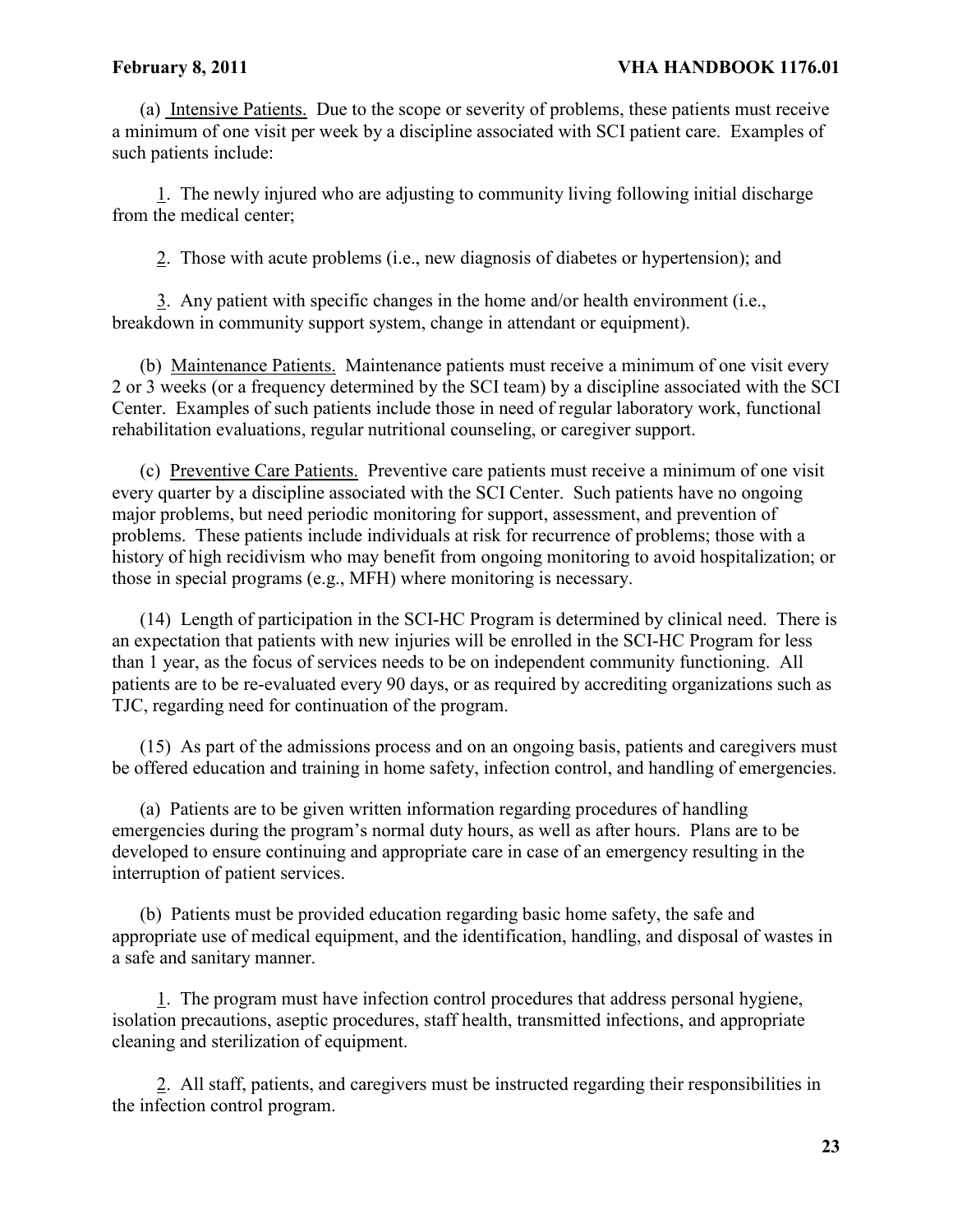.

3. A system must be developed to report and document all accidents, injuries, safety hazards, and infection control.

(16) Any of the following situations provide sufficient reason to discharge a Veteran patient from the SCI-HC Program

(a) The patient has achieved the goals identified in the care plan and no longer needs SCI-HC intervention.

(b) The patient is admitted to the medical center for an extended stay of more than 15 days.

(c) The patient requests termination.

(d) A persistent and intentional refusal of a Veteran, family, and/or significant other to cooperate with SCI-HC Program staff, resulting in an inability to provide services safely or effectively. Before the final decision is made, the situation must be discussed with the Veteran or, with the Veteran's approval, their representative, family, and/or significant other and documented in the record. The Veteran to be discharged must be notified in person and in writing. If a family member or significant other's interference in the provision of care through the SCI-HC Program results in discharge from the program, a referral will be made to an appropriate health care professional for additional intervention, services, or referral.

(17) The SCI-HC supports the development of SCI MFH as resources allow and supported by state laws. SCI-HC provides home health care, and monitors care provided by the MFH caregiver. SCI-HC will:

(a) Provide home health care services to Veterans in MFH in accordance with national program policy for Home Based Primary Care (HBPC) or SCI-HC;

(b) Educate the MFH caregiver and relief caregivers in specialized Veteran care needs;

(c) Evaluate the need for adaptive medical equipment and appropriate home improvements and assist eligible Veterans in applying for HISA grants when indicated;

(d) Identify any need for community resources and coordinate the purchase of community home care services;

(e) Support the MFH caregiver and Veteran through timely communication and problem solving;

(f) Update the Veteran's family or surrogate regarding changes in the Veteran's medical condition in accordance with VA privacy policy and procedures;

(g) Assist the MFH Coordinator in monitoring the MFH environment with special emphasis on safety, potential for abuse and neglect, signs of caregiver stress or burnout, and any other issues and concerns that may arise;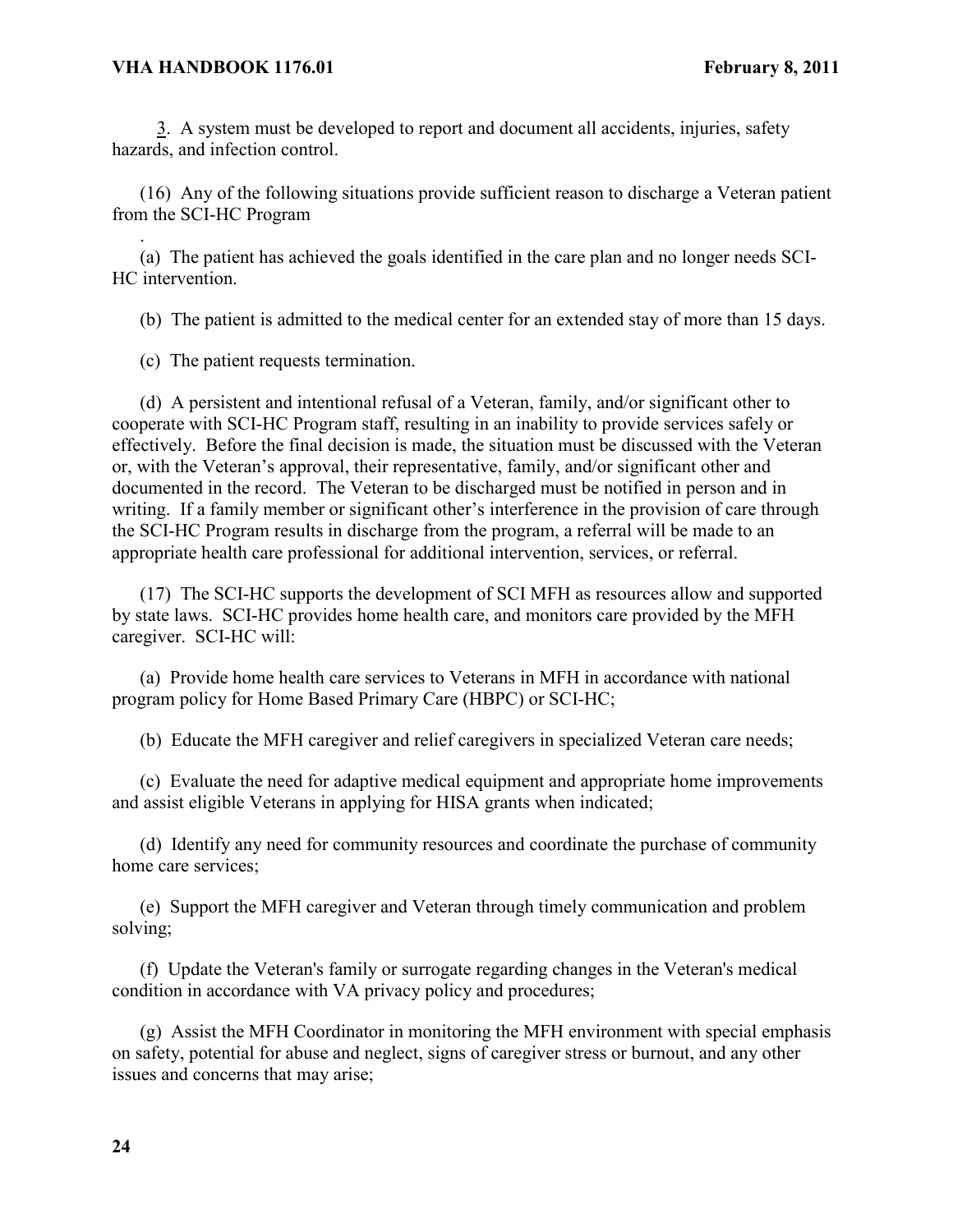(h) Report any MFH violations or medical, psychiatric, or psychosocial concerns to the MFH Coordinator; and

(i) Assist in scheduling respite care to alleviate caregiver stress and fatigue.

# (18) **Responsibilities of SCI-HC Personnel**.

(a) SCI Chief. The SCI Chief is responsible for:

1. The SCI-HC program, both clinical and administrative. *NOTE: The SCI Chief may delegate the administrative responsibility for SCI-HC to the Program Coordinator.*

2. Ensuring that written policies and procedures are developed in compliance with all applicable VHA Central Office and accrediting organization standards and requirements, and that these be reviewed bi-annually, and updated as necessary.

3. Selecting an SCI-HC Program Coordinator in conjunction with the respective service chief.

4. Assigning the physician in charge of SCI-HC staff.

5. Providing input to the performance evaluation of all SCI-HC staff.

6. Providing liaison with other services.

7. Ensuring SCI-HC actively participates in the SCI QI Program.

8. Considering continuing education participation as a part of annual staff evaluation reports and in credentialing and privileging activities.

(b) SCI-HC Program Coordinator. The SCI-HC Program Coordinator is responsible for:

1. Providing administrative direction to the program interpreting national SCI-HC, local VA medical center policy, and accreditation guidelines to the SCI-HC team and the Medical Center;

2. Developing and implementing local policies and procedures;

3. Coordinating the provision of services and administrative functions of the program;

4. Facilitating appropriate referrals to the program;

5. Monitoring and controlling program operation expenditures and advising the SCI Service Chief on budgetary requirements;

6. Coordinating and participating with selecting officials in the filling of SCI-HC personnel vacancies;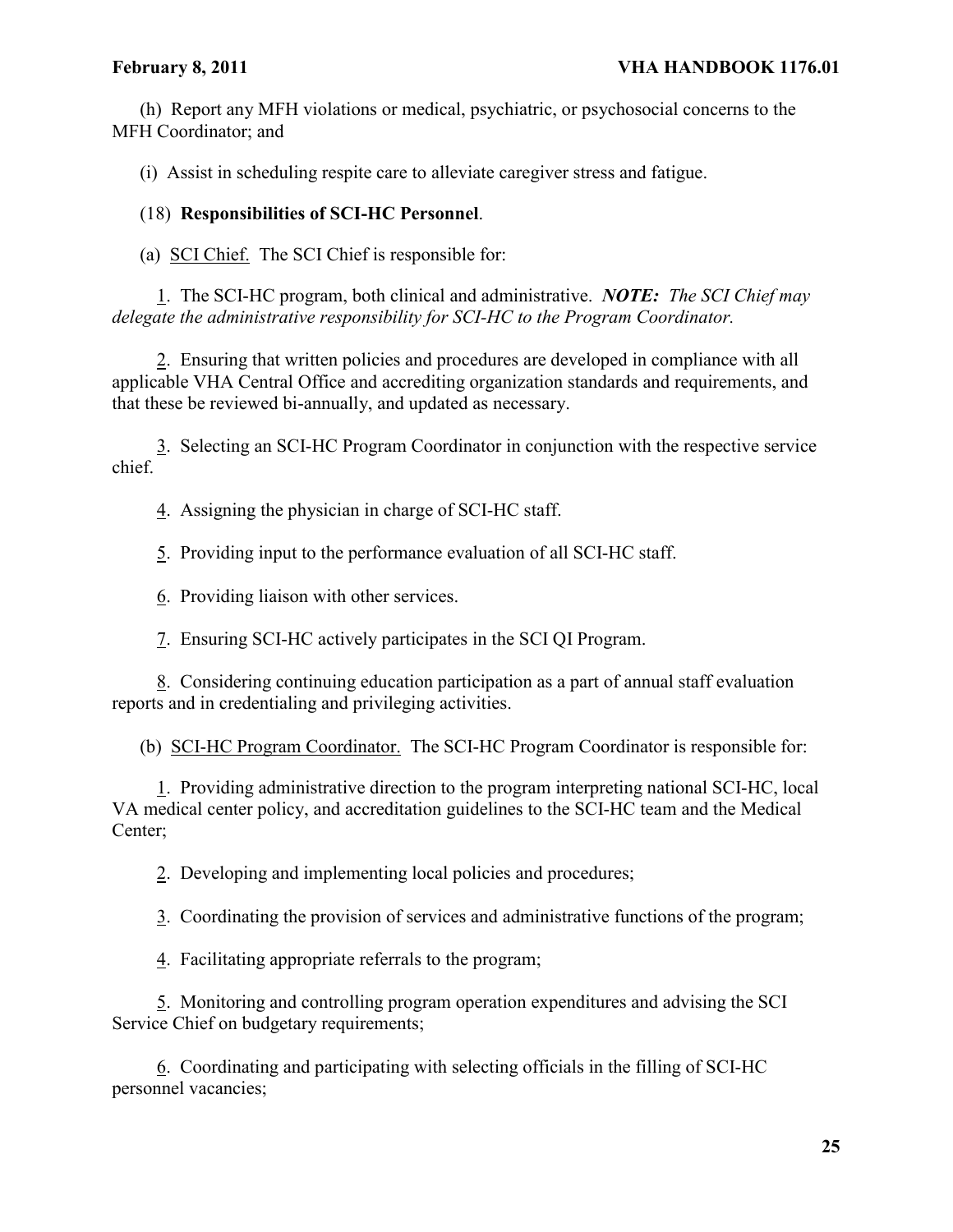7. Arranging orientation of new SCI-HC staff;

8. Preparing and maintaining program reports and statistics;

9. Evaluating program effectiveness;

10. Providing input to the performance appraisals of team members and forwarding input through the SCI Service Chief;

11. Designating an SCI-HC QI representative;

12. Ensuring appropriate documentation is entered in CPRS, according to agency policy; and

13. Maintaining appropriate records for reporting purposes.

(c) SCI-HC Team. The SCI-HC staff must be interdisciplinary and with appropriate personnel to meet the patient's identified needs and treatment goals, and include the SCI-HC Program Coordinator.

1. Staff members are selected and assigned by their respective service chiefs; however, the Chief, SCI Service, in consultation with the SCI-HC Coordinator, must concur in each selection.

2. All staff are programmatically accountable to the Chief, SCI Service.

3. All team members need to:

a. Participate in administrative and clinical team meetings;

b. Document in CPRS according to agency policy;

c. Provide input to the QI process;

d. Conduct and arrange home visits and home evaluations as appropriate;

e. Share new developments pertaining to the patient, caregiver, and home situation with other team members;

f. Participate in inpatient discharge planning activities;

g. Evaluate safety and emergency preparedness in the home;

h. Participate in planning each patient's discharge from the program;

i. Report program needs, problems, or concerns to the coordinator;

j. Maintain required credentials and, if appropriate, clinical privileges;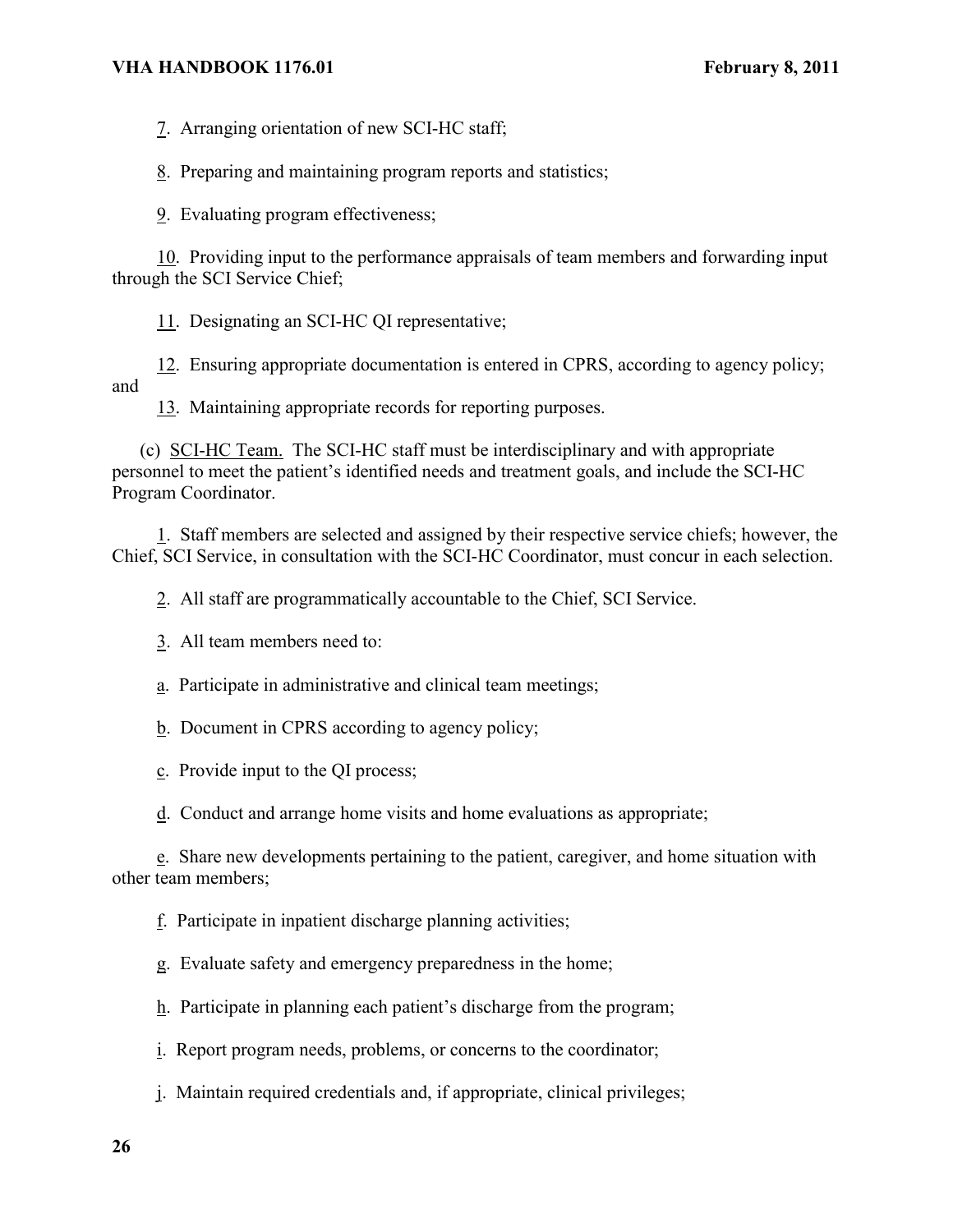k. Participate in orientation of new SCI staff;

l. Be involved in on-going staff development and continuing education activities for the SCI-HC Program; and

m. Comply with the professional standards and guidelines of their respective disciplines.

# n. **Evaluation of Quality**

(1) Each SCI Service must undertake service-level QI activities that monitor critical aspects of care and provide an on-going and continuous evaluation of the program. A SCI-QI committee is to meet at least quarterly to:

(a) Identify important aspects of care, and monitor areas of service delivery identified as high-risk, high-volume (such as preventive health maintenance program), or problem-prone.

(b) Address patient access to care, patient satisfaction, patient outcomes, and risk management.

(c) Define the systematic plan used for collecting and analyzing data, taking corrective action, and reporting results.

(d) Ensure SCI HC staff are actively participating in the SCI Service QI Program. *NOTE: The quality improvement plan is to comply with VHA Central Office and accrediting organizations' criteria, and be evaluated on an annual basis. The results need to be reported at SCI staff meetings and to the medical center quality management program.* 

(2) All clinical staff must be appropriately credentialed and privileged through medical center and VA approved procedures. All privileges requested by potential or incumbent SCI clinicians must be routed through the Chief, SCI Service, for review, concurrence, and/or recommendations. The Chief, SCI Service, uses the information collected through quality management activities for reviewing and/or revising staff clinical privileges as governed by appropriate public law and VA regulations.

(3) Accreditation must be maintained with the Commission on Accreditation of Rehabilitation Facilities (CARF) and TJC for acute care beds. *NOTE: Other accreditation standards are applicable to designated long-term care SCI beds.*

(4) Each SCI Service must follow and respond to VA established QI initiatives.

# o. **Continuing Education**

(1) In-service continuing education must include topics identified through the QI process and the review of information and outcomes management data (the discussion is to include trends of high-risk and/or high-intensity patient care, missed diagnoses, complicated cases, morbidity-mortality conferences, etc).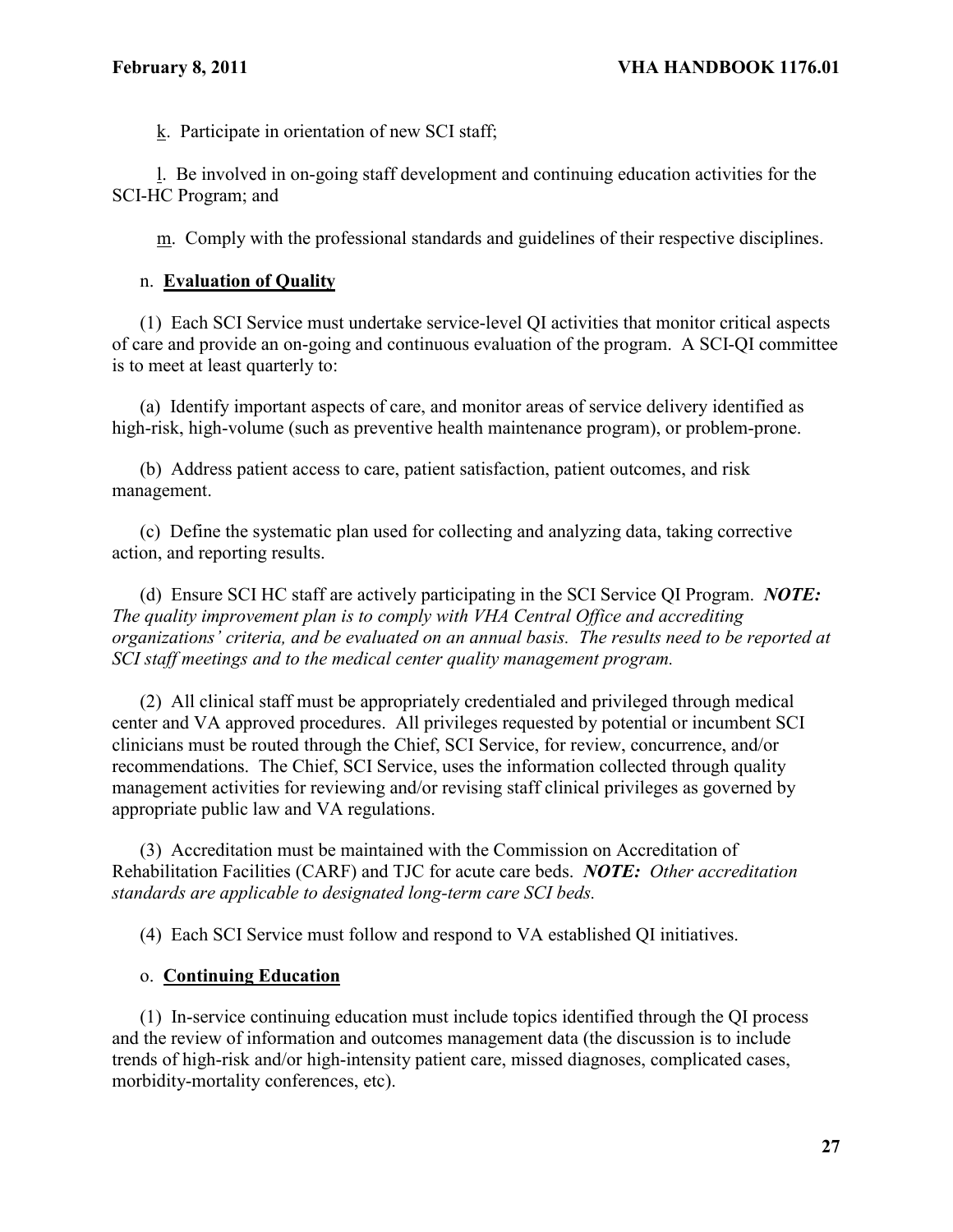(2) All continuing education must be documented, and a formal review of each staff member's educational needs is to take place annually.

# **14. SCI SUPPORT CLINIC/SCI PRIMARY CARE TEAM IN THE NON-SCI CENTER MEDICAL CENTER**

*NOTE: VHA is implementing Patient Aligned Care Teams (PACT). SCI Support Clinics and SCI PCTs shall retain their unique identity and function for direct access by Veterans with SCI/D. The SCI Support Clinics and SCI PCTs have historically provided comprehensive, coordinated, and accessible services and may provide enhanced services similar to those defined for PACTs.* 

a. **Appointment of SCI Support Clinic or SCI Primary Care Teams.** The medical center Chief of Staff appoints an SCI Support Clinic or SCI PCT at each VA medical center without an SCI Center. The SCI Support Clinic or SCI PCT provides primary and coordinated care to the local eligible Veteran with SCI/D. An SCI Support Clinic or SCI PCT must have at least four appointed team members including a physician, registered nurse care manager, social worker, and clinical associate (Licensed Practical Nurse, Medical Assistant, or Health Technician) or clerk. The distinguishing characteristic of a SCI Support Clinic is the presence of a dedicated medical specialist (physiatrist, neurologist, internist) who can provide basic SCI/D specialty care and may also provide SCI/D primary care. If services of the SCI Support Clinic specialist are limited to basic SCI/D specialty care, primary care services must be provided by another SCI designated primary care physician, physician assistant, or registered nurse practitioner assigned to the SCI team.

# b. **Roles of the Designated SCI Team Members in the Non-SCI Center Medical Center.**

(1) **SCI Physician or Provider Role**: The designated SCI physician provides primary care services and coordinates any needed consultative care for this population. Providers serving in this role need to have a limited panel size to reflect the frequency of appointments; longer appointment times needed (typically 1 to 2 hours or more for outpatient visits, while annual evaluation visits can be extensive); case management need; the expectation of inpatient consultative visits; coordination of care with the designated SCI Center; and participation in SCI Telehealth care. The distinguishing characteristic of a SCI/D Support Clinic is the presence of a dedicated medical specialist (physiatrist, neurologist, internist) who by virtue of training and experience provides basic SCI specialty care and may also provide SCI primary care. If services are limited to basic SCI specialty care, a primary care physician, physician assistant, or registered nurse practitioner should work with the specialist to deliver SCI primary care services. If the SCI assigned physician's specialty role does not allow for the provision of primary care services, another SCI trained provider (e.g., physician assistant, nurse practitioner, or primary care physician) works with the SCI physician to provide primary care.

(2) **SCI Nurse Role**: The SCI trained nurse must be available during scheduled clinic hours and throughout the week for triage of unscheduled needs of this population. Before the appointment with the provider, the nurse needs to review with the Veteran their existing problem list, any new or recurring issues, obtain the Veteran's weight and vital signs, and assess skin, bowel and bladder issues. The SCI nurse assists the Veteran, as needed, with transfers, undressing, and dressing. The nurse also needs to be available to assist the Veteran and VA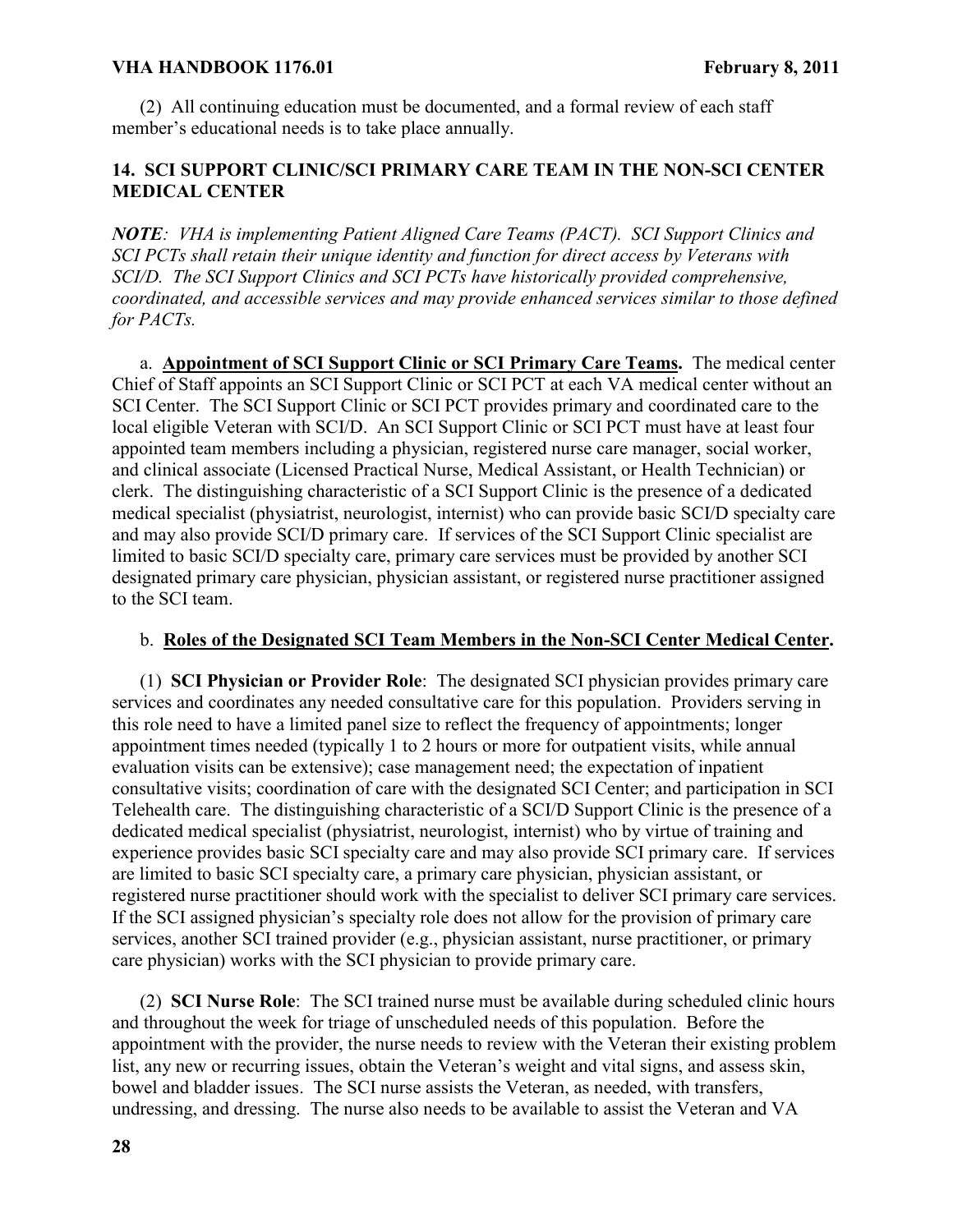staff, regardless of the Veteran's location (e.g. HBPC, inpatient stay, nursing home setting, etc), in troubleshooting medication and supply issues, skin care assessment, review of SCI practices and protocols, referrals to the SCI Center, SCI Telehealth visits, care planning, telephone triage, autonomic dysreflexia risks, skin care, fee basis bowel and bladder issues, etc.

(3) **SCI Coordinator Role**: The Chief of Staff at each VA medical center without an SCI Center designates the social worker member of the SCI/D Support Clinic or SCI/D PCT as the SCI Coordinator.

(a) The social worker selected as Coordinator must have, or be willing to acquire, appropriate knowledge about:

1. SCI treatment and rehabilitation;

2. Physical and psychosocial implications for the individual and family;

3. Appropriate clinical interventions, including sexual counseling;

4. Prosthetic services;

5. VHA policies affecting Veterans with SCI;

6. VA benefits and other government entitlement programs for treatment, rehabilitation, and services;

7. Community resources and services for the disabled;

8. Local peer counseling programs or groups; and

9. Federal laws or regulations regarding the disabled.

(b) The name and location of the SCI Coordinator must be posted in the Admissions and Ambulatory Care area, and listed in the medical center telephone directory.

(c) Arrangements must be made for the designated SCI Coordinator to receive specialized training to include a visit to the designated SCI Center.

(d) When developing the SCI Coordinator's functional statement, the specialized training, independent functioning, and complex and unpredictable caseload requirements warrant consideration of an advanced practice General Schedule grade. At least .5 FTE needs to be allotted for the position of the SCI Coordinator, or 1.0 FTE, if caseload is 100 or more patients with SCI/D.

(e) The SCI Coordinator must be knowledgeable about all aspects of SCI and able to provide information to patients, families, the SCI Support Clinic, or SCI PCT. It is important that the Coordinator have the ability, insight, imagination, and drive to:

1. Assist the Veteran with SCI/D in planning and coordinating needed services;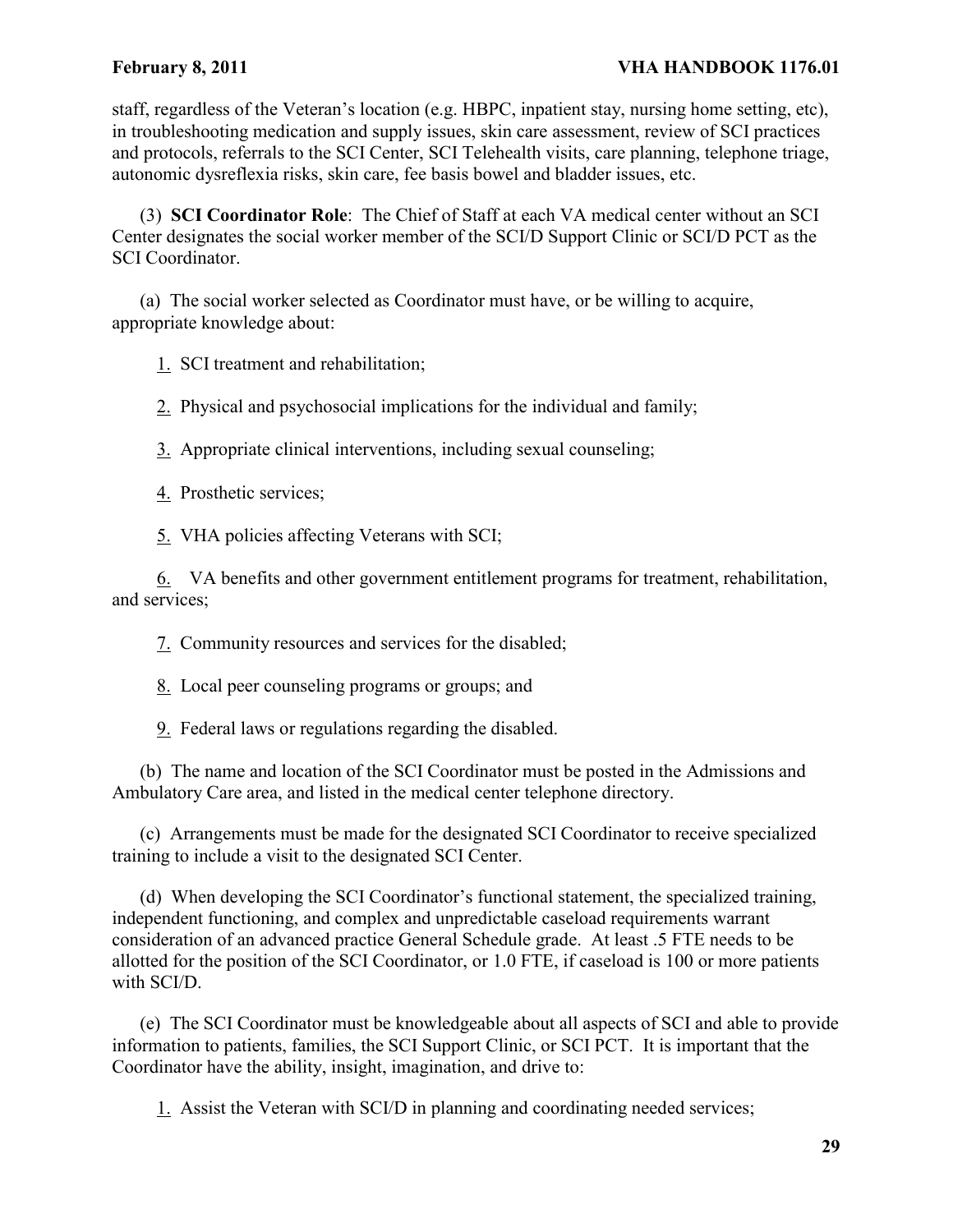2. Provide consultation and teaching; and

3. Establish and maintain effective working relationships with local management, other disciplines and services, as well as with a variety of community organizations.

(f) The SCI Coordinator is responsible for:

1. Facilitating appropriate and timely transfers to SCI Centers.

2. Identifying new and established Veterans with SCI who come to the medical center, and developing a procedure for referral to the SCI Center.

3. Providing support to the SCI Support Clinic or SCI/D PCT and SCI Center.

4. Ensuring that a current assessment (based on a comprehensive social database) is completed and indicated psychosocial treatment and services are provided and documented in CPRS. This includes appropriate counseling, educational information and referrals to VA and community resources and services, and, as appropriate, to the vocational rehabilitation case manager.

5. Preparing a current psychological, social, and vocational assessment and treatment plan based on a comprehensive psychological, social and vocational data base. This assessment includes identification of psychological, social, and vocational treatment and services to be provided with emphasis on:

a. Present living arrangement (i.e., housing type, access and mobility barriers, caregiver status, caregiver attitude and experience, and health of the caregiver).

b. Support systems (i.e., family (origin and current), peer group, other community systems).

c. Educational, vocational, and avocational interests, levels of attainment, and work history.

d. Behavior patterns, coping and/or defense mechanisms, and sexual adjustment.

6. Referring all Veterans with SCI/D to the Veterans Benefits Counselor and, with the Veteran's consent, to a Veteran Service Officer (VSO).

7. Developing a system of outreach to extend services to Veterans with SCI/D not using VA for their health care needs. This involves maintaining contact with local SCI programs, VSOs, the community, and the nearest VA SCI Center.

8. Establishing and maintaining the SCD Registry or SCIDO database of Veterans with SCI/D in the primary service area of the medical center.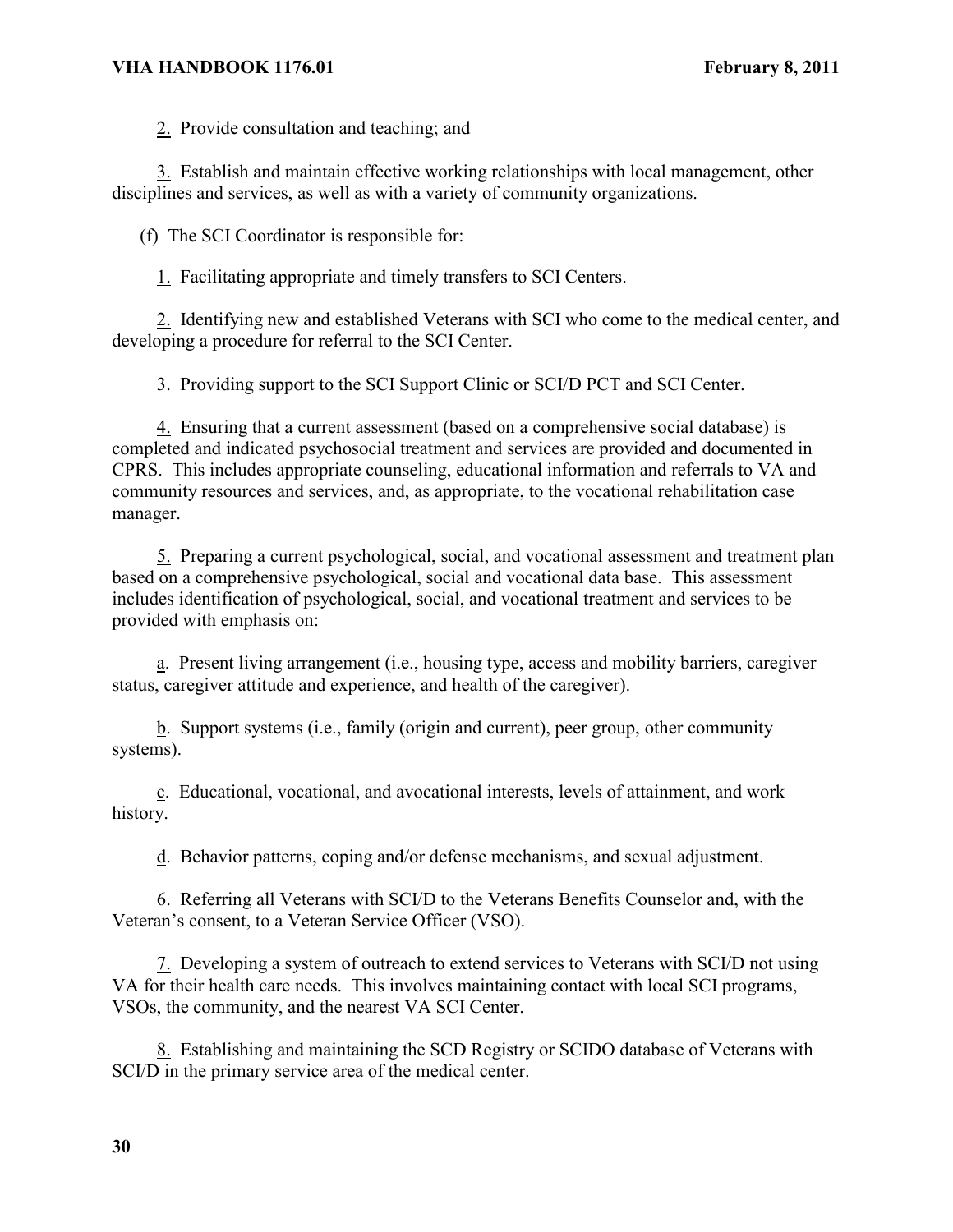9. Organizing services to Veterans with SCI and reporting programmatic difficulties to the Chief, SCI Service, of the appropriate catchment area.

10. Using the SCD-Registry in daily practice to identify Veterans with SCI/D admitted to, or discharged from, the medical center. *NOTE: This information is to be used for consultative visits, appropriate referrals, and sharing of pertinent discharge information with the SCI Centers, as deemed needed.*

11. Acting as a consultant to other staff members in developing individualized rehabilitation plans.

12. Establishing liaison with, and fostering involvement of, physicians, nurses, and other disciplines, as appropriate.

13. Using existing quality management mechanisms, national policies, local policies, procedures, and external reviews in evaluating and documenting this program's effectiveness.

14. Ensuring that Progress Notes reflect treatment progress and goal changes. This includes a closing summary when treatment is completed or a patient is transferred.

c. **Education for SCI Support Clinic or SCI Primary Care Team.** Only providers who have completed the Veterans Health Initiative (VHI) continuing medical education package on SCI or have equivalent training and experience may be designated as SCI Support Clinics or SCI PCTs. SCI Support Clinics and SCI PCTs are to have clinical educational contact with personnel from the SCI Center on a regular basis. SCI Support Clinics and SCI PCTs need to conduct a learning needs assessment as part of their annual competency review. SCI Support Clinic and SCI PCT providers must familiarize themselves with program standards through involvement in the following types of activities:

- (1) Review of clinical practice guidelines;
- (2) Literature reviews;
- (3) Clinical educational contact with SCI Center personnel;
- (4) Mentoring visits at an SCI Center;
- (5) Attendance at professional conferences;
- (6) Attendance at regularly scheduled SCI Center conference calls;
- (7) Consultative visits from the SCI Center staff; and
- (8) Attendance at national SCI training initiatives is strongly encouraged.

# d. **Training Initiatives for SCI/D Support Clinic/SCI/D PCT**. The medical center Chief of Staff must: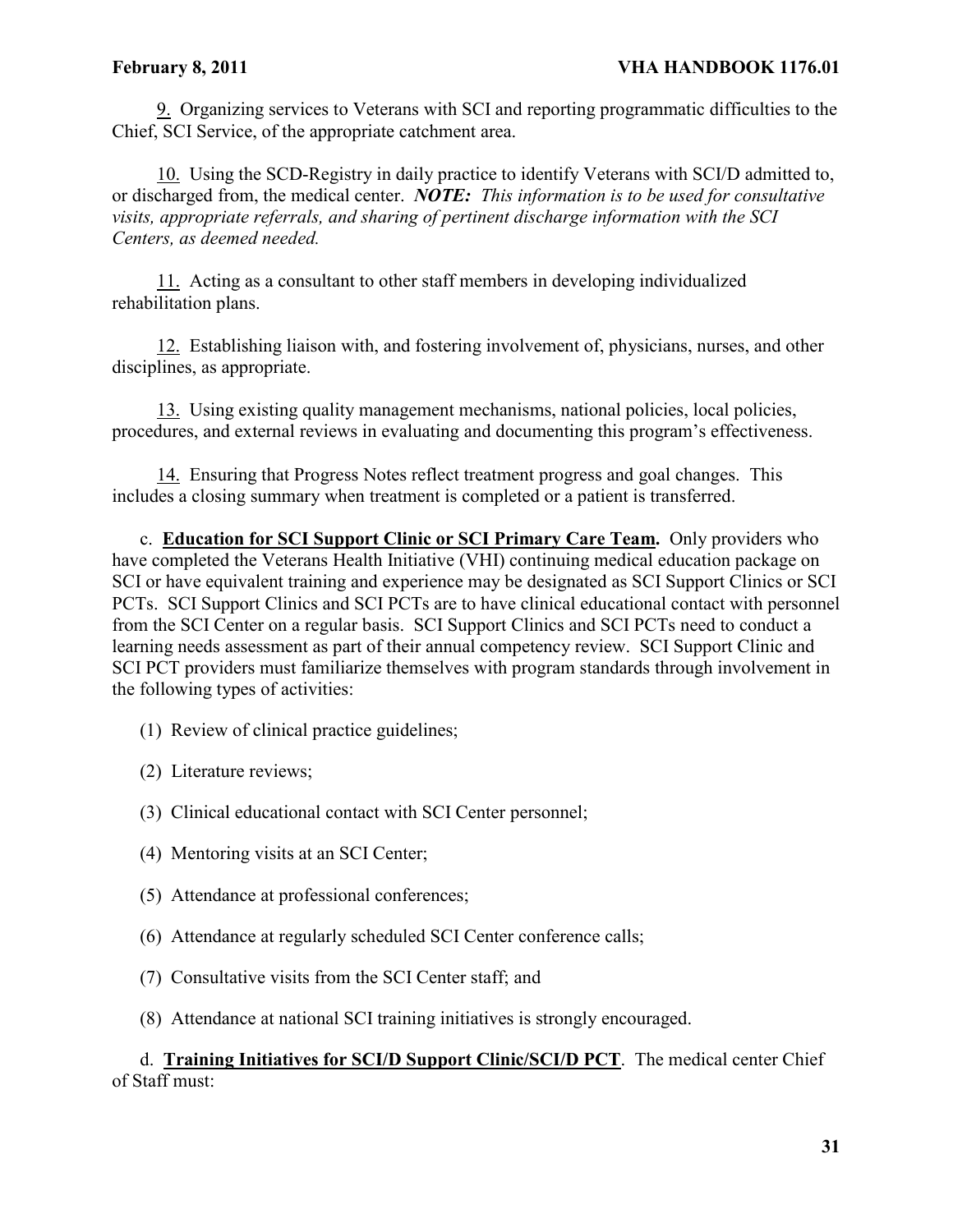(1) Notify the Chief Consultant, SCI/D Services of any changes in SCI Support Clinic or SCI PCT core staff (SCI primary care physician, registered nurse, and social worker serving as the SCI Coordinator).

(2) Ensure that SCI Support Clinic and SCI PCT staff are afforded educational funds for VA SCI national educational initiatives and local SCI/D training initiatives when needs are identified.

e. **Workload Collection.** SCI Support Clinics and SCI Primary Care Teams must have standing SCI Clinic times, using 210 (SCI) as the primary clinic stop code and an appropriate credit code (for the provider). Patients are to be seen outside the regularly scheduled SCI Clinic times as needed.

f. **Types of Care in the Non SCI Center Setting.** The SCI/D Support Clinic or SCI/D Primary Care Team (PCT) provides comprehensive primary care to Veterans with SCI/D, ensuring access to basic and preventive health care services, and delivers appropriate, efficient, continuous and coordinated care between the patient and the health care team.

(1) **Basic Primary Care.** Basic primary care is provided by the SCI/D Support Clinic or SCI/D PCT.

(2) **Recurrent or Persistent Problems.** Recurrent or persistent problems (e.g., recurrent urinary tract infections, autonomic dysreflexia that does not resolve with appropriate interventions) need to be referred to the SCI Center or discussed with SCI Center staff.

(3) **Complex Problems and Procedures.** Complex problems and procedures that require specialized knowledge must be referred to the SCI Center (e.g., comprehensive pain management, respiratory infections in Veterans with high tetraplegia, urodynamics). While comprehensive and coordinated health care is the goal of the SCI/D Support Clinic or SCI/D PCT, SCI/D Center experts are best able to diagnose and treat complex SCI/D-related conditions. *NOTE: The SCI/D Support Clinic and SCI/D PCT working collaboratively with their SCI Center helps to ensure healthier Veterans with SCI/D. There is no "one-size-fits-all" model that fits the collaboration between SCI/D Support Clinic and SCI/D PCTs and SCI Centers because the expertise and experience in SCI/D Support Clinics and SCI/D PCTs with SCI/D-specific conditions vary.* The general principles and illustrative examples in this handbook are helpful in developing optimal models of collaborative care between SCI/D Support Clinic or SCI/D PCTs and SCI Centers. A more comprehensive list of specific conditions is included in subpar. 27.a.

(4) **Major Surgeries.** Major surgeries must always be performed in the SCI Center unless an emergency contraindicates transportation of the patient. Some examples of surgeries that must be performed in the SCI Center include myocutaneous flaps for pressure ulcers, genitourinary surgeries, colostomies, orthopedic procedures (e.g., carpal tunnel release, rotator cuff repair), spine surgeries, and neurosurgical procedures.

(5) **Acute Rehabilitation and Complex Specialty Care.** All acute rehabilitation and complex specialty care must take place at SCI Centers. Primary care services, or short-duration hospitalization, at non-SCI Centers may decrease the necessity of patient transfers to the SCI Center.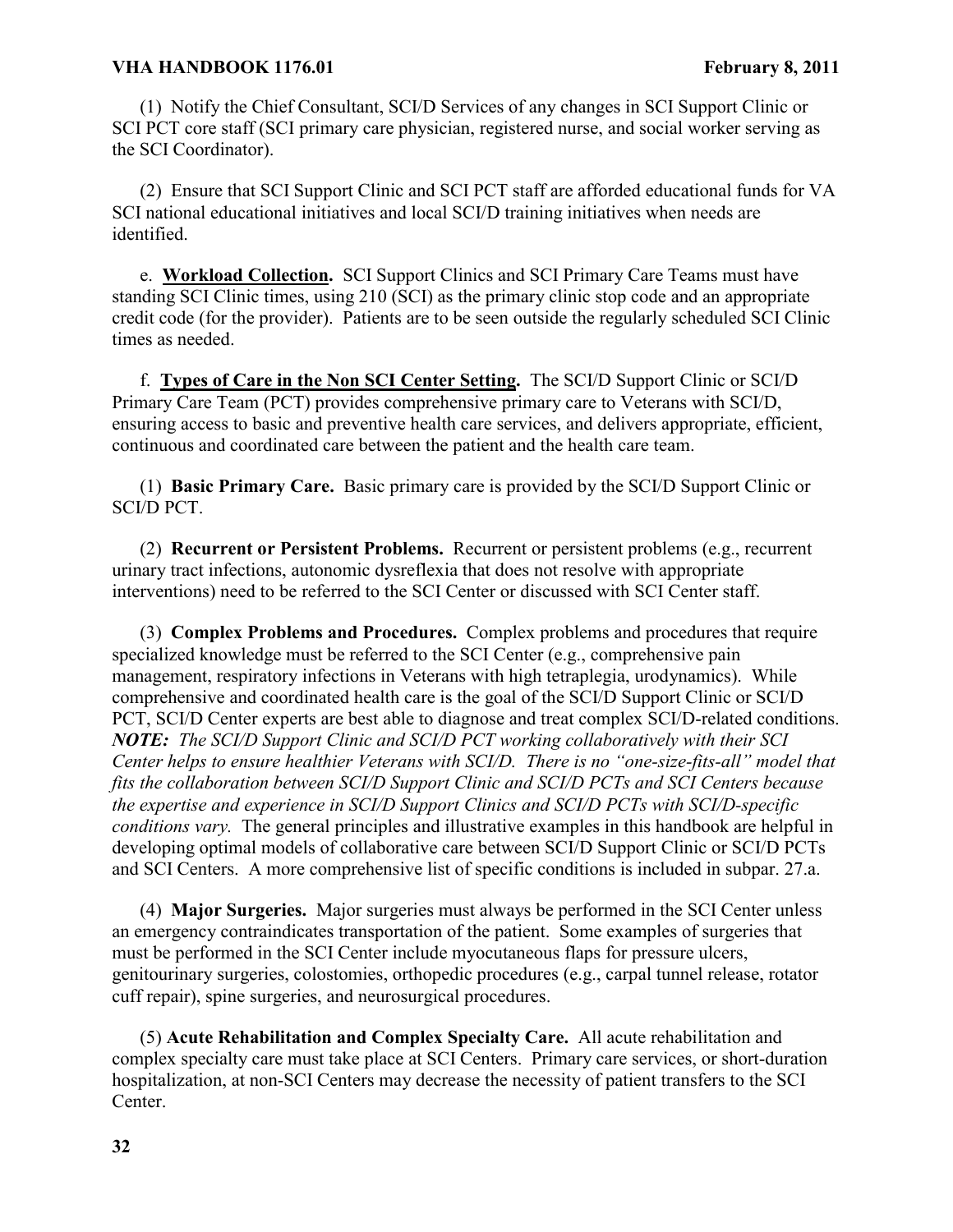g. **Location of Care**. Veterans with SCI/D that live a long distance from the SCI Center and within a closer proximity to a VA Medical Center without an SCI Center, must be cared for by both the SCI Center, and the SCI/D Support Clinic or SCI/D PCT at the closer VA facility. This is commonly referred to as the Hub and Spoke system of care.

(1) Primary care management for Veterans with SCI/D is encouraged from the closest VA Medical Center; this could be a medical center with an SCI Center, SCI Support Clinic or SCI Primary Care team.

(2) Use of a community-based outpatient clinic (CBOC) is discouraged for Veterans with SCI/D. However, for patients who choose to receive their care at a CBOC, the SCI team at the parent VA facility of the CBOC, must assist with the tracking, consultation, and appropriate referrals of the patient for specialty care services.

h. **Dual Providers:** Veterans with SCI/D may be assigned to more than one SCI/D PCT in the hub and spoke system of care due to the shared responsibility for caring for these Veterans. SCI/D primary care is basic or general health care provided at all VA medical centers. Usually this care is for common illnesses and health maintenance and is provided at the VA medical facility closest to the Veteran's home. *NOTE: What may be a relatively minor symptom or problem in the person without SCI/D may herald a grave and even life-threatening problem for the individual with SCI/D. SCI/D Support Clinics and SCI/D PCTs must be familiar with basic SCI/D related primary care (e.g., fracture risk due to early onset osteoporosis, hypertensive episodes related to autonomic dysreflexia, frequent urinary tract infections related to the use of catheters) and SCI/D-specific CPGs.*

### **15. USE OF CLINICAL PRACTICE GUIDELINES**

Clinical practice guidelines (CPG), as developed by the Consortium for Spinal Cord Medicine (CSCM) and other appropriate bodies, need to be used in the care of patients to the extent supported by current medical evidence and state-of-the-art practice. The Chief, SCI Service, is responsible for incorporating CPGs into the appropriate medical care settings. These CPGs can be found on the SCI intranet site at<http://vaww.sci.va.gov/> under the training link. *NOTE: This is an internal web site not available to the public.*

# **16. SPINAL CORD DYSFUNCTION (SCD) REGISTRY OR SPINAL CORD INJURY AND DISORDERS OUTCOMES (SCIDO)**

a. **SCD Registry and SCIDO**. The Veteran population served by VHA is tracked for clinical, administrative, outcome, and research purposes through use of the SCD Registry's or SCIDO's minimal data set. The national repository for this data set is located at the Austin Information Technology Center (AITC), Austin, Texas. Designated SCI team members are expected to maintain this data set by entering, at a minimum, all items contained in the SCD Registry or SCIDO database. *Note: VHA is rolling out a new software application called SCIDO, throughout VHA by SCI catchment areas. After receipt of SCIDO, sites are expected to transition from use of the SCD Registry to SCIDO. The SCIDO application will eventually replace the use of the SCD Registry in all VA Medical Centers, allowing SCI Centers to better capture clinical aspects of care and outcome measures.* Through the registration of Veterans in the SCD Registry or SCIDO, this database is linked to other Veterans Health Information System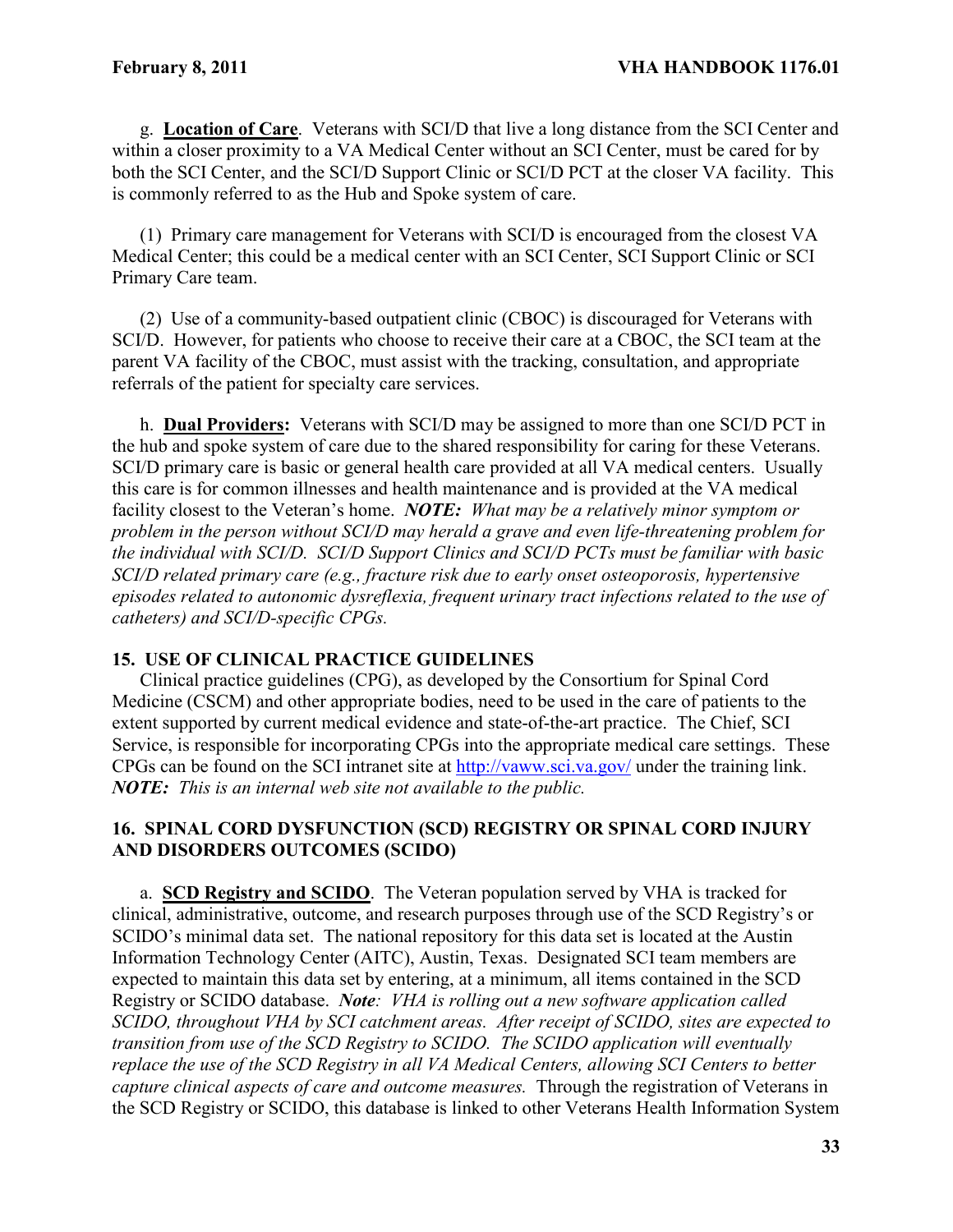and Technology Architecture (VistA) files, allowing SCI providers to track Veterans admitted and discharged in the medical center, and to review utilization of resources. The SCI Coordinator is responsible for data entry at non-SCI Center facilities; the Chief, SCI designates personnel responsible for data entry at the SCI Centers. The minimum data set for entered in SCIDO includes:

- (1) Registration status;
- (2) SCI/D network;
- (3) Highest level of injury;
- (4) VA medical center where most primary care is received;
- (5) VA medical center where comprehensive preventive health evaluation is received;
- (6) Etiology;
- (7) Date of onset;
- (8) American Spinal Cord Injury Association (ASIA) impairment and classification scale;
- (9) Comprehensive preventive health evaluation offered and/or received;
- (10) The primary care provider; and
- (11) Appropriate outcome information.

b. **Training.** SCI Coordinators, SCI/D Management of Information and Outcomes (MIO) Coordinators, and others using the Registry or SCIDO at each medical center, need to be provided the opportunity to receive training and ongoing education on the SCD Registry or SCIDO.

# **17. SCI/D SYSTEM OF CARE CONTINUUM**

# a. **Emergency Care of Veterans with SCI/D**

(1) **Non SCI Center Setting.** Veterans with SCI/D requiring emergent, or immediate medical attention in a non-SCI/D setting must be evaluated by staff trained in the Medical Care of Persons with SCI Module in the Veterans Health Initiative (VHI), available at the SCI intranet site<http://vaww.sci.va.gov/>(*NOTE: This is an internal Web site not available to the public)* under the training link or with appropriate equivalent experience. Once this evaluation is completed, the patient's medical condition needs to be discussed with the Veteran's SCI/D primary care physician if there are follow-up needs, or when consultation is deemed urgent. Patients with SCI/D requiring surgical intervention need to receive care in a VA medical center with a designated SCI Center. If urgency requires that treatment be provided at a non-SCI Center, the Chief of the nearest SCI Center must be advised of this fact as soon as possible. Typically, such patients are retained in a non-SCI Center only until they can safely be transferred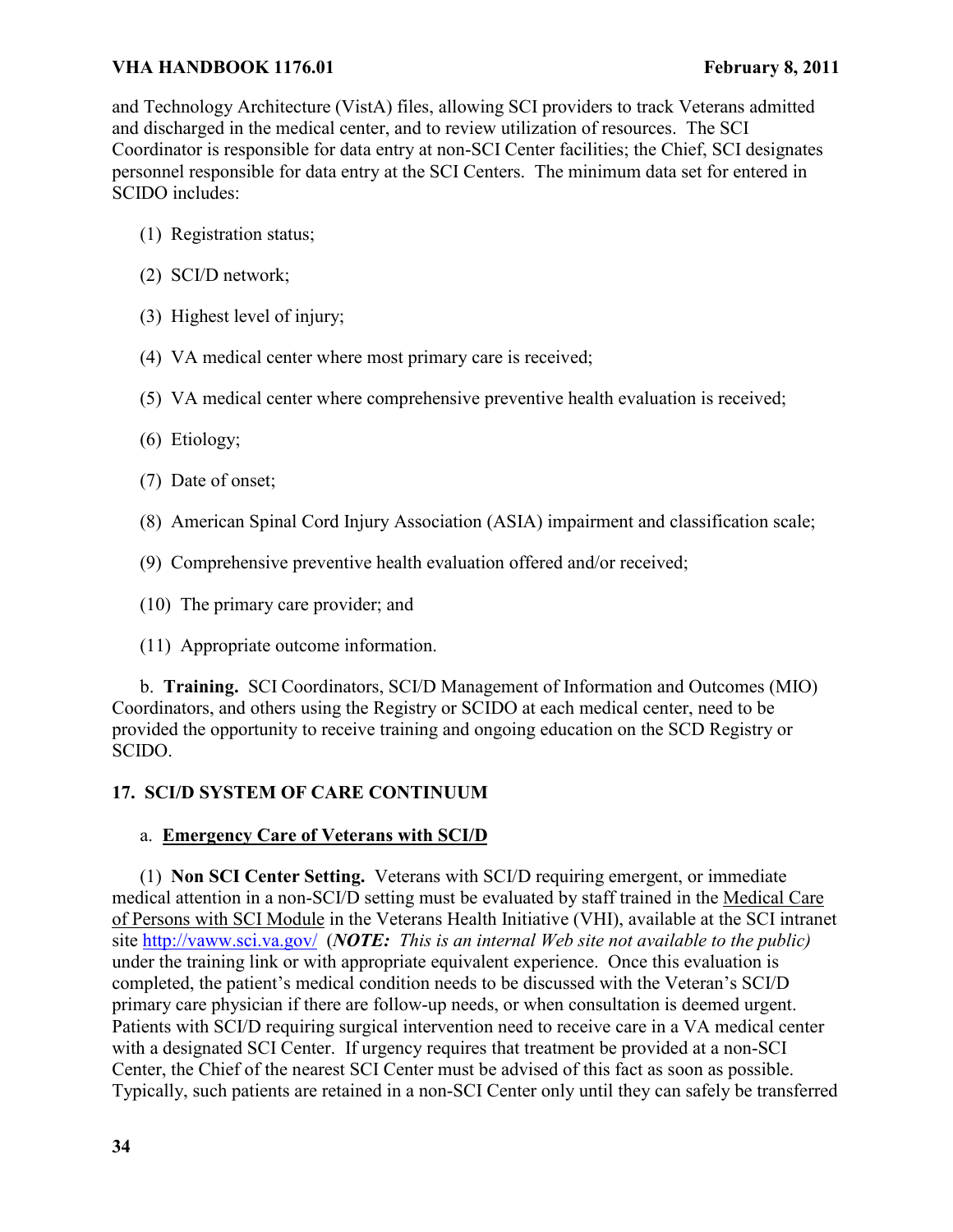to a VA medical center with an SCI Center. Staff in the SCI Centers and SCI Coordinators in the non-SCI Center facilities need to use the tools available in the Computerized Patient Record System (CPRS), SCD Registry, or SCIDO to review patient care for unscheduled visits and follow-up care needs.

(2) **Community Referrals.** Referrals received from the community to a VA medical center without an SCI Center are handled as a transfer of care from the local VA medical center for Veteran convenience and travel arrangements; however, the Veteran is admitted directly to the SCI Center. Referrals received from the community directly to an SCI Center are to be handled as a direct admission, and if the Veteran desires, follow-up care is subsequently coordinated with the local VA medical center. *NOTE: Transportation for scheduled appointments and transfers to SCI Centers must be in accordance with national VA policy.* 

b. **Medical and Surgical Stabilization of New Injuries.** Medical, surgical, and interdisciplinary services are concerned with restoring anatomic and physiological equilibrium while managing the medical and physiological sequelae of SCI/D and other diseases or injuries. Stabilization of the injury is an attempt to prevent additional impairments while focusing on prevention of complications. The site of this care is the SCI Center. *NOTE: VHA provides back-up support to the Department of Defense (DOD) in case of an emergency.*

c. **Rehabilitation.** Rehabilitation is the process of providing comprehensive services deemed appropriate to the needs of persons with disabilities in a coordinated manner, through an integrated program designed to achieve objectives of improved health, welfare, and realization of the person's maximum physical, social, psychological, and vocational potential for useful and productive activity.

(1) Rehabilitation services are necessary for a person with a disability to:

(a) Achieve reintegration into the home, community, and workforce while avoiding long term institutionalization, except in circumstances unique to the individual;

(b) Achieve the person's maximum potential for personal, psychological, social, vocational and economic adjustment; and

(c) Move beyond the services available in the person's usual daily experience.

(2) Rehabilitation programs consist of coordinated and integrated services with the following broad elements: evaluation, treatment, education, training, and providing Veterans' meaningful experiences that will encourage community reintegration such as off grounds passes, introduction to mass transit and air travel accommodations, and drivers training. An interdisciplinary team provides these services to the individuals and their families. Rehabilitation programs are designed to:

(a) Continue as long as the person makes significant and observable improvement;

(b) Promote outcomes that minimize and prevent impairments;

I Reduce activity restrictions; and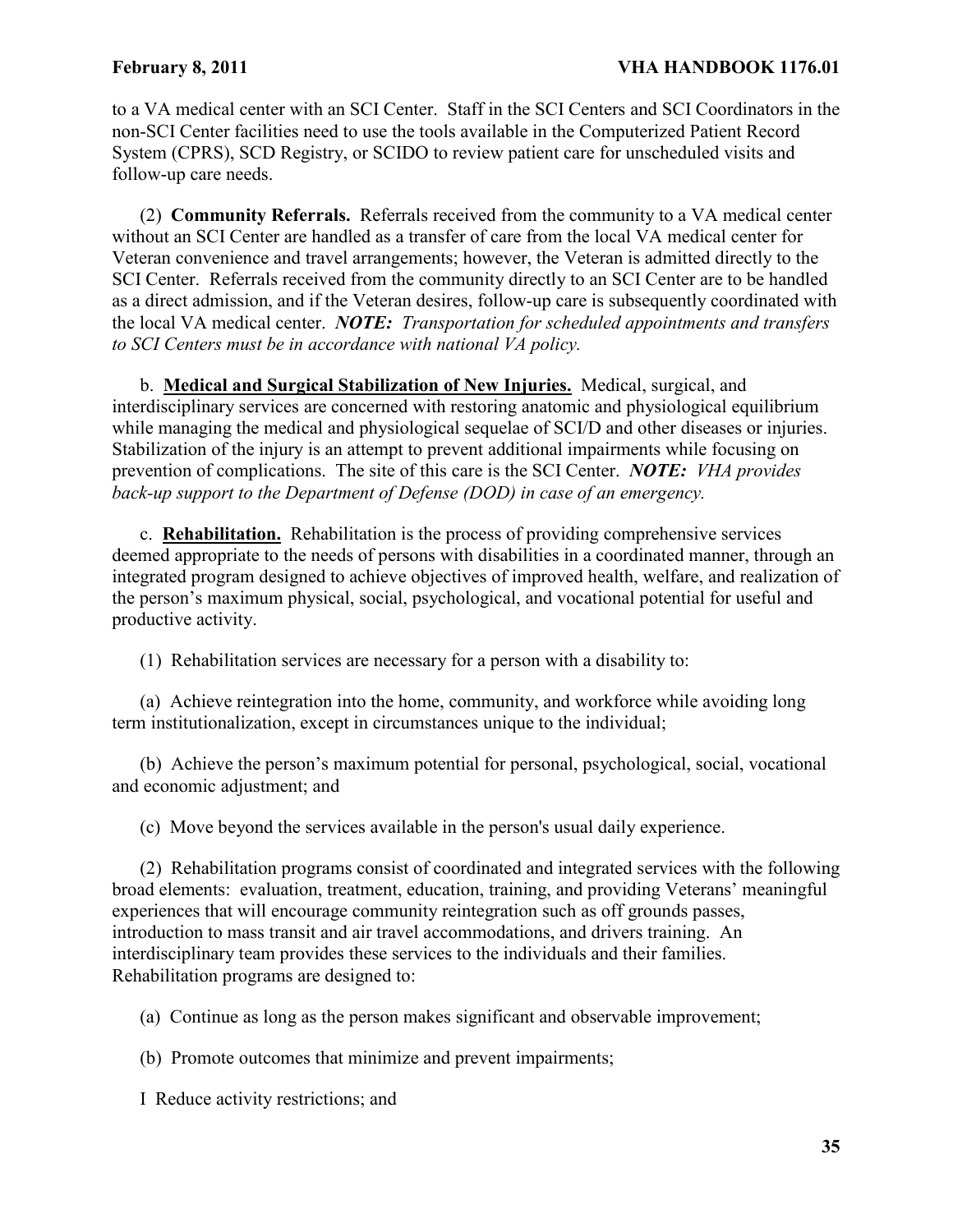(d) Lessen limitations on meaningful social role participation.

d. **SCI Comprehensive Preventive Health Evaluation**. SCI Comprehensive Preventive Health Evaluations, also known as "annual evaluations" focus on the prevention or early identification of complications related to SCI/D.

(1) The comprehensive preventive health evaluation must be offered to Veterans annually and are to be performed at SCI Centers due to the full array of team members and expertise available in the SCI Center.

(2) The scope of the evaluation is comprehensive and includes elements of preventive health care defined for the general Veteran population, provided there are no contraindications. *NOTE: Such elements are described in VHA policies and procedures developed by VHA's National Center for Health Promotion and Disease Prevention and are not listed here due to their periodic revision.*

(3) The SCI Comprehensive Preventive Health Evaluation also includes elements specific to the prevention of common sequelae and complications that follow SCI/D as described in subparagraph 13.i.

(a) If the Veteran is unable or refuses to travel to the SCI Center, the SCI Support Clinic or SCI PCT needs to document the attempted referral in the Veteran's medical record, and provide an evaluation as comprehensive as their expertise allows.

(b) Summarized written results of the completed evaluation, and any follow-up recommendations must be provided to the Veteran, designated SCI Center, SCI Support Clinic or SCI PCT provider(s).

e. **Sustaining Medical and Surgical Care**. Sustaining care is the assessment and treatment of conditions as a consequence of SCI/D or when treatment is affected by the presence of SCI/D.

f. **Respite Care**. Respite care is recognized as an important consideration for families and caregivers of physically dependent Veterans. Each Veteran using attendant care is offered respite care on the SCI unit in a VA medical center having an SCI Center, unless the Veteran requests provisions in another setting. The duration of any respite care admission, absent complicating medical factors, will not exceed 14 days. However, the total of all respite care for a Veteran in 1 year, absent complicating medical factors, is not to exceed 30 days.

g. **Long Term Care**. VHA's SCI/D System of Care is required to provide and maintain access to a full continuum of care for Veterans with SCI/D, including long-term care. The mission of certain SCI Centers emphasizes the provision of long-term care; however, facilities without an SCI Center may also provide long-term care for Veterans with SCI/D. The goal of long-term care is to assist the Veteran with SCI/D to attain or maintain a community level of adjustment, and maximal independence despite the loss of functional ability due to the aging process, loss of a primary caregiver, or medical complications. No Veteran with SCI/D is to be discharged to a nursing home solely because of their SCI/D.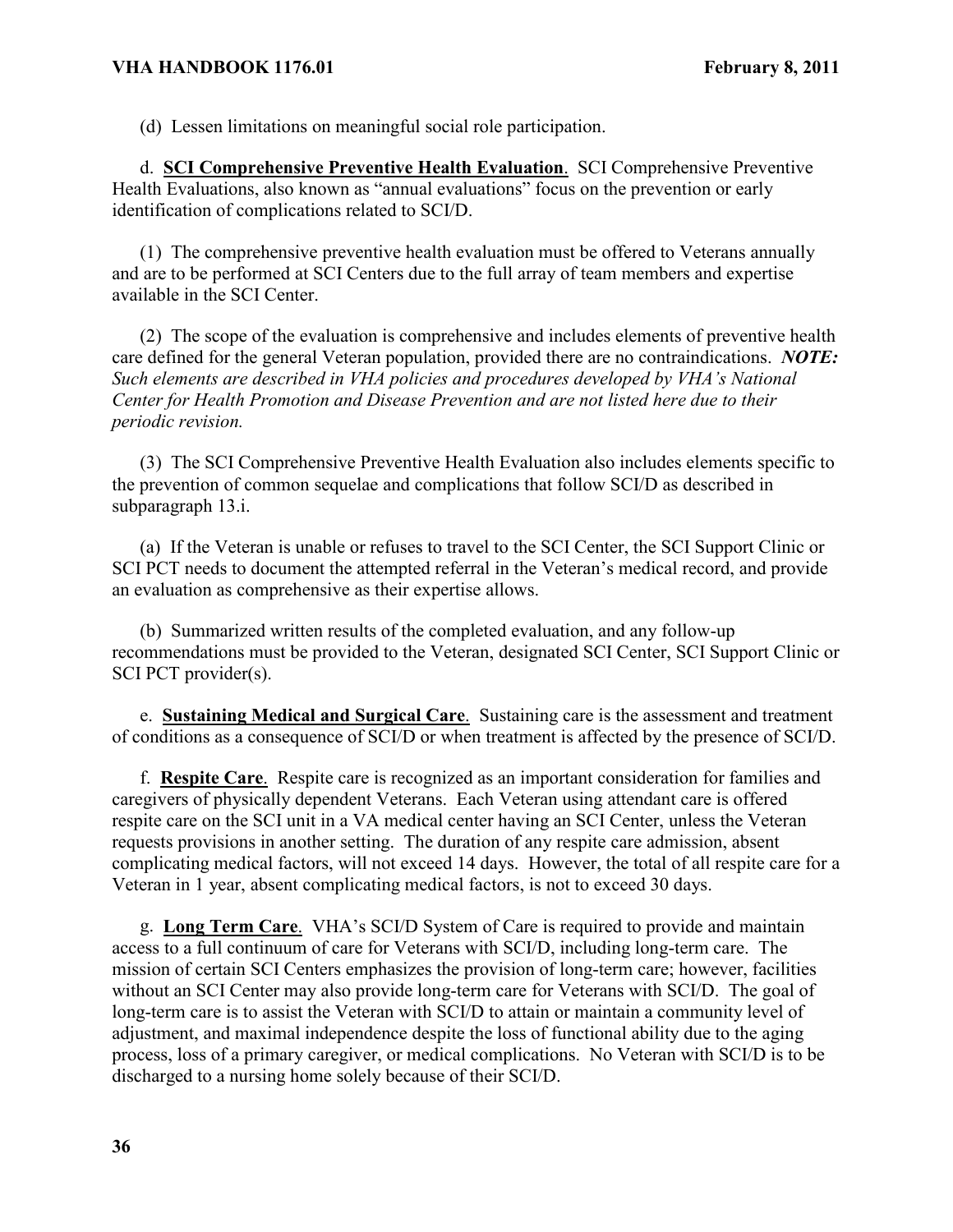### February 8, 2011 **VHA HANDBOOK 1176.01**

(1) **Long Term Care Services**. The continuum of extended care services for Veterans with SCI/D is a mix of services designed to meet eligibility requirements, individual need, personal preference (choice), and promote independent community living whenever possible. A patient centric team approach must be used in planning for the long-term care needs of the Veteran. The following list is not all-inclusive; however, provides options for care as patient resources allow:

- (a) Care at a designated VA SCI long-term care unit,
- (b) VA Community Living Centers (CLC),
- I Home care services,
- (d) Medical Foster Homes (MFH),
- (e) Homemaker and/or home health aide services,
- (f) Adult day health care,
- (g) Contract home health care,
- (h) Home-based primary care,
- (i) SCI home care (SCI-HC),
- (j) Community residential care,
- (k) Geriatric Evaluation and Management (GEM),
- (l) Geriatric Research and Education Clinical Center (GRECC),
- (m) State or Veterans homes,
- (n) Domiciliary care,
- (o) Respite care.

(2) **LTC Placement Considerations**.Regardless of the location where Veterans with SCI/D receive care, there are general guidelines to ensure appropriate services are provided. These include:

(a) Patients are not to be discharged to a nursing home, unless the patient's general health status and social circumstances necessitate such placement.

(b) The aging Veteran with SCI/D has special needs (e.g., supplies, quality of life concerns, and desires for less restrictive and supportive living environments); such needs are to be incorporated into the patient's treatment plan.

I When it is appropriate for the Veteran to be discharged to a nursing home based on achievement of maximum hospital benefit, consultation with the Veteran, the Veteran's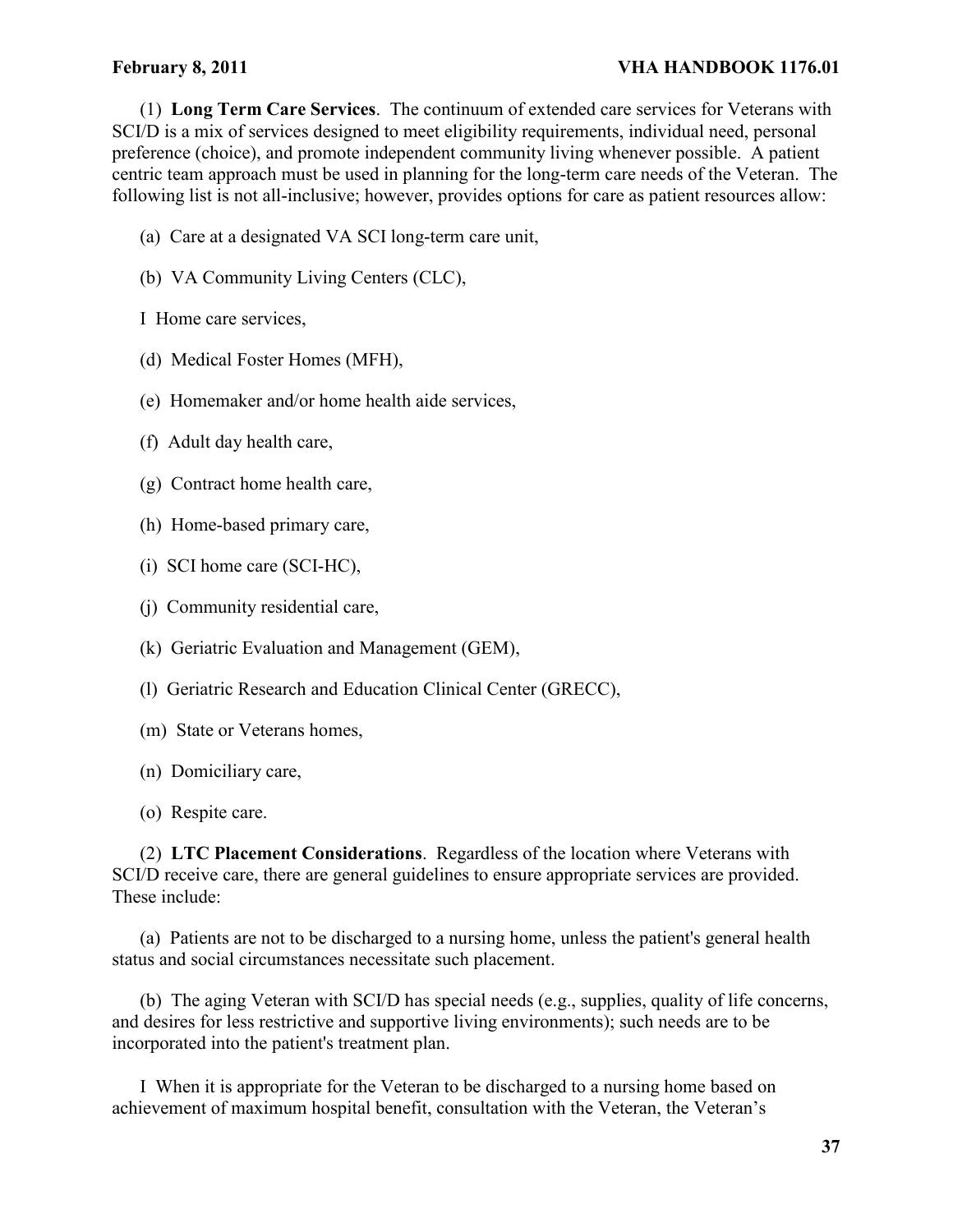guardian, the appointed Veteran advocate and/or family member (at the request of the Veteran or guardian, as appropriate), and the SCI/D physician occurs. All other placement alternatives need to be considered before making such a decision.

(d) VA's CLC or community nursing home needs to be as close as possible to the Veteran's selected domicile or home, and close to the Veteran's social support unless a brief stay at another location is indicated for specialized health care needs or timeliness of placement.

(e) The nursing home must be a functionally accessible unit for the Veteran, and be in accordance with the current Americans with Disabilities Act (ADA) and Architectural Barriers Act (ABA). In discharge planning, the SCI team needs to make every reasonable effort, by assurances and report, that essential equipment (e.g., lifts, bowel-care chairs, gurneys, etc.) is appropriately maintained and configured for the Veteran.

(f) The nursing home must provide for an appropriate and full-range of support, and rehabilitative services as needed by the Veteran. Clinical negotiations must be used to meet the individual needs of Veterans with SCI/D.

(g) The nursing home must conform to all required state and Federal regulations.

(h) The nursing home referral is to include a summary of the interdisciplinary team's recommendations on the specific services and resources that the Veteran requires to maintain functional status, achieve maximal independence, reduce social role limitation, and enhance quality of life.

(i) During the pre-placement planning process, the review of the needs and expected outcomes of the Veteran with SCI/D needs to be compared to the expertise that can be provided by the nursing home. Before the prospective nursing home placement, a site visit by members of the SCI/D team with appropriate clinical qualifications may be made to verify that the nursing home provides the level of care needed by the individual. The Veteran's guardian, the appointed Veteran's advocate, representative and/or family members will be encouraged to visit the nursing home during the planning process.

(j) SCI/D personnel are to maintain a pro-active educational approach to the care of Veterans with SCI/D in community nursing homes. Appropriate educational activities may include offering educational brochures, training sessions, and consultative visits.

(k) The placement plan must include the designated SCI/D health care provider who is the point-of-health-care-contact for nursing home personnel. Within the parameters of the nursing home's policies regarding credentialing and privileging, recommendations of SCI/D specific care and expected outcomes are to be monitored. Reports of contact or progress notes are to be included in the Veteran's VA medical record. The SCI/D provider serves as a specialty resource on a regular recurring (preferably at least monthly) basis with the frequency of contact based on the Veteran's clinical condition.

(l) Veterans who develop urgent medical conditions need to be transferred to an appropriate medical center.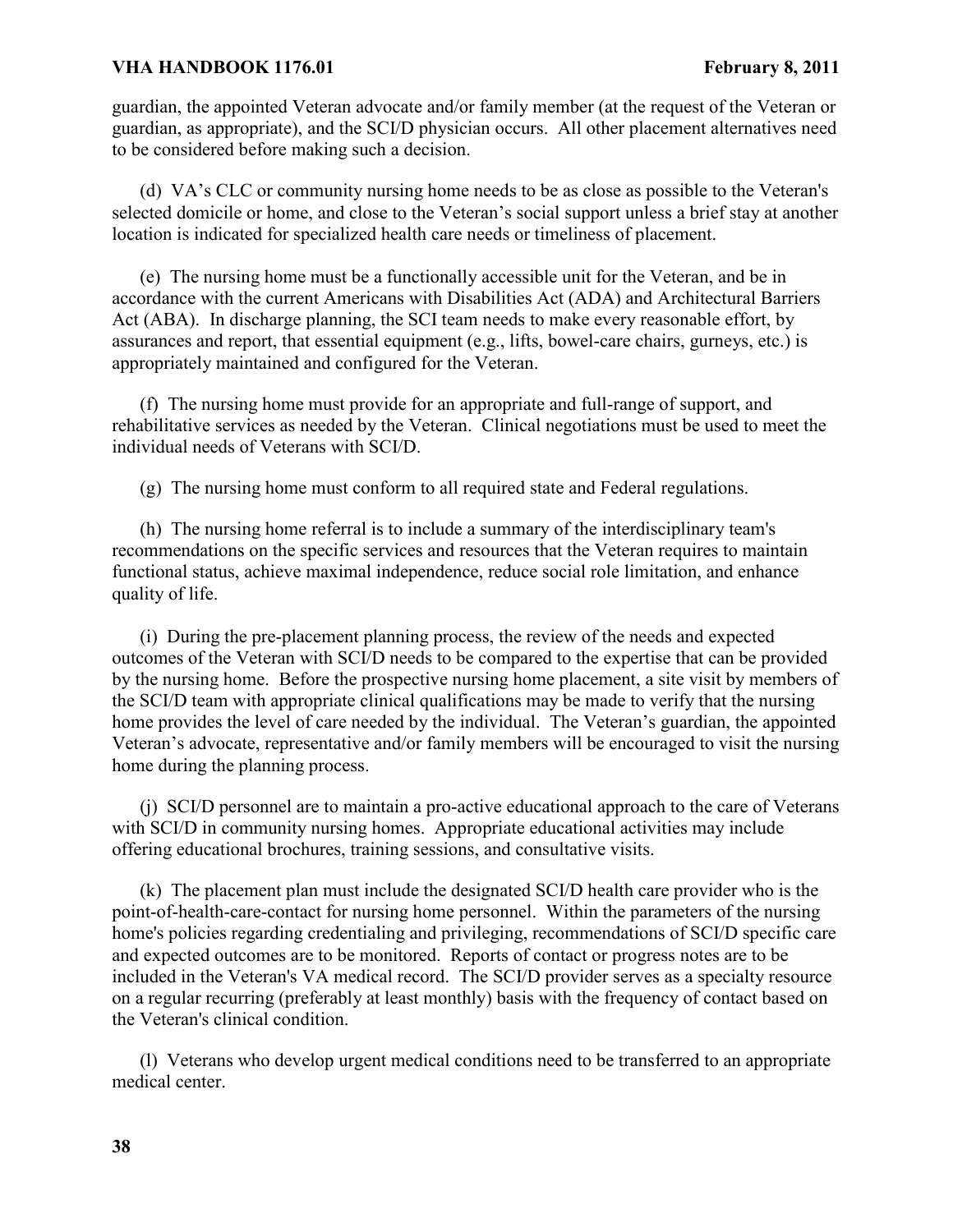(m) The designated SCI Center needs to continue to offer comprehensive preventive health evaluations, acute care, and follow-up care as needed.

h. **Mental Health Services**. Mental Health services are provided and/or coordinated throughout the SCI/D System of Care. Attention to safety, confidentiality, privacy, and advocacy in removing communication, attitudinal, and access barriers is essential. Annual evaluations include psychological, social, and vocational assessments, including vocational rehabilitation potential and/or readiness, social role participation, sexuality, quality of life, behavioral and mental health status, chemical dependency and/or use, living environment, and attendant training needs. Referrals are made to Mental Health programs on an as-needed basis and are facilitated by the SCI Support Clinic or SCI/D PCT.

i. **Home-Based Primary Care (HBPC) Services at Non-SCI Centers**. The HBPC program is an appropriate referral source at non-SCI Centers for enrolled Veterans. The training of the caregiver in maintaining the Veteran in the community is an important service HBPC can furnish. Encouragement to work with this population may be fostered by periodic contacts by the SCI Support Clinic or SCI PCT with the HBPC Coordinator. Follow-up, coordination, and referral by the SCI Coordinator with the HBPC Coordinator for special procedures beyond the capacity of the HBPC team are important factors for successful home living. *NOTE: Consideration is given to the developed treatment plan and objectives in consultation with the SCI/D Support Clinic or SCI/D PCT.*

j. **Peer Counseling Services, Programs, and Referrals**. Peer counseling services and programs are provided directly or through referrals to Veterans Service Organizations (VSO), community-based peer counseling programs, etc. VA or community-based peer counseling programs assist Veterans with SCI/D and their family adjust to new onset disability; understand the rehabilitation process; develop new social skills and relationships; and transition to community living. Peer counselors serve as role models by sharing experiences and practical suggestions regarding living with a disability, listening to the concerns of the individual, and responding in such a way as to facilitate the rehabilitation process and enhance quality of life.

(1) **Coordinator for Peer Counseling.** The coordinator for peer counseling services, programs, or referrals must be an SCI social worker or psychologist. When the SCI Center provides peer counseling services rather than establishing links or referrals with other peer counseling services and programs, the coordinator recruits, screens, and trains persons to:

- (a) Serve as peer counselors;
- (b) Identify appropriate Veterans for participation;

I Monitor the involvement of peer counselors;

(d) Serve as the liaison between peer counselors, community peer counselors, and Voluntary Service; and

(e) Communicate issues and problems to the Chief, SCI Service.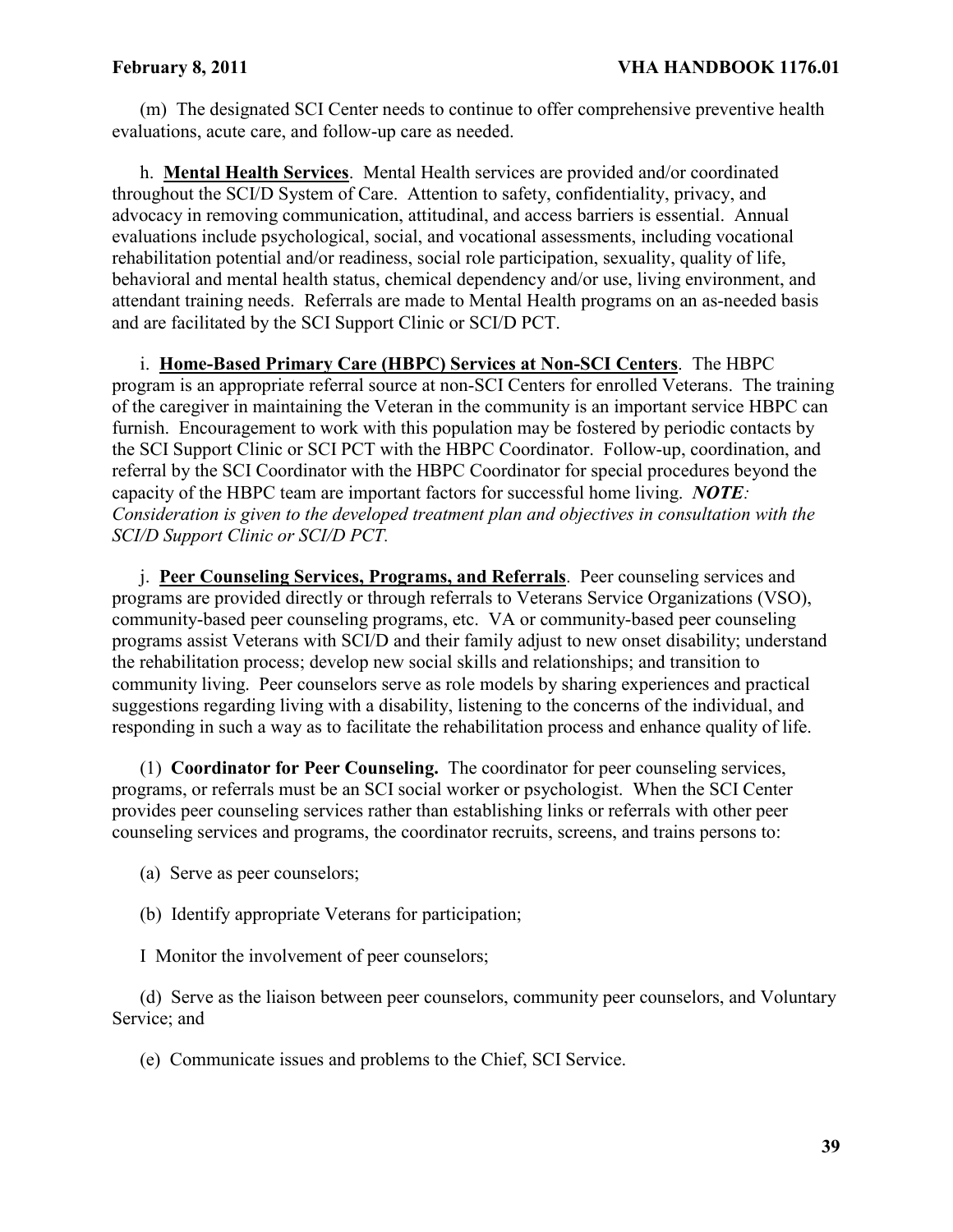(2) **Role Models.** It has been demonstrated that peer counseling is an effective approach in helping Veterans with SCI/D adapt to their injuries. Many times talking with "someone who has been there" offers the Veteran some insight and practical suggestions in dealing with a variety of problems. It is important to use good role models (e.g., Veterans who are employed, involved in meaningful and productive daily routines, involved in successful interpersonal relationships, and who have a generally constructive lifestyle). *NOTE: Referrals to community support groups (such as VSOs, Able-Disabled) are also a viable option.* 

k. **Nutrition**. The Veteran with SCI/D is predisposed to obesity since activity is often limited following paralysis. Other nutrition-related complications, such as cardiovascular disease, are not unique to the SCI population, but may be more prevalent and develop earlier in life. Follow-up needs include nutritional assessment, monitoring, intervention, and education.

l. **Prosthetic Appliances and Medical Equipment**. The Veteran's prosthetic appliances and medical equipment need to be evaluated on a regular basis and must address health needs and the home situation. Appliances and equipment may also need repair or replacement. Referral to the SCI Center, SCI Support Clinic or SCI PCT for a determination of medical need and a prescription for appliances or equipment is appropriate. Evaluation and specification for prosthetic items must be accomplished by individuals with the relevant clinical and technical knowledge. To help obtain the most appropriate appliances for eligible Veterans, personnel from the SCI Center are to prescribe technological and complex equipment.

m. **Vocational Rehabilitation**. Vocational rehabilitation services must be provided as an integral part of treatment planning. Referral to the Vocational Rehabilitation Specialist or Supported Employment Specialist for vocational rehabilitation, counseling, psychology, state vocational rehabilitation programs, and programs available through the Veterans Benefits Administration (VBA) (see title 38 Code of Federal Regulations (CFR) Chapter 31 (Serviceconnected (SC)), and Chapter 33 (GI Bill) for both the SC and non-service connected (NSC) Veteran is indicated. *NOTE: Contact with state rehabilitation programs to identify additional resources is recommended.* 

n. **Recreation Therapy**. Referrals to therapeutic recreation services are essential to improve and enrich bio-psycho-social functioning through active therapy and/or meaningful therapeutic activities to maintain or improve functional independence and life quality. The intended outcome of the service is independence in life activities based upon patient/resident needs and goals. *NOTE: There are organized wheelchair sports associations on local and national levels that may also be referral sources. Fabrication of adaptive appliances (e.g., mouth sticks for typing, painting, or writing splints) and specialized equipment (e.g., sports wheelchair) may be useful in recreational pursuits.* 

o. **Family and Significant Others**. It is important to assess and respond to the impact of the SCI/D on the Veteran's family and significant others. Many families need ongoing support regarding the changes in their lifestyles because of the Veteran's injury. SCI Social Workers are available to support and assist families of Veterans with SCI/D. Support groups for spouses and families are beneficial. Arrangements for respite care may be needed, especially where the family member is a full-time caregiver. Adult day care or temporary caregiver services may be used.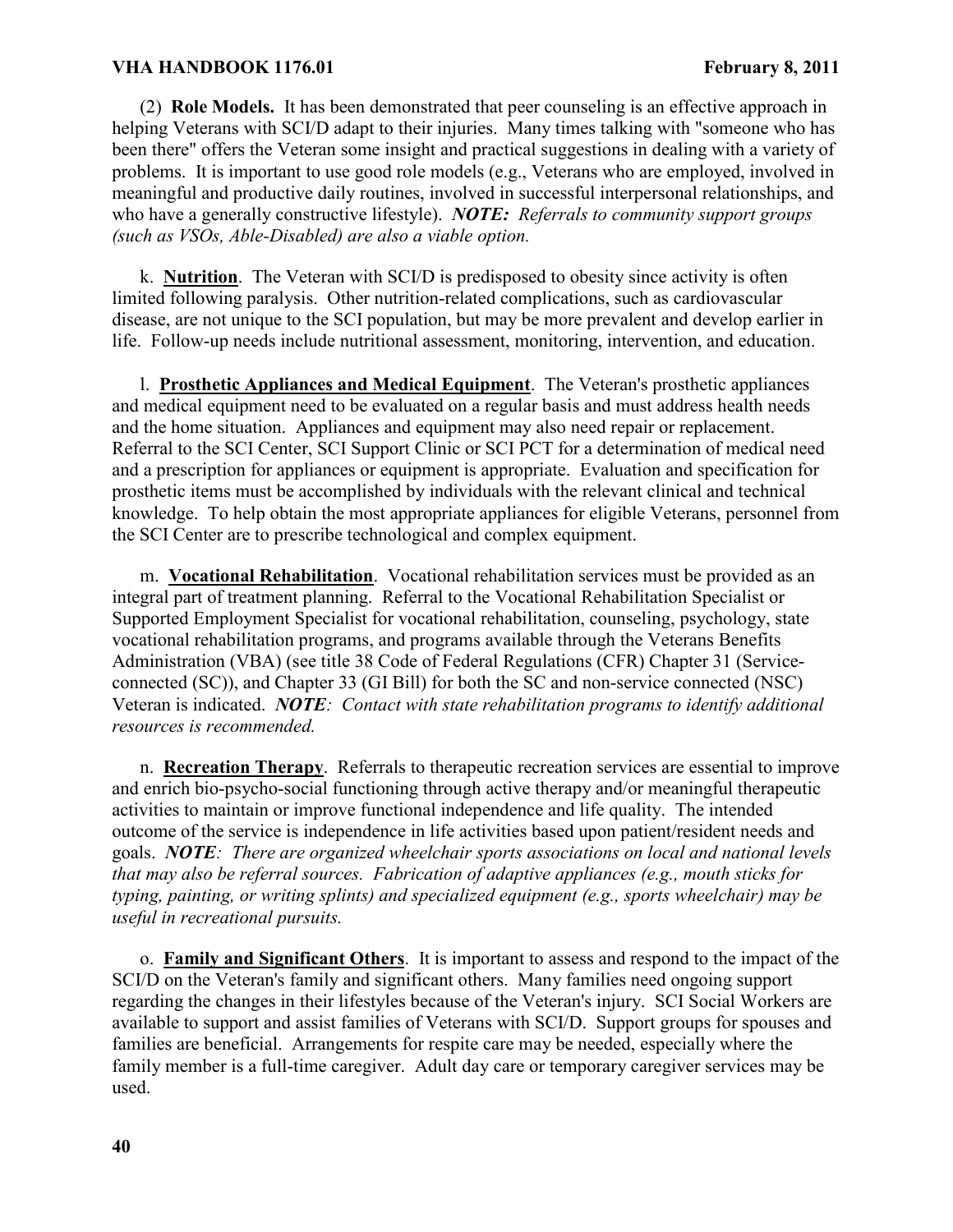### **18. VA HOME MODIFICATION PROGRAMS**

The need for structural modification of the Veteran's home and appropriateness of medical equipment for use in the home is to be evaluated by an SCI therapist and prosthetic representative. An on-site evaluation is recommended as needed. When the Veteran has a medical need for home modifications or equipment, referral to the Medical Center's Home Improvements and Structural Alterations Grant (HISA) Committee or Prosthetic Service for assistance needs to be made according to guidance in VHA Handbook 1173.14.

a. An evaluation of home accessibility must be conducted before the discharge of an individual with a new SCI/D, and for other patients, when home accessibility issues are identified. Individuals with knowledge and training in home evaluations will complete the evaluation. *NOTE: Arrangements with staff at non-SCI Center medical facilities may be needed to accomplish home evaluations and transition planning.*

b. For Veterans with disabilities, VA has three main grant programs to assist with necessary home modifications.

(1) **Specially Adapted Housing Grant (SAH).** Veterans who have specific serviceconnected disabilities may be entitled to a grant for the purpose of constructing an adapted home, or modifying an existing home to meet their adaptive needs. The SAH grant is generally used to create a wheelchair accessible home and is currently limited to \$63,780, and is adjusted every October. This grant amount is reviewed and adjusted annually in October.

(2) **Special Housing Adaptation Grant (SHA).** Veterans who have specific serviceconnected disabilities may be entitled to a grant for the purpose of modifying an existing home to meet their adaptive needs. The SHA grant is generally used to assist Veterans with mobility throughout their homes. This grant is currently limited to \$10,000.

(3) **Home Improvement Structural Alterations Grant (HISA) Grant.** Veterans with service-connected or non-service connected disabilities may receive assistance for any home improvement necessary for the continuation of treatment or for disability access to the home, and essential lavatory and sanitary facilities. A HISA grant is available to Veterans who have received a medical determination indicating that improvements and structural alterations are necessary or appropriate for the effective and economical treatment of the Veteran's disability. In addition to a HISA grant, a Veteran can receive either a SHA or SAH grant.

### **19. PERSONAL CARE ATTENDANTS (PCA)**

Recruitment, training, and retention of good PCAs present ongoing problems for the Veteran with SCI/D. Veterans must be trained in meeting specific care needs so that they can in turn train their own personal care attendants. Possible resources for finding attendants include: local nursing schools, churches, employment agencies, and advertisements in newspapers and magazines. It is important that the Veteran develop a back-up plan for care in case the Veteran's PCA is not available to provide services. Veterans are provided training and assistance to assume responsibility for interviewing, hiring, and training PCAs.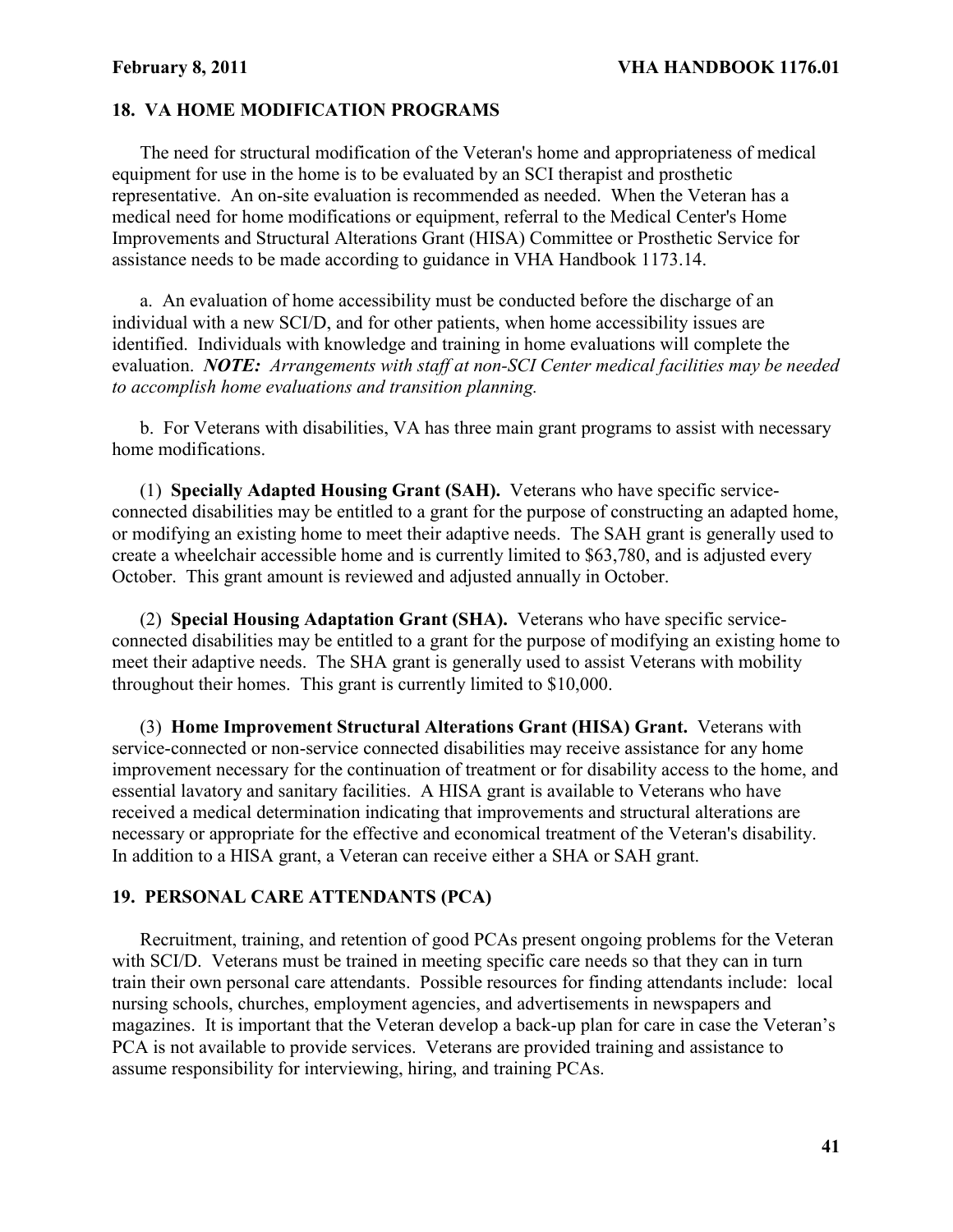### **20. FEE BASIS SERVICES**

a. **Bowel and Bladder Care**. Bowel and bladder care for certain Veterans with SCI/D are considered supportive medical services due to the possibility of medical complications which would result in the need for hospitalization. The clinic of jurisdiction, or medical facility, authorizes such care under the fee-basis program to enrolled Veterans with SCI/D who are dependent upon others for bowel and bladder care while residing in the community. *NOTE: Fee-Basis SCI/D bladder and bowel care were previously described in M-1, Part 1, Chapter 18.* 

b. **Authorizations for Care**. Recommendations from the nearest SCI Center should be obtained before medical services for bowel and bladder care are denied to any Veteran with SCI/D. When bowel and bladder care is not desired or cannot be procured through a skilled licensed provider, an individual may serve as a home health attendant and receive reimbursement for provision of this care, only when trained by VHA personnel or the Veteran is trained in attendant care management, and care is overseen by VHA personnel. A relative (by blood or marriage) of a Veteran in the fee-basis program is not to be excluded from treating the Veteran for a fee, as long as professional and training requirements are met. Reimbursement does not exceed the  $5<sup>th</sup>$  step of the General Schedule hourly rate paid to nursing assistants providing this care at a VA medical center. In no instance shall fee-basis bowel and bladder care be authorized for a Veteran who can perform this function unassisted. Bowel and bladder care at VA expense may be authorized for all Veterans based on clinical need, including those receiving Aid and Attendance benefits.

### **21. TELEHEALTH SERVICES**

The majority of SCI Centers and SCI/D Support Clinics or SCI/D PCTs have dedicated telehealth equipment to enhance care and address access problems, transportation difficulties, and unique SCI/D-related health issues. VHA utilizes health informatics, disease management and telehealth technologies to extend and enhance care and case management of Veterans. The Office of Telehealth Services (OTS) oversees the formulation of policies and implementation of procedures for telehealth-supported care in VHA.

#### a. **Telehealth modalities used in VHA include**:

(1) **Clinical-Video Telehealth (CVT).** CVT involves real-time videoconferencing technologies to provide specialty consultation between SCI Center and SCI/D Support Clinic or SCI/D PCT sites.

(2) **Care Coordination/Home Telehealth (CCHT).** CCHT monitors patients at home using home telehealth technologies in order to enhance non-institutional care and management of chronic conditions. Home Telehealth technologies include the use of telemonitoring devices for clinical encounters between medical facilities' and Veterans' homes, and home telehealth data messaging devices can be preloaded with an SCI Disease Management Program (DMP).

(3) **Care Coordination/Store and Forward (CCSF) Telehealth.** CCSF uses technologies to acquire and store clinical information (e.g. data, image, sound, video) that is then forwarded to (or retrieved by) another site for clinical evaluation.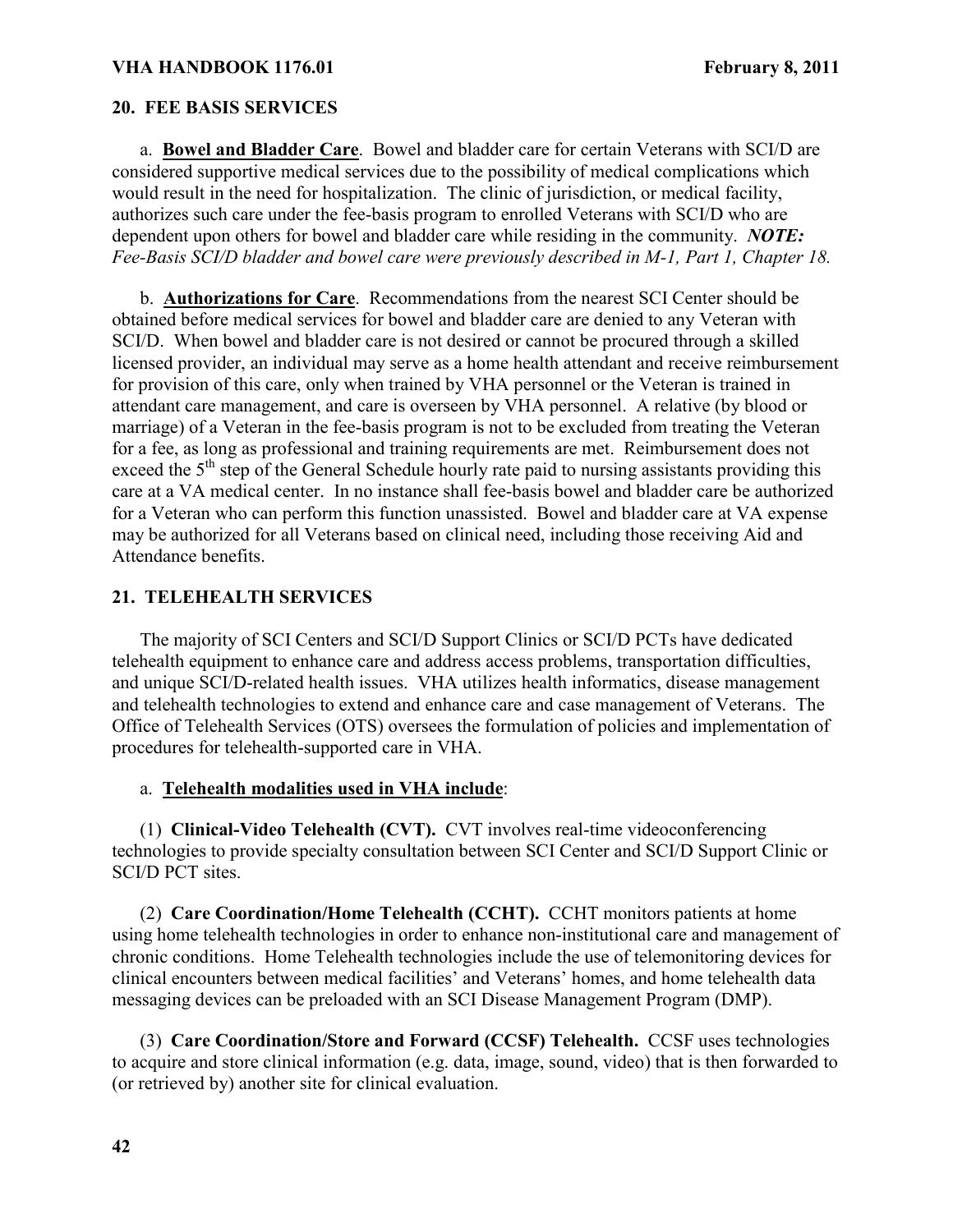b. VHA SCI/D Services and OTS collaborate to develop and maintain telehealth programs that address the specific needs of Veterans with SCI/D. SCI Center and SCI Support Clinic or SCI PCT telehealth programs must ensure that clinical, business, and technical processes are aligned with medical facility and VISN telehealth leadership policies and procedures, in accordance with VHA OTS standards, known as Condition of Participation (CoP) requirements.

# **22. TRANSPORTATION**

Transportation is a critical element in improving the quality of life for the Veteran with SCI/D; otherwise, the Veteran is essentially homebound.

a. **Driving Evaluation and Management Services.** Driving evaluation and management services are available for Veterans with SCI/D at VHA's Driver Rehabilitation Programs. Highly specialized driving adaptations, such as uni- or joystick controls, may only be available at a Driver Rehabilitation Program that is associated with an SCI Center.

b. **Referrals for Driver Training.** If the Veteran has not had driver training and is capable of operating a motor vehicle, referral to the nearest SCI Center or medical center with a formal driver training program is appropriate. Requests for adaptive equipment must be referred to the Prosthetics and Sensory Aids Service (PSAS) for action and disposition.

c. **Travel.** Veterans requesting mileage reimbursement or in need of special mode transportation in relation to their VA medical treatment need to be referred to the Beneficiary Travel department for eligibility determination. Travel eligibility is based upon title 38 CFR Part 70. For those not meeting travel eligibility or for travel unrelated to medical care, public transportation and community resources should be explored (e.g., public transit, American Red Cross, local churches, etc).

# **23. INCOME**

An assessment of the Veteran's present and anticipated income is needed for financial planning. Referrals to a Veterans Benefits Counselor, Social Security Administration, Supplemental Social Security Income, Aid to Families with Dependent Children, and other state and community resources may be indicated.

# **24. BENEFITS**

Some VA benefits to which Veterans with SCI/D may be entitled include: compensation, pension, higher aid and attendance for those who require daily skilled care, car grants, adaptive automotive equipment, home grants, clothing allowance, educational benefits, HISA programs, and life insurance premium waivers. *NOTE: Veterans who express an interest in any of these benefits or who may be entitled to additional benefits need to be referred to the VA Veterans Benefits Counselor or to a Veterans Service Organization (VSO) with knowledge of the benefits specific to SCI/D issues.*

# **25. HOUSING**

Wheelchair accessible housing is limited in many communities. In addition to traditional single family dwellings, other options to consider include: group homes (several Veterans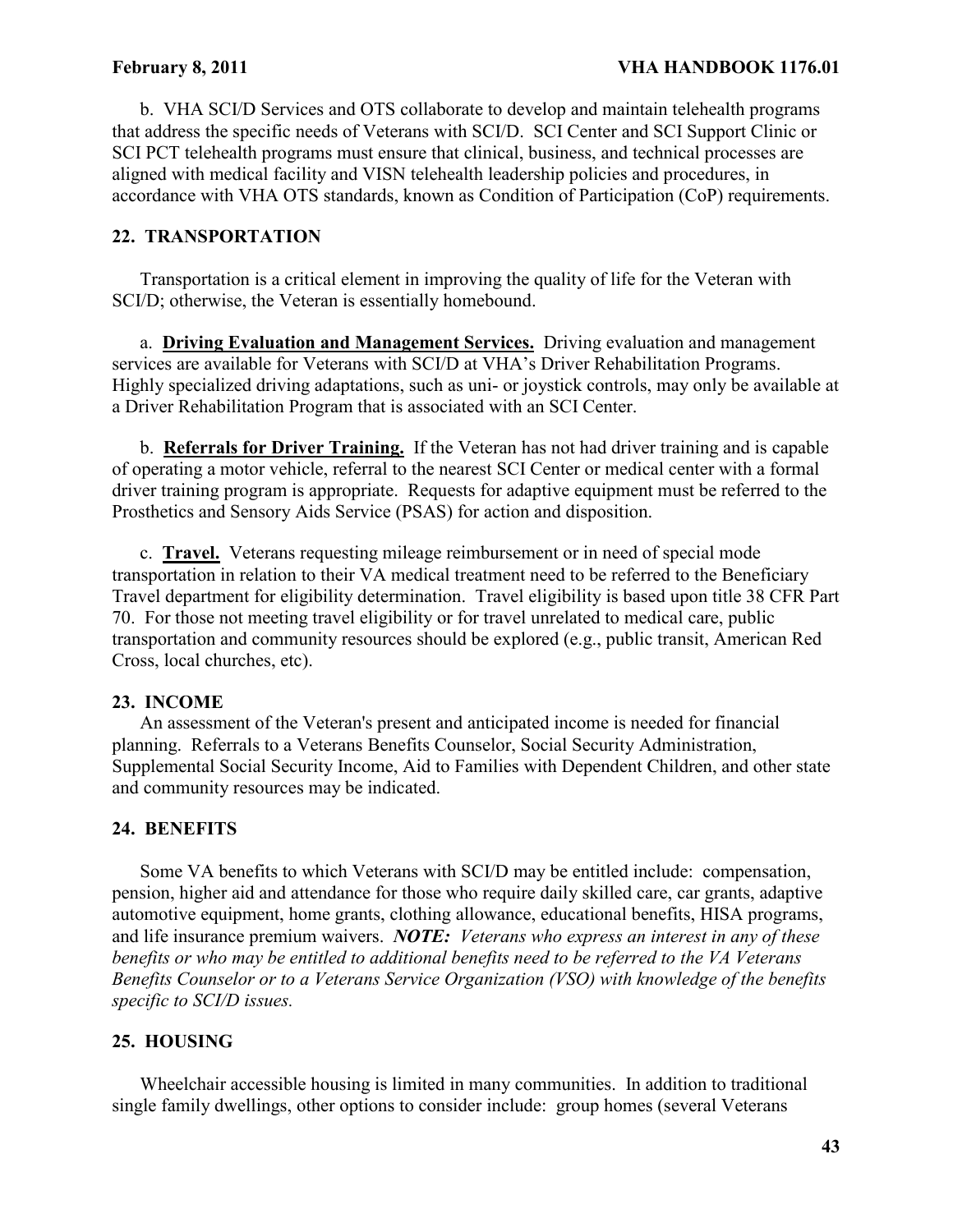sharing residence); cluster housing (several Veterans living in the same vicinity, i.e., apartment complex and sharing attendants); and the use of VA residential care homes. The local Housing Authority may be a resource for wheelchair accessible housing.

# **26. ENROLLMENT**

Veterans with SCI/D who apply for care within VHA and are assigned to enrollment groups 5 through 8 should be offered a Catastrophically Disabled Veteran Evaluation by VHA SCI designated staff for consideration and possible re-assignment to enrollment group 4, as catastrophically disabled. SCI Coordinators and SCI Center Social Workers should work with VA eligibility/enrollment staff to facilitate these evaluations for new applicants or change in enrollment status for existing Veterans in the SCI Hub and Spoke system of care.

# **27. HEALTH CARE MANAGEMENT ISSUES THROUGHOUT THE CONTINUUM OF CARE**

a. **Referral Guidelines.** Referral guidelines below are provided for conditions that should be treated in the SCI Center. These conditions and diagnostic procedures, along with all major surgeries, should only be provided in the SCI Center since specialized knowledge is required or there is significant risk of adverse outcomes. In addition to the list below, please reference Section 13.i. SCI Comprehensive Preventive Health Evaluation, of this Handbook, for additional information regarding care to be provided in the SCI Center.

- (1) Amputation;
- (2) Annual evaluation (SCI Comprehensive Preventive Health Evaluation);

(3) Autonomic dysreflexia – complex, persistent, does not resolve after appropriate interventions;

- (4) Baclofen pump trial;
- (5) Bladder stone(s);
- (6) Colonoscopy and preparation;
- (7) Fertility services;
- (8) Malignancy new onset;
- (9) Impaction unresponsive to simple interventions;
- (10) Neurologic level and/or impairment deterioration;
- (11) Pain chronic, initial evaluation, comprehensive management program;
- (12) Post-surgical care after emergency surgeries;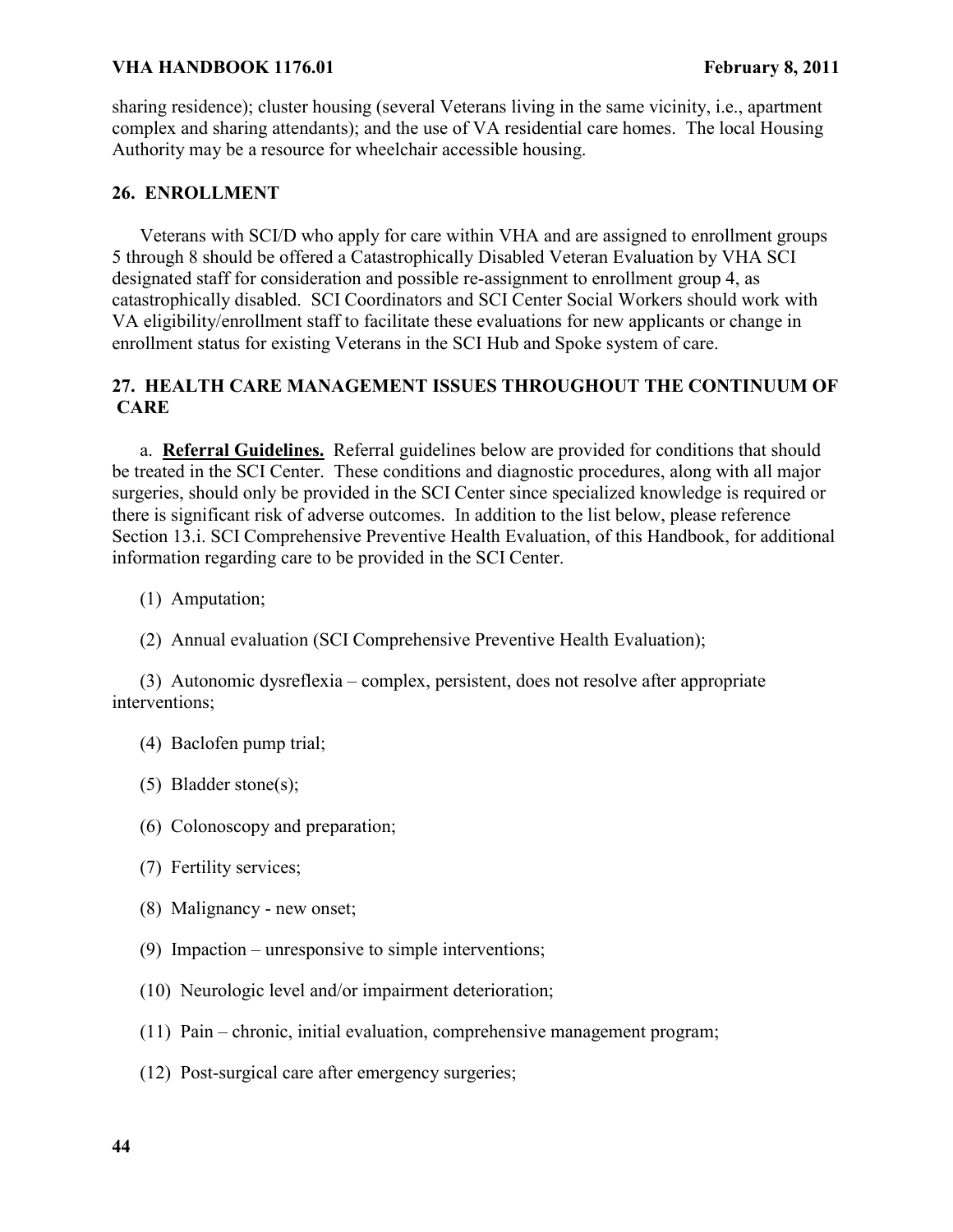- (13) Pressure mapping, seating;
- (14) Pressure ulcer initial assessment and management Grades III and IV;
- (15) Pressure ulcer debridement;
- (16) Rectal bleeding evaluation and treatment;
- (17) Rehabilitation (Acute);
- (18) Renal stone;
- $(19)$  SCI/D new onset;
- (20) Seating evaluation;
- (21) Sexual functioning and sexuality;
- (22) Sigmoidoscopy;
- (23) Spasticity and/or spasm initial evaluation, change in spasticity and management;

(24) Surgery - all non-emergent genitourinary, plastic, orthopedic, general, and neurosurgeries;

- (25) Ureteral stones;
- (26) Urinary tract issue complex;
- (27) Urodynamic studies; and
- (28) Wheelchair assessment and prescription.

b. **Medical Record Management**.Due to the complexity of medical problems of Veterans with SCI/D, all written and imaging records must be maintained for the life of the patient.

c. **Infection Control**.Policies as described by VHA Office of Public Health and Environmental Standards, facility level, and/or SCI Service guidelines for the practice of body substance isolation and effective infection control must be used in the care of this population.

d. **Communication between SCI/D Support Clinic or SCI/D PCT and SCI Center.** It is important that providers in SCI/D PCTs are aware of the unique conditions and problems that Veterans with SCI/D may develop related to the underlying spinal cord dysfunction. Some of these conditions can be life-threatening (e.g., autonomic dysreflexia). There are also unique aspects of SCI/D that result in diagnostic challenges (e.g., lack of sensation may result in no or subtle symptoms during an acute abdomen). The following illustrative examples underscore the need to understand these unique issues and importance of close collaboration and communication between SCI/D Support Clinic or SCI/D PCTs and SCI Centers.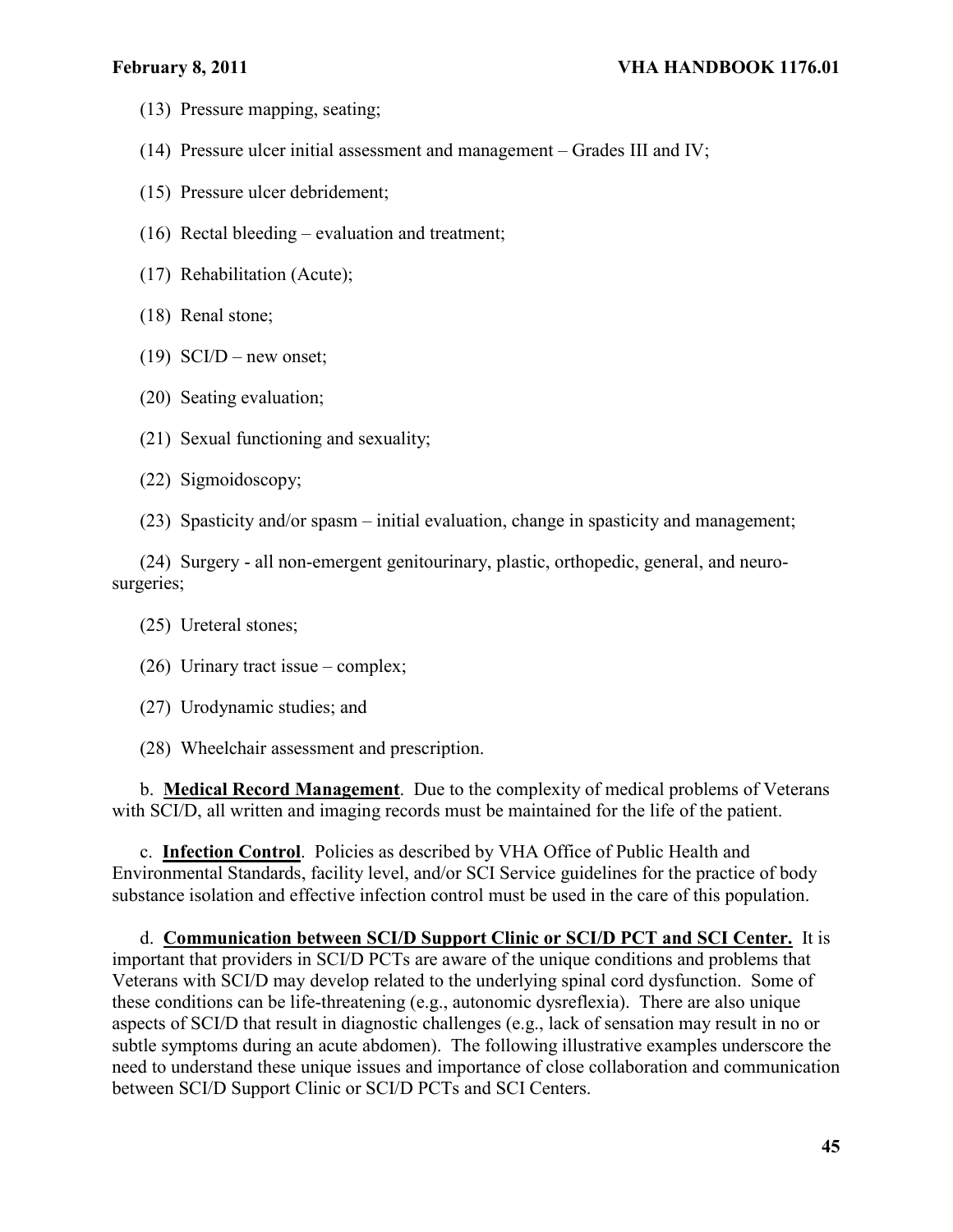(1) **Sensory Impairments.** Sensory impairments result in diagnostic challenges below the level of neurologic injury. In Veterans with SCI/D, there may be no pain during cardiac ischemia (with neurologic level above T2). There may be no symptoms during cholecystitis (with neurologic level above the mid-thoracic level) or nephrolithiasis. Burns and fractures may not result in typical symptoms or pain. Provocative tests such as abdominal tenderness during palpation or rebound may be absent. Urinary tract infection is often without dysuria. Painful symptoms and signs of joint pathology may be absent (e.g., arthritis, infection, Charcot joint) below the level of injury.

(2) **Autonomic Dysreflexia.** Despite the lack of symptoms, nociception may result in autonomic dysreflexia for individuals with a neurologic level at or above T6. This is critically important to understand in treating autonomic dysreflexia and in anticipating problems following trauma, during illness, and during diagnostic tests. Treatment of autonomic dysreflexia is well described in the Consortium for Spinal Cord Medicine's clinical practice guideline titled Acute Management of Autonomic Dysreflexia. Severe autonomic dysreflexia may occur during diagnostic tests, and procedures such as cystoscopy, colonoscopy, and arthroscopy. Autonomic dysreflexia may persist following burns, fractures, the development of pressure ulcers, and surgical procedures. Distending a hollow viscus may result in severe autonomic dysreflexia. For example, clamping a Foley catheter or distending the colon with barium or air may result in lifethreatening hypertension. Worsening neurological symptoms such as sensation, strength, pain, or spasticity require immediate attention and referral to the SCI Center. Conditions rarely seen in the general population may occur much more frequently in the SCI/D population, such as post-traumatic syringomyelia and tethering of the spinal cord.

(3) **Musculoskeletal Problems.** New musculoskeletal problems need to be referred to the SCI Center. What may be a relatively minor symptom or problem in someone without an SCI/D is often a serious, challenging problem in a person with SCI/D. For example, rotator cuff tendinitis in a Veteran with paraplegia can cause difficulties with transfers, pressure releases, and wheelchair pushing. Rehabilitation, change in technique, and new equipment may be necessary following the onset of new upper limb pain. Seemingly straight-forward problems may be signs of distant pathology (e.g., syringomyelia presenting as shoulder or neck pain). New spine problems (e.g., instrumentation failure, progressive scoliosis, Charcot joint) are difficult to diagnose and treat.

(4) **Neurogenic Bowel.** Diagnosis and management of problems related to neurogenic bowel often require subspecialty care and/or input from an expert provider. Since management of the neurogenic bowel involves diet, fluid intake, activity, medications, a bowel program, and specialized equipment, optimal care often requires close communication and coordination between the SCI/D Support Clinic or SCI/D PCT and SCI Center. An apparently simple problem such as diarrhea might be a symptom of impaction. Diarrhea in a person with SCI/D is also complicated by lack of sensation, difficulty in transferring to a commode repeatedly, difficulties to clean up and change clothes repeatedly, and the risk of skin breakdown. A straight-forward prep for colonoscopy is complicated in a person with SCI/D because there may be multiple episodes of incontinence, episodes of autonomic dysreflexia, and no sensation of stool evacuation. Gastroenterological procedures involving the use of barium are to be avoided due to changes in motility and the difficulties involved in clearing contrast medium from the gastrointestinal tract.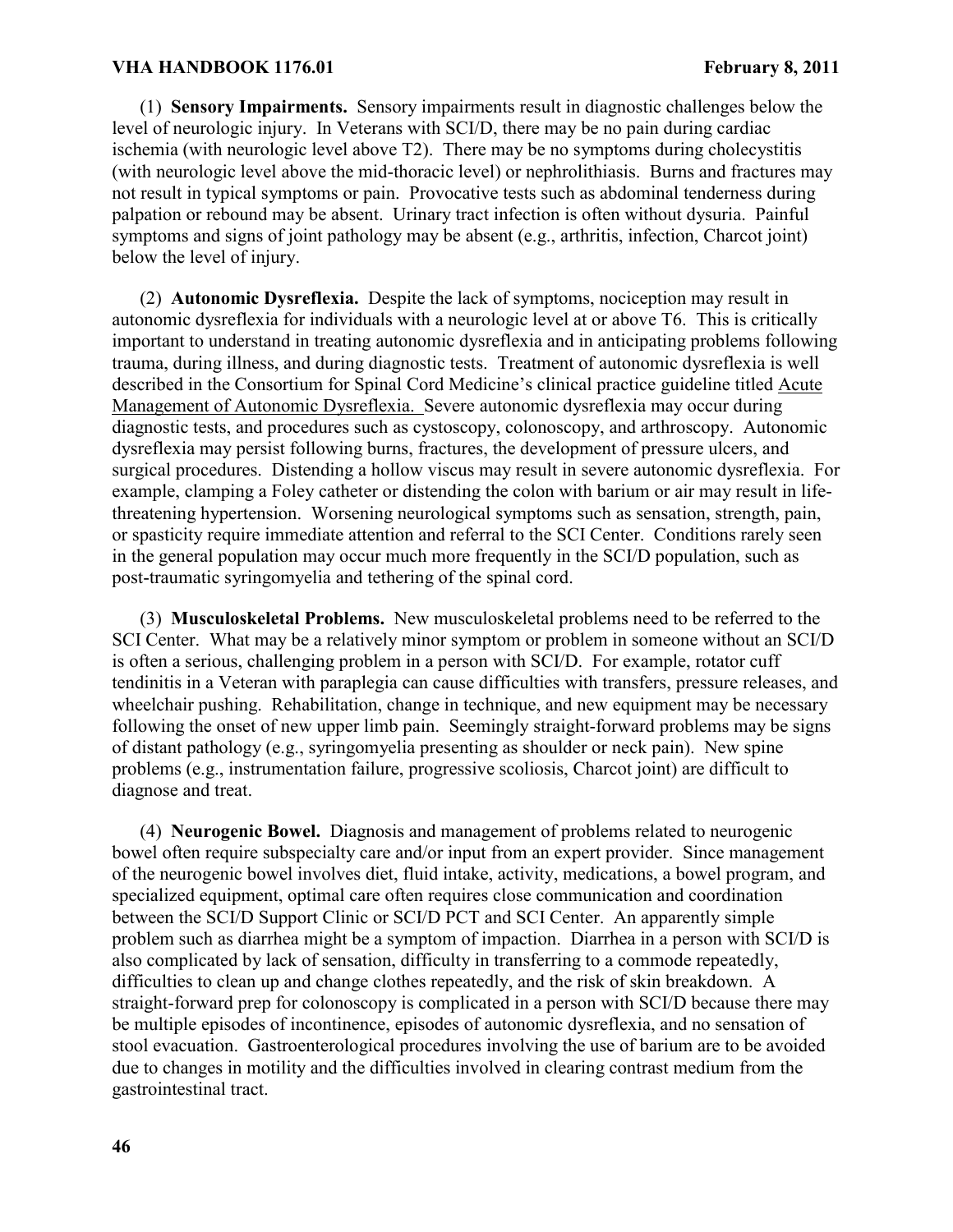(5) **Pulmonary Issues.** The treatment of pulmonary issues, particularly in Veterans with SCI/D with impaired cough, can be problematic. Impaired cough is a result of paralysis that involves expiratory muscles. Mid-thoracic neurologic injuries and tetraplegia often result in impaired cough resulting in difficulty clearing secretions. Relatively simple upper respiratory infections may result in lower respiratory complications. People with tetraplegia often have unopposed parasympathetic innervation of the bronchial tree resulting in bronchoconstriction. Atelectasis, mucus plugging, and respiratory failure may occur in Veterans with higher level injuries. Techniques such as assisted cough and postural drainage along with specialized equipment (e.g., Cough Assist Mechanical Insufflator-Exsufflator) are often needed.

(6) **Urinary Tract Complications.** The assessment and treatment of urinary tract complications are often complex and require subspecialty care by physicians and nurses who are experts in Urology and Spinal Cord Medicine. Complex urinary tract problems (e.g., new onset hydronephrosis, recurrent urinary tract infections (UTI), nephrolithiasis, and progressive renal insufficiency) often require specialized diagnostic tests (e.g., urodynamics), trained staff (e.g., transfers and positioning of a person with SCI/D for urodynamics or cystoscopy is often difficult), and close surveillance for complications such as autonomic dysreflexia. Determinations of optimal bladder management (e.g., intermittent catheterization, indwelling catheterization, reflex voiding), botulinum toxin injections, sphincterotomy, the use of electrical stimulation, bladder augmentation, urinary diversion, and other urologic procedures must occur in the SCI Center. Frequent and recurrent urinary stone formation requires systematic and periodic evaluations. Uro-endoscopy and lithotripsy have markedly decreased the indications and need for open surgery.

(7) **Collaboration.** Close collaboration between SCI/D Support Clinic or SCI/D PCTs (in a non-SCI Center facility) and SCI Centers is important in the ongoing care for Veterans with SCI/D. Often, a care plan will be developed in the SCI Center and follow-up care will be shared between the SCI/D Support Clinic or SCI/D PCT and SCI Center. For example, developing a comprehensive treatment program for chronic neuropathic pain must occur in the SCI Center, however, assessment of changes and treatment over time may involve both settings. The assessment and treatment of spasticity, pressure ulcers, choosing and modifying a wheelchair, pressure mapping, and seating are initiated in the SCI Center and frequently followed in both settings. Close communication between the SCI Support Clinic or SCI/D PCT and SCI Center are critically important in all of these cases as it results in the best possible care for Veterans with SCI/D.

(8) **New Onset or Initial Evaluation.** Veterans with new onset SCI/D or who are new to VA's health care system need to be referred to an SCI Center. Each Veteran with SCI/D must be offered an annual evaluation in the SCI Center where an interdisciplinary assessment is performed (physical therapy, occupational therapy, therapeutic recreation, social work, psychology, vocational counselor, nurse, physician, etc.) and where sub-specialists are available for consultation (e.g., plastic surgery, urology, neurosurgery, orthopedics, etc.).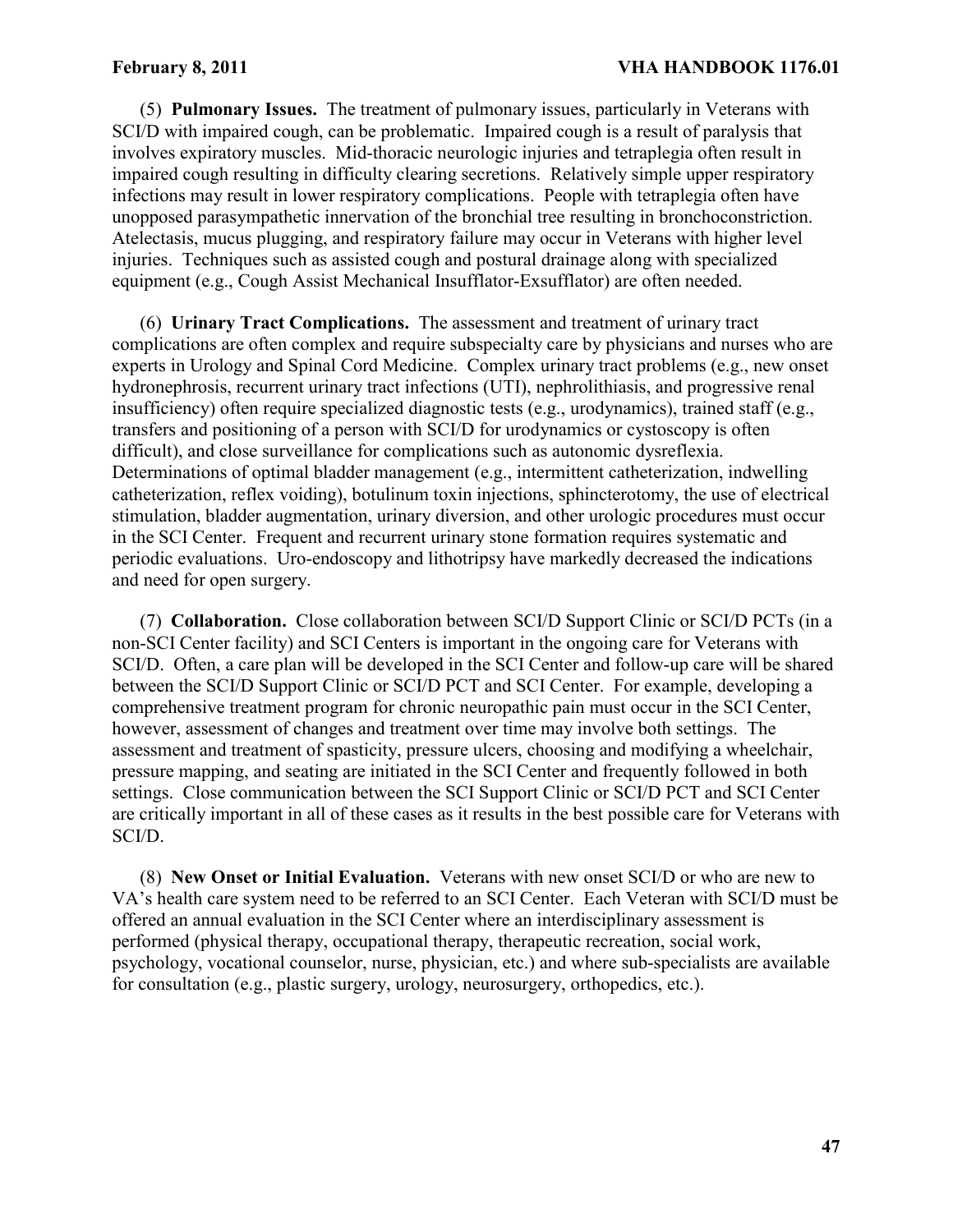# **APPENDIX A**

| SPINAL CORD INJURY (SCI) CENTER CATCHMENT AREAS |  |  |  |  |
|-------------------------------------------------|--|--|--|--|
|-------------------------------------------------|--|--|--|--|

| <b>SCI CENTER</b>                   | <b>VISN</b>    | Station<br># | Facility                                            | <b>CITY</b>           | <b>ST</b> |
|-------------------------------------|----------------|--------------|-----------------------------------------------------|-----------------------|-----------|
|                                     |                |              |                                                     |                       |           |
|                                     | 18             | 501          | <b>New Mexico VA Health Care System</b>             | Albuquerque           | NΜ        |
|                                     | 18             | 504          | Amarillo VA Health Care System                      | Amarillo              | <b>TX</b> |
| New Mexico VA<br><b>Health Care</b> | 18             | 519          | West Texas VA Health Care System                    | <b>Big Spring</b>     | <b>TX</b> |
| System,                             | 18             | 756          | El Paso VA Health Care System                       | El Paso               | <b>TX</b> |
| Albuquerque                         | 19             | 442          | Cheyenne VAMC                                       | Cheyenne              | <b>WY</b> |
|                                     | 19             | 554          | Eastern Colorado Health Care System                 | Denver                | <b>CO</b> |
|                                     | 19             | 575          | <b>Grand Junction VAMC</b>                          | <b>Grand Junction</b> | CO        |
|                                     | 19             | 660          | VA Salt Lake City Health Care System                | Salt Lake City        | UT        |
|                                     | $\overline{7}$ | 509          | <b>Charlie Norwood VA Medical Center</b>            | Augusta               | <b>GA</b> |
|                                     | 6              | 637          | Asheville VAMC                                      | Asheville             | <b>NC</b> |
|                                     | 7              | 508          | Atlanta VAMC                                        | Decatur               | GA        |
| Charlie Norwood                     | $\overline{7}$ | 534          | Ralph H. Johnson VAMC                               | Charleston            | SC        |
| VA Medical Center.                  | $\overline{7}$ | 544          | William Jennings Bryan Dorn VAMC                    | Columbia              | <b>SC</b> |
| Augusta                             | $\overline{7}$ | 557          | Carl Vinson VAMC                                    | <b>Dublin</b>         | <b>GA</b> |
|                                     | $\overline{7}$ | 619          | Central Alabama Veterans Health Care System         | Montgomery            | AL        |
|                                     | $\overline{7}$ | 619A4        | Central Alabama Veterans Health Care System         | Tuskegee              | <b>AL</b> |
|                                     | 9              | 621          | James H. Quillen VAMC                               | <b>Mountain Home</b>  | <b>TN</b> |
|                                     |                |              |                                                     | <b>Brockton/West</b>  |           |
|                                     | 1              | 523          | VA Boston Healthcare System                         | Roxbury               | <b>MA</b> |
|                                     | $\mathbf{1}$   | 402          | <b>Togus VAMC</b>                                   | Togus                 | <b>ME</b> |
| VA Boston                           | 1              | 405          | <b>White River Junction VAMC</b>                    | <b>White River</b>    | VT        |
| Healthcare System,                  | 1              | 518          | Edith Nourse Rogers Memorial Veterans Hospital      | <b>Bedford</b>        | <b>MA</b> |
| Brockton/West                       | 1              | 608          | <b>Manchester VAMC</b>                              | Manchester            | <b>NH</b> |
| Roxbury                             | 1              | 631          | Northampton VAMC                                    | Northampton           | МA        |
|                                     | 1              | 650          | Providence VAMC                                     | Providence            | RI        |
|                                     | 1              | 689          | VA Connecticut Health Care System                   | West Haven            | <b>CT</b> |
|                                     | $\mathbf{1}$   | 689A4        | VA Connecticut Health Care System                   | Newington             | <b>CT</b> |
|                                     | 3              | 526          | <b>James J. Peters VAMC</b>                         | <b>Bronx</b>          | <b>NY</b> |
|                                     | 2              | 528A5        | Canandaigua VAMC                                    | Canandaigua           | <b>NY</b> |
|                                     | $\overline{2}$ | 528A6        | <b>Bath VAMC</b>                                    | <b>Bath</b>           | <b>NY</b> |
| James J. Peters<br>VAMC, Bronx      | $\overline{2}$ | 528A7        | VA Health Care Network Upstate New York at Syracuse | Syracuse              | <b>NY</b> |
|                                     | $\overline{c}$ | 528A8        | Samuel S. Stratton VAMC                             | Albany                | <b>NY</b> |
|                                     | 3              | 620          | VA Hudson Valley Health Care System                 | Castle Point/Montrose | <b>NY</b> |
|                                     | 3              | 630          | VA New York Harbor Health Care System               | New York              | <b>NY</b> |
|                                     | 3              | 630A4        | VA New York Harbor Health Care System               | Brooklyn (Poly PL)    | <b>NY</b> |
|                                     | 3              | 632          | Northport VAMC                                      | Northport             | <b>NY</b> |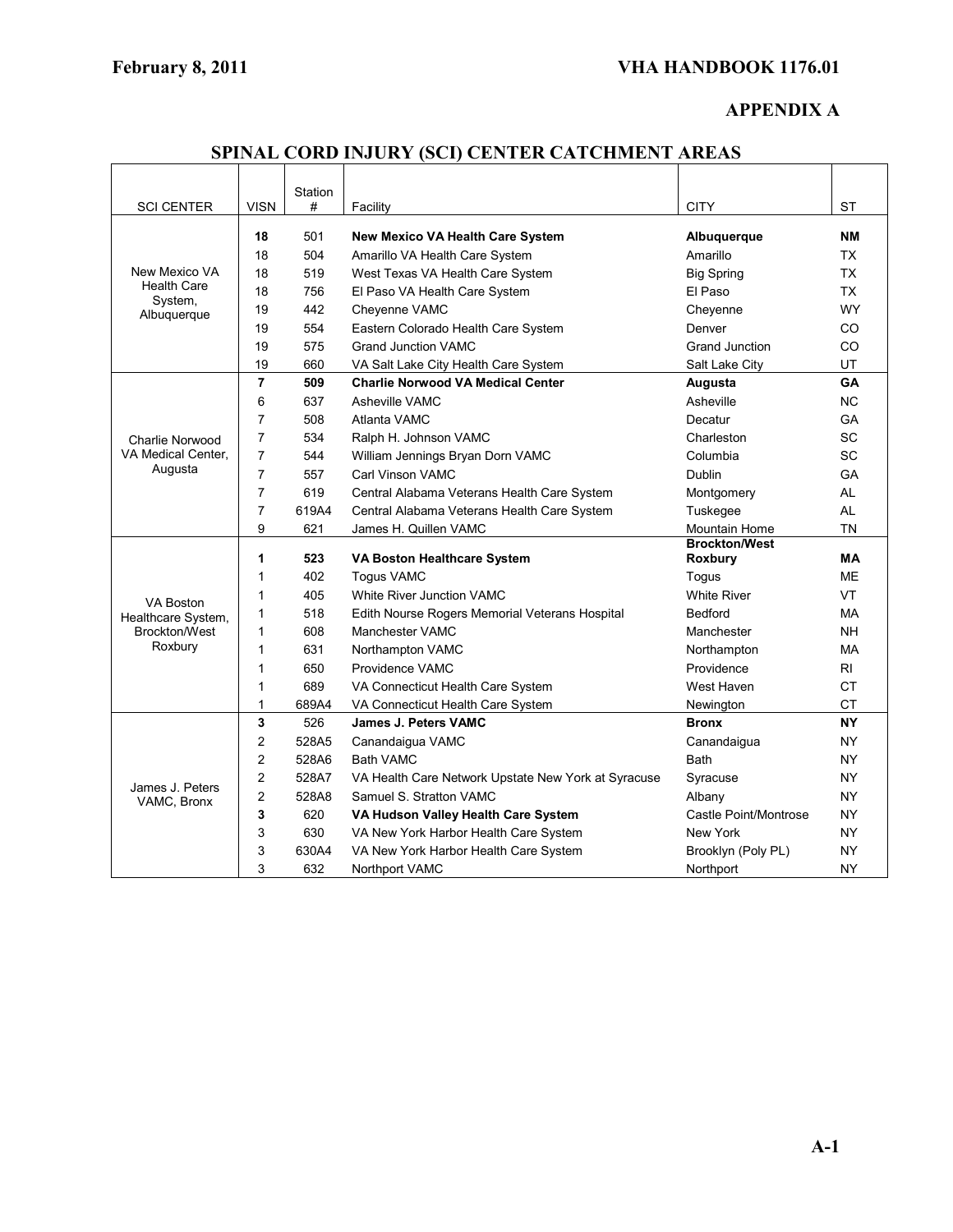|                                              |                | Station |                                             |                                   |           |
|----------------------------------------------|----------------|---------|---------------------------------------------|-----------------------------------|-----------|
| <b>SCI CENTER</b>                            | <b>VISN</b>    | #       | Facility                                    | <b>CITY</b>                       | ST        |
| VA Hudson                                    | 3              | 620     | VA Hudson Valley Health Care System         | <b>Castle Point/Montrose</b>      | NY        |
| <b>Valley Health</b>                         | 2              | 528A5   | Canandaigua VAMC                            | Canandaigua                       | <b>NY</b> |
| Care System,<br>(assigned to<br>Bronx during | $\overline{2}$ | 528A6   | <b>Bath VAMC</b>                            | <b>Bath</b>                       | <b>NY</b> |
|                                              |                |         | VA Health Care Network Upstate New York at  |                                   |           |
| construction)                                | 2              | 528A7   | Syracuse                                    | Syracuse                          | <b>NY</b> |
|                                              | $\overline{2}$ | 528A8   | Samuel S. Stratton VAMC                     | Albany<br>Cleveland - Wade Park & | <b>NY</b> |
|                                              | 10             | 541     | <b>Louis Stokes Cleveland VAMC</b>          | <b>Brecksville</b>                | OH        |
|                                              | 2              | 528     | VA Western New York Health Care System      | <b>Buffalo</b>                    | NY        |
|                                              | 2              | 528A4   | VA Western New York Health Care System      | Batavia                           | <b>NY</b> |
|                                              | 4              | 503     | James E. Van Zandt VAMC                     | Altoona                           | <b>PA</b> |
|                                              | 4              | 529     | <b>Butler VAMC</b>                          | <b>Butler</b>                     | <b>PA</b> |
| Louis Stokes                                 | 4              | 562     | Erie VAMC                                   | Erie                              | PA        |
| Cleveland                                    | 4              | 646     | VA Pittsburgh Health Care System            | Pittsburgh                        | PA        |
| VAMC                                         | 10             | 538     | Chillicothe VAMC                            | Chillicothe                       | OН        |
|                                              | 10             | 539     | Cincinnati VAMC                             | Cincinnati                        | OH        |
|                                              | 10             | 552     | Dayton VAMC                                 | Dayton                            | OH        |
|                                              | 10             | 757     | Chalmers P. Wylie VA Ambulatory Care Center | Columbus                          | OH        |
|                                              | 11             | 506     | VA Ann Arbor Healthcare System              | Ann Arbor                         | MI        |
|                                              | 11             | 553     | John D. Dingell VAMC                        | Detroit                           | MI        |
| <b>VA North</b>                              | 17             | 549     | VA North Texas Health Care System           | <b>Dallas</b>                     | ТX        |
| <b>Texas Health</b><br>Care System,          | 17             | 549A4   | VA North Texas Health Care System           | Bonham                            | <b>TX</b> |
| Dallas                                       | 17             | 674A4   | Central Texas Veterans Health Care System   | Waco                              | <b>TX</b> |
|                                              | 3              | 561     | VA New Jersey Health Care System            | <b>Lyons/East Orange</b>          | <b>NJ</b> |
| VA New                                       | 4              | 542     | Coatesville VAMC                            | Coatesville                       | <b>PA</b> |
| Jersey Health                                | 4              | 595     | Lebanon VAMC                                | Lebanon                           | PA        |
| Care System                                  | 4              | 642     | Philadelphia VAMC                           | Philadelphia                      | PA        |
|                                              | 4              | 693     | Wilkes-Barre VAMC                           | <b>Wilkes Barre</b>               | PA        |
| Hampton<br><b>VAMC</b>                       | 6              | 590     | <b>Hampton VAMC</b>                         | Hampton                           | VA        |
|                                              | 12             | 578     | <b>Edward Hines, Jr. VA Hospital</b>        | <b>Hines</b>                      | IL.       |
|                                              | 11             | 515     | <b>Battle Creek VAMC</b>                    | <b>Battle Creek</b>               | MI        |
|                                              | 11             | 550     | VA Illiana Health Care System               | Danville                          | IL.       |
|                                              | 11             | 583     | Richard L. Roudebush VAMC                   | Indiannapolis                     | IN        |
| Edward<br>Hines, Jr. VA                      | 11             | 610     | VA Northern Indiana Health Care System      | Fort Wayne                        | IN        |
| Hospital,                                    | 11             | 610A    | VA Northern Indiana Health Care System      | Marion                            | IN        |
| Hines                                        | 11             | 655     | Aleda E. Lutz VAMC                          | Saginaw                           | MI        |
|                                              | 12             | 537     | Jesse Brown VAMC                            | Chicago                           | IL        |
|                                              | 12             | 556     | North Chicago VAMC                          | North Chicago                     | IL        |
|                                              | 19             | 666     | Sheridan VAMC                               | Sheriday                          | <b>WY</b> |
|                                              |                |         |                                             |                                   |           |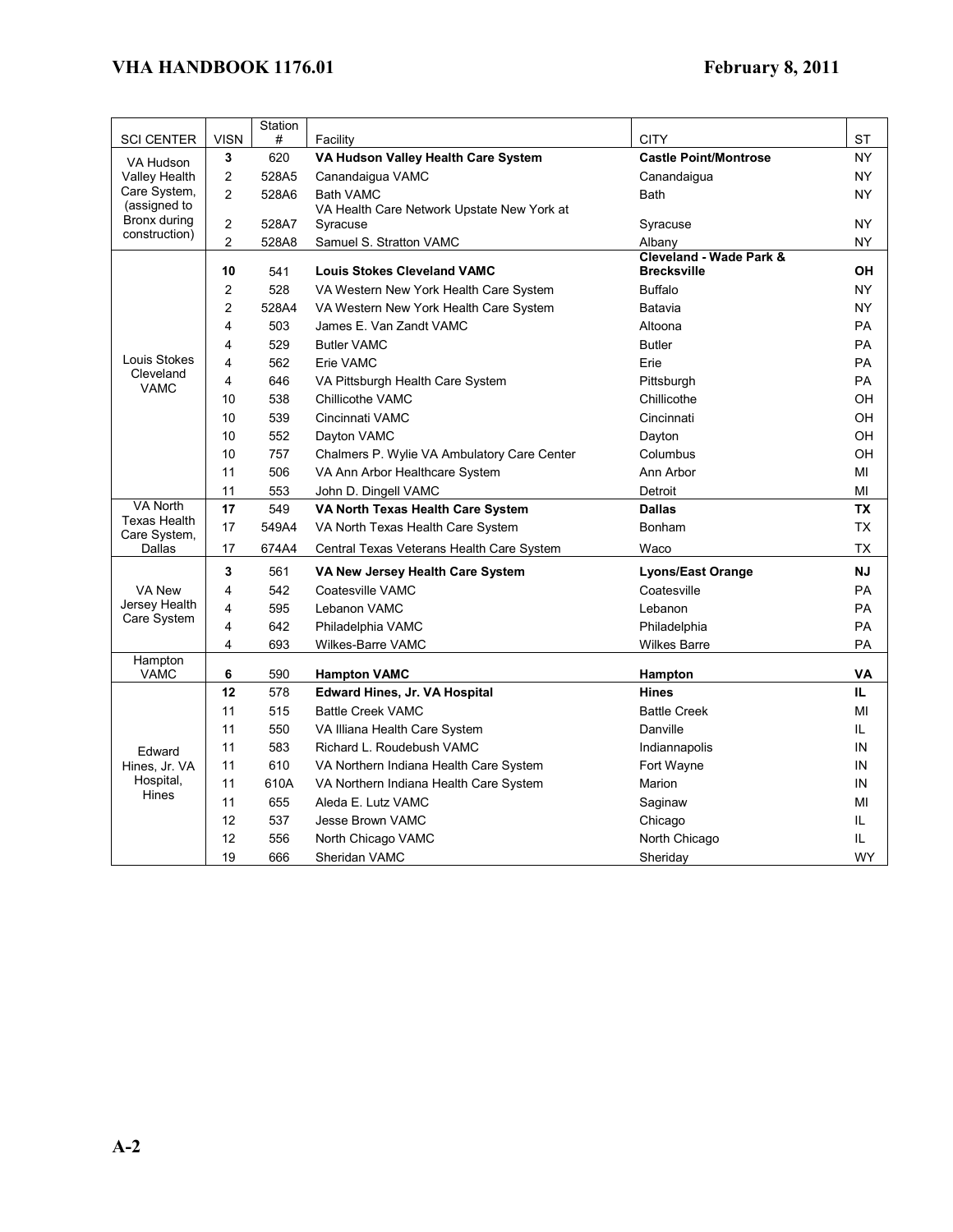|                                    |             | Station |                                                 |                      |           |
|------------------------------------|-------------|---------|-------------------------------------------------|----------------------|-----------|
| <b>SCI CENTER</b>                  | <b>VISN</b> | #       | Facility                                        | CITY                 | ST        |
|                                    | 16          | 580     | Michael E. Debakey VAMC                         | <b>Houston</b>       | ТX        |
| Michael E.                         | 16          | 502     | Alexandria VAMC                                 | Alexandria           | LA        |
| Debakey VAMC,                      | 16          | 520     | VA Gulf Coast Veterans Health Care System       | Biloxi               | <b>MS</b> |
| Houston                            | 16          | 629     | Southeast Louisiana Veterans Health Care System | <b>New Orleans</b>   | LA        |
|                                    | 16          | 635     | Oklahoma City VAMC                              | Oklahoma City        | OK        |
|                                    | 16          | 667     | Overton Brooks VAMC                             | Shreveport           | LA        |
|                                    | 22          | 600     | VA Long Beach Health Care System                | Long Beach           | CA        |
| VA Long Beach                      | 22          | 593     | VA Southern Nevada Health Care System           | Las Vegas            | NV        |
| <b>Health Care</b>                 | 22          | 605     | VA Loma Linda Health Care System                | Loma Linda           | CA        |
| System                             | 22          | 691     | VA Greater Los Angeles Health Care System       | Los Angeles          | CA        |
|                                    | 22          | 691A4   | VA Greater Los Angeles Health Care System       | Sepulveda            | CA        |
|                                    | 9           | 614     | <b>Memphis VAMC</b>                             | <b>Memphis</b>       | <b>TN</b> |
|                                    | 7           | 521     | Birmingham VAMC                                 | Birmingham           | AL        |
|                                    | 7           | 679     | Tuscaloosa VAMC                                 | Tuscaloosa           | AL        |
|                                    | 9           | 626     | VA Tennessee Valley Health Care System          | Nashville            | ΤN        |
| Memphis VAMC                       | 9           | 626A4   | VA Tennessee Valley Health Care System          | Murfreesboro         | ΤN        |
|                                    | 16          | 564     | Fayetteville, AR VAMC                           | Fayetteville         | <b>AR</b> |
|                                    | 16          | 586     | G.V. (Sonny) Montgomery VAMC                    | Jackson              | ΜS        |
|                                    | 16          | 598     | Central Arkansas Veterans Health Care System    | <b>Little Rock</b>   | AR        |
|                                    | 16          | 598     | Central Arkansas Veterans Health Care System    | North Little Rock    | AR        |
|                                    | 16          | 623     | Jack C. Montgomery VAMC                         | Muskogee             | OK        |
| VA Health Care                     | 8           | 546     | <b>Miami VA Health Care System</b>              | Miami                | FL        |
| System, Miami                      | 8           | 548     | West Palm Beach VAMC                            | West Palm Beach      | FL        |
|                                    | 12          | 695     | Clement J. Zablocki VAMC                        | Milwaukee/Wood       | WI        |
| Clement J. Zablocki                | 12          | 585     | Iron Mountain VAMC                              | Iron Mountain        | MI        |
| VAMC, Milwaukee                    | 12          | 607     | William S. Middleton Memorial Veterans Hospital | Madison              | WI        |
|                                    | 12          | 676     | Tomah VAMC                                      | Tomah                | WI        |
|                                    | 23          | 618     | <b>Minneapolis VAMC</b>                         | <b>Minneapolis</b>   | <b>MN</b> |
|                                    | 23          | 437     | Fargo VAMC                                      | Fargo                | ND.       |
|                                    | 23          | 438     | Sioux Falls VAMC                                | Sioux Falls          | <b>SD</b> |
|                                    | 23          | 568     | VA Black Hills Health Care System               | Fort Meade           | SD        |
|                                    | 23          | 568A4   | VA Black Hills Health Care System               | <b>Hot Springs</b>   | <b>SD</b> |
| Minneapolis VAMC                   | 23          | 636     | VA Nebraska-Western Iowa Health Care System     | Omaha                | NE        |
|                                    | 23          | 636A4   | VA Nebraska-Western Iowa Health Care System     | Grand Island         | NE        |
|                                    | 23          | 636A5   | VA Nebraska-Western Iowa Health Care System     | Lincoln              | <b>NE</b> |
|                                    | 23          | 636A6   | VA Central Iowa Health Care System              | Des Moines/Knoxville | IA        |
|                                    | 23          | 636A8   | VA Iowa City Health Care System                 | Iowa City            | IA        |
|                                    | 23          | 656     | St. Cloud VAMC                                  | St. Cloud            | MN        |
|                                    | 21          | 640     | VA Palo Alto Health Care System                 | Palo Alto            | CА        |
|                                    | 21          | 358     | Manila Outpatient Clinic                        | Manila               | PI        |
|                                    | 21          | 459     | VA Pacific Islands Health Care System           | Honolulu             | HI        |
| VA Palo Alto Health<br>Care System | 21          | 570     | VA Central California Health Care System        | Fresno               | CA        |
|                                    | 21          | 612     | VA Northern California Health Care System       | Martinez/Sacramento  | CA        |
|                                    | 21          | 654     | Sierra Nevada Health Care System                | Reno                 | <b>NV</b> |
|                                    | 21          | 662     | San Francisco VAMC                              | San Francisco        | CA        |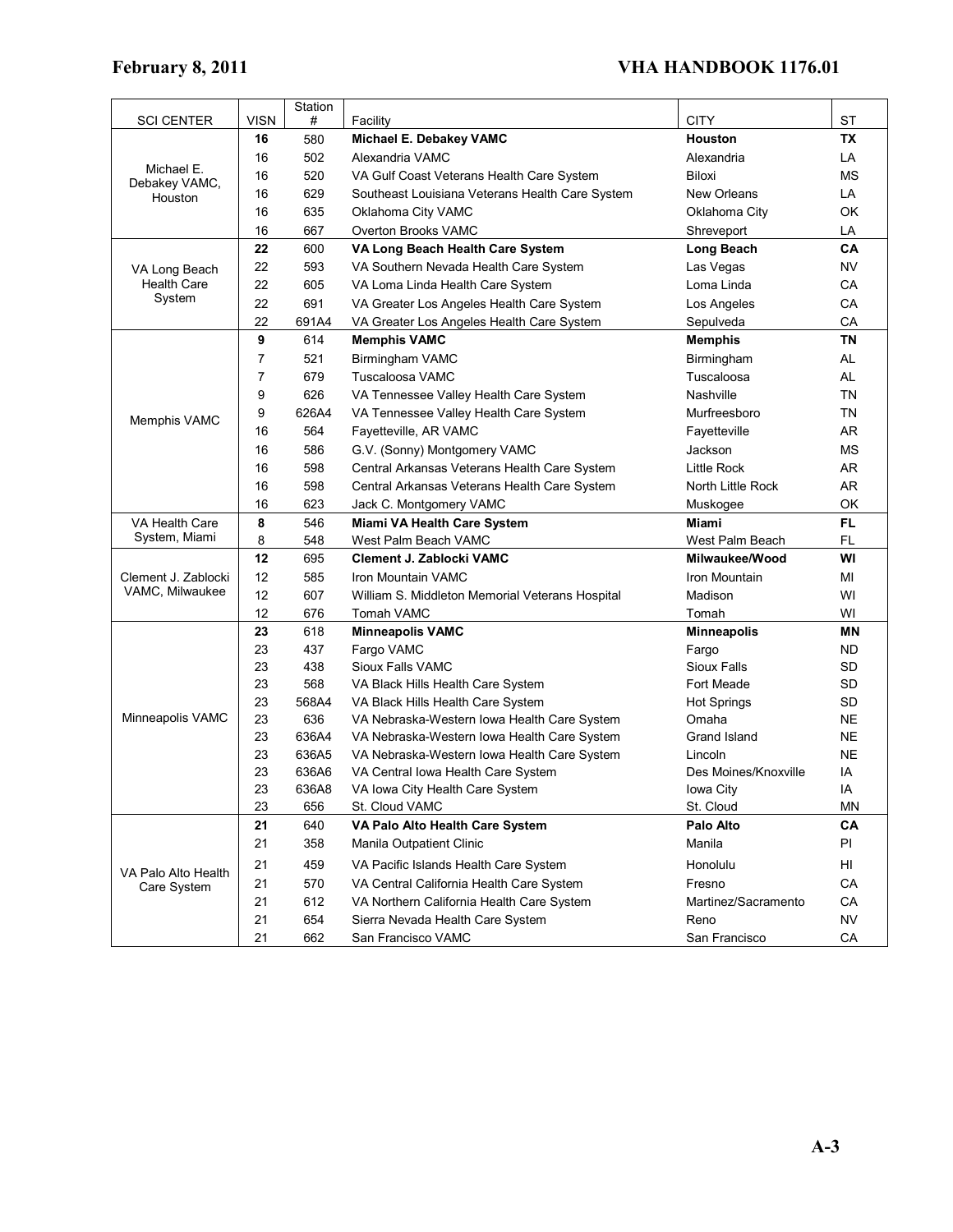| <b>SCI CENTER</b>           | <b>VISN</b> | Station<br># | Facility                                             | <b>CITY</b>                  | <b>ST</b> |
|-----------------------------|-------------|--------------|------------------------------------------------------|------------------------------|-----------|
|                             | 6           | 652          | <b>Hunter Holmes McGuire VAMC</b>                    | <b>Richmond</b>              | VA        |
|                             | 4           | 460          | Wilmington VAMC                                      | Wilmington                   | DE        |
|                             | 4           | 540          | Louis A. Johnson VAMC                                | Clarksburg                   | <b>WV</b> |
|                             | 5           | 512          | VA Maryland Health Care System                       | <b>Baltimore</b>             | MD        |
|                             | 5           | 613          | Martinsburg VAMC                                     | Martinsburg                  | <b>WV</b> |
| Hunter Holmes               | 5           | 688          | Washington, DC VAMC                                  | Washington                   | DC        |
| McGuire VAMC,<br>Richmond   | 6           | 517          | <b>Beckley VAMC</b>                                  | Beckley                      | WV        |
|                             | 6           | 558          | Durham VAMC                                          | Durham                       | <b>NC</b> |
|                             | 6           | 565          | <b>Fayetteville VAMC</b>                             | Fayetteville                 | <b>NC</b> |
|                             | 6           | 658          | Salem VAMC                                           | Salem                        | VA        |
|                             | 6           | 659          | W.G. (Bill) Hefner VAMC                              | Salisbury                    | <b>NC</b> |
|                             | 9           | 581          | <b>Huntington VAMC</b>                               | Huntington                   | <b>WV</b> |
| South Texas                 | 17          | 671          | South Texas Veterans Health Care System              | <b>San Antonio</b>           | TX        |
| Veterans Health             | 17          | 671A4        | South Texas Veterans Health Care System              | Kerrville                    | <b>TX</b> |
| Care System, San<br>Antonio | 17          | 674          | Central Texas Veterans Health Care System            | Temple                       | TX        |
|                             | 22          | 664          | VA San Diego Health Care System                      | San Diego                    | CA        |
| VA San Diego                | 18          | 644          | Carl T. Hayden VAMC                                  | Phoenix                      | AZ        |
| <b>Health Care</b>          | 18          | 649          | Northern Arizona VA Health Care System               | Prescott                     | AZ        |
| System                      | 18          | 678          | Southern Arizona VA Health Care System               | Tucson                       | <b>AZ</b> |
| VA Caribbean                |             |              |                                                      |                              |           |
| <b>Health Care</b>          |             |              |                                                      |                              |           |
| System, San Juan            | 8           | 672          | VA Caribbean Health Care System                      | San Juan                     | <b>PR</b> |
|                             | 20          | 663          | VA Puget Sound Health Care System                    | <b>Seattle/American Lake</b> | <b>WA</b> |
|                             | 19          | 436          | VA Montana Health Care System                        | Fort Harrison                | МT        |
|                             | 20          | 463          | Alaska VA Health Care System                         | Anchorage                    | AK        |
| VA Puget Sound              | 20          | 531          | <b>Boise VAMC</b>                                    | <b>Boise</b>                 | ID        |
| <b>Health Care</b>          | 20          | 648          | Portland VAMC                                        | Portland/Vancouver           | 0R        |
| System, Seattle             | 20          | 653          | VA Roseburg Health Care System                       | Roseburg                     | 0R        |
|                             | 20          | 668          | Spokane VAMC                                         | Spokane                      | <b>WA</b> |
|                             | 20          | 687          | Jonathan M. Wainwright Memorial VAMC                 | Walla Walla                  | <b>WA</b> |
|                             | 20          | 692          | VA Southern Oregon Rehabilitation Center and Clinics | <b>White City</b>            | 0R        |
|                             | 15          | 657          | <b>St Louis VAMC</b>                                 | <b>St Louis</b>              | МO        |
|                             | 9           | 596          | Lexington VAMC                                       | Lexington                    | KY.       |
|                             | 9           | 603          | Louisville VAMC                                      | Louisville                   | KY        |
|                             | 15          | 589          | Kansas City VAMC                                     | Kansas City                  | MO.       |
| St Louis VAMC               | 15          | 589A4        | Harry S. Truman Memorial Veterans' Hospital          | Columbia                     | MO        |
|                             | 15          | 589A5        | VA Eastern Kansas Health Care System                 | Topeka                       | KS        |
|                             | 15          | 589A6        | VA Eastern Kansas Health Care System                 | Leavenworth                  | KS        |
|                             | 15          | 589A7        | Robert J. Dole VAMC                                  | Wichita                      | KS        |
|                             | 15          | 657A4        | John J. Pershing VAMC                                | Poplar Bluff                 | MO        |
|                             | 15          | 657A5        | Marion VA Health Care System                         | Marion                       | IL        |
|                             | 8           | 673          | James A Haley Veterans' Hospital                     | Tampa                        | FL        |
| James A Haley               | 8           | 516          | Bay Pines VA Health Care System                      | <b>Bay Pines</b>             | FL        |
| Veterans' Hospital,         | 8           | 573          | North Florida/South Georgia Veterans Health System   | Gainesville                  | FL.       |
| Tampa                       | 8           | 573A4        | North Florida/South Georgia Veterans Health System   | Lake City                    | FL.       |
|                             | 8           | 675          | Orlando VAMC                                         | Orlando                      | FL.       |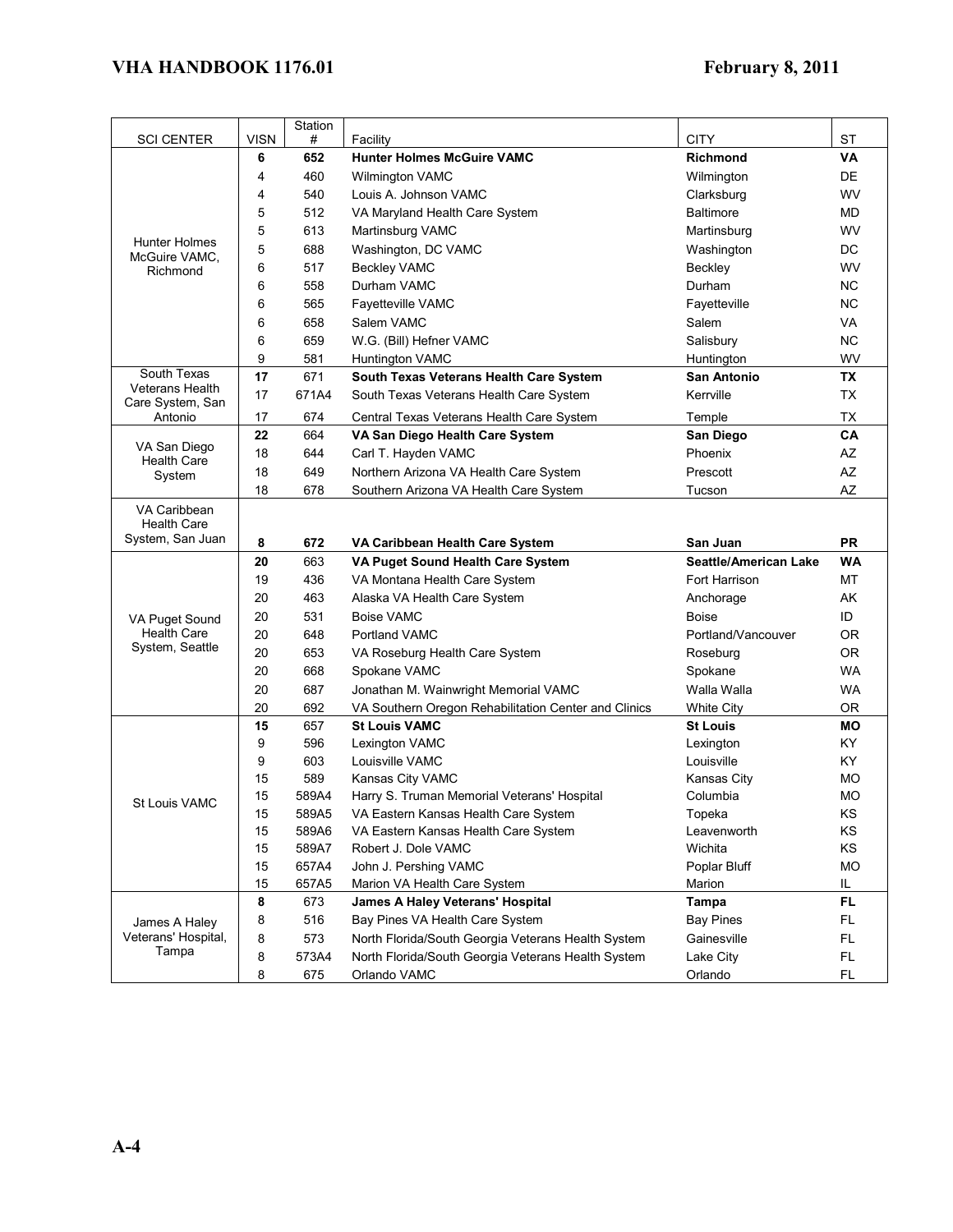# **APPENDIX B**

# **SPINAL CORD INJURY (SCI) CENTERS ACCEPTING DEPARTMENT OF DEFENSE REFERRALS**

1. Department of Veterans Affairs (VA) New Mexico Health Care System (HCS) (128), 1501 San Pedro Southeast, Albuquerque, NM 87108. (505) 256-2849

2. Augusta VA Medical Center (128), One Freedom Way, Augusta, GA 30904-6285. (706) 823-2216

3. VA Boston HCS (128), 1400 VFW Parkway, West Roxbury, MA 02132. (617) 323-7700, extension 5128.

4. VA Medical Center (128), 130 West Kingsbridge Road, Bronx, NY 10468. (718) 584-9000, extension 5423.

5. Louis Stokes VA Medical Center (128W), 10701 East Boulevard, Cleveland, OH 44106. (216) 791-3800, extension 5219.

6. VA North Texas HCS (128), 4500 South Lancaster Road, Dallas, TX 75216. (214) 857-1757.

7. Edward Hines, Jr. VA Medical Center (128), Fifth Avenue and Roosevelt Road, Hines, IL 60141-5000. (708) 202-2241.

8. Houston VA Medical Center (128), 2002 Holcombe Boulevard, Houston, TX 77030-4298. (713) 794-7128.

9. VA Long Beach HCS (128), 5901 East 7th Street, Long Beach, CA 90822. (562) 826-5701.

10. VA Medical Center (128), 1030 Jefferson Avenue, Memphis, TN 38104. (901) 577-7373.

11. VA Medical Center (128), 1201 Northwest 16th Street, Miami, FL 33125. (305) 575-3174.

12. Clement J. Zablocki VA Medical Center (128), 5000 West National Avenue, Milwaukee, WI 53295. (414) 384-2000, extension 41230.

13. Minneapolis VA Medical Center (128), 1 Veterans Drive, Minneapolis, MN 55417. 612- 467-3337.

14. VA Palo HCS (128), 3801 Miranda Avenue, Palo Alto, CA 94304. (650) 493-5000 ext 65870.

15. HH McGuire VA Medical Center (128), 1201 Broad Rock Boulevard, Richmond, VA 23249. (804) 675-5282.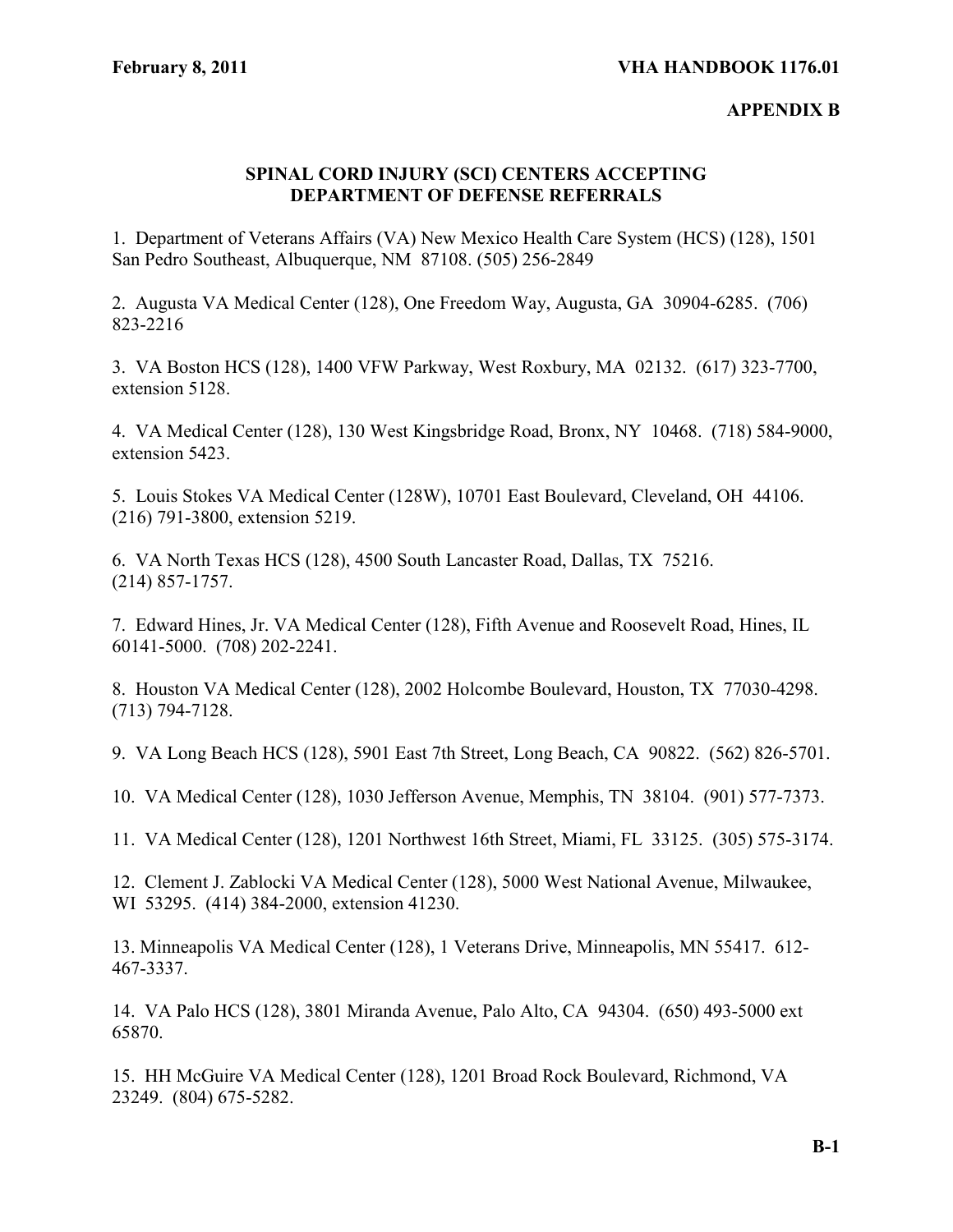16. South Texas Veterans HCS (128), 7400 Meront Minter Blvd., San Antonio, TX 78284. (210) 617-5257.

17. VA San Diego HCS (128), 3350 La Jolla Village Drive, San Diego, CA 92161. (858) 642- 3117.

18. VA Medical Center (128), 10 Casia Street, San Juan, PR 00921-3201. (787) 641-7582, extension 14130.

19. VA Puget Sound HCS (128), 1660 South Columbian Way, Seattle, WA 98108-1597. (206) 764-2332.

20. Saint Louis VA Medical Center (128JB), One Jefferson Barracks Drive, St. Louis, MO 63125. (314) 894-6677.

21. James A. Haley VA Medical Center (128), 13000 Bruce B. Downs Blvd., Tampa, FL 33612- 4798. (813) 972-2000, extension 6399.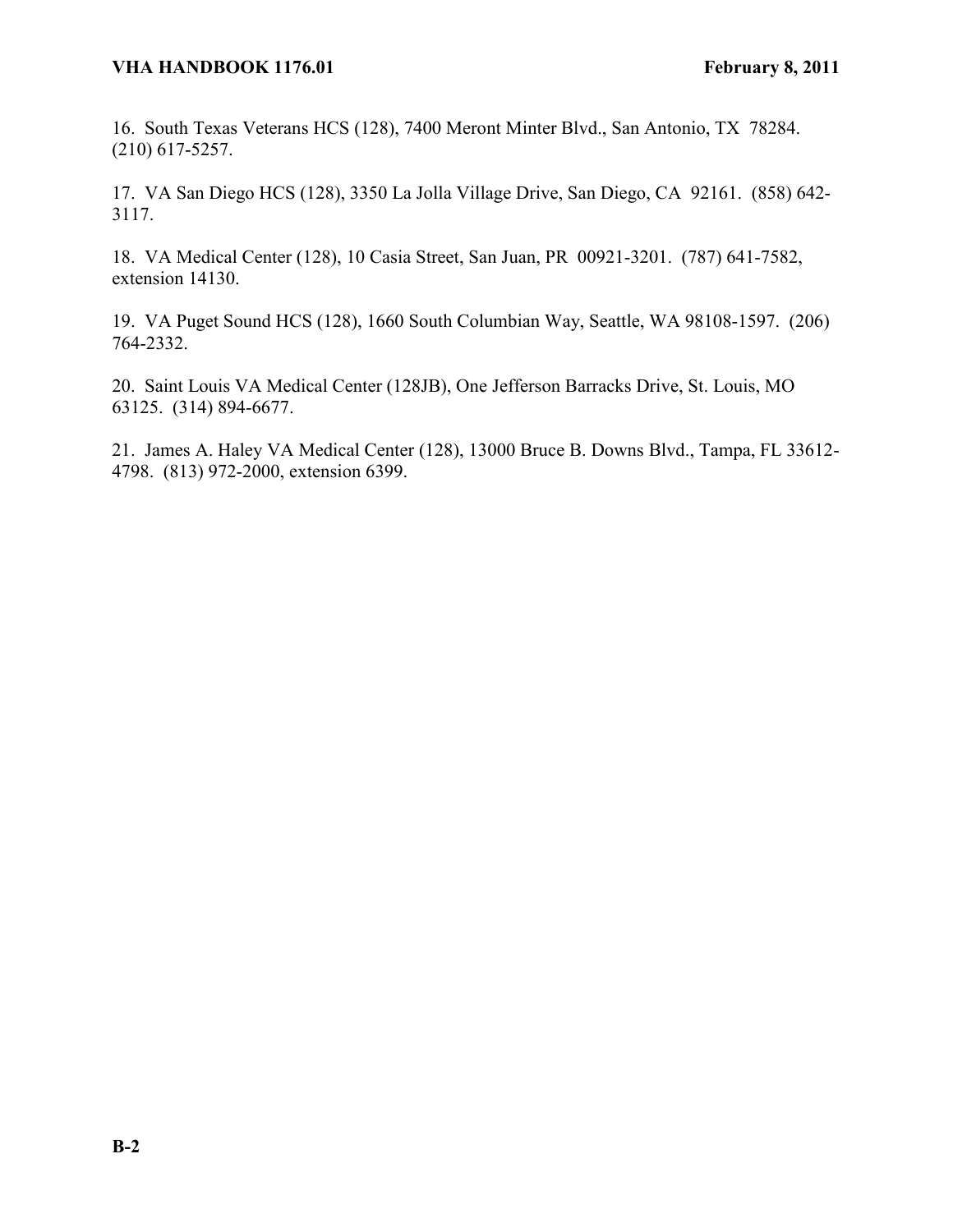#### **APPENDIX C**

### **SPINAL CORD INJURY (SCI) CENTERS**

1. Department of Veterans Affairs (VA) New Mexico Health Care System (HCS) (128), 1501 San Pedro Southeast, Albuquerque, NM 87108.

- 2. Augusta VA Medical Center (128), One Freedom Way, Augusta, GA 30904-6285.
- 3. VA Boston HCS (128), 1400 VFW Parkway, West Roxbury, MA 02132.
- 4. VA Medical Center (128), 130 West Kingsbridge Road, Bronx, NY 10468.
- 5. VA Hudson Valley HCS (128), Castle Point, NY 12511.
- 6. Louis Stokes VA Medical Center (128W), 10701 East Boulevard, Cleveland, OH 44106.
- 7. VA North Texas HCS (128), 4500 South Lancaster Road, Dallas, TX 75216.
- 8. VA New Jersey HCS (128), 385 Tremont Avenue, East Orange, NJ 07018-1095.

9. VA Medical Center (128), 100 Emancipation Drive, Hampton, VA 23667.

10. Edward Hines, Jr. VA Medical Center (128), Fifth Avenue and Roosevelt Road, Hines, IL 60141-5000.

- 11. Houston VA Medical Center (128), 2002 Holcombe Boulevard, Houston, TX 77030-4298.
- 12. VA Long Beach HCS (128), 5901 East 7th Street, Long Beach, CA 90822.
- 13. VA Medical Center (128), 1030 Jefferson Avenue, Memphis, TN 38104.

14. VA Medical Center (128), 1201 Northwest 16th Street, Miami, FL 33125.

15. Clement J. Zablocki VA Medical Center (128), 5000 West National Avenue, Milwaukee, WI 53295.

16. VA Medical Center (128), 1 Veterans Drive, Minneapolis, MN 55417

17. VA Palo HCS (128), 3801 Miranda Avenue, Palo Alto, CA 94304.

18. HH McGuire VA Medical Center (128), 1201 Broad Rock Boulevard, Richmond, VA 23249.

19. South Texas Veterans HCS (128), 7400 Meront Minter Boulevard, San Antonio, TX 78284.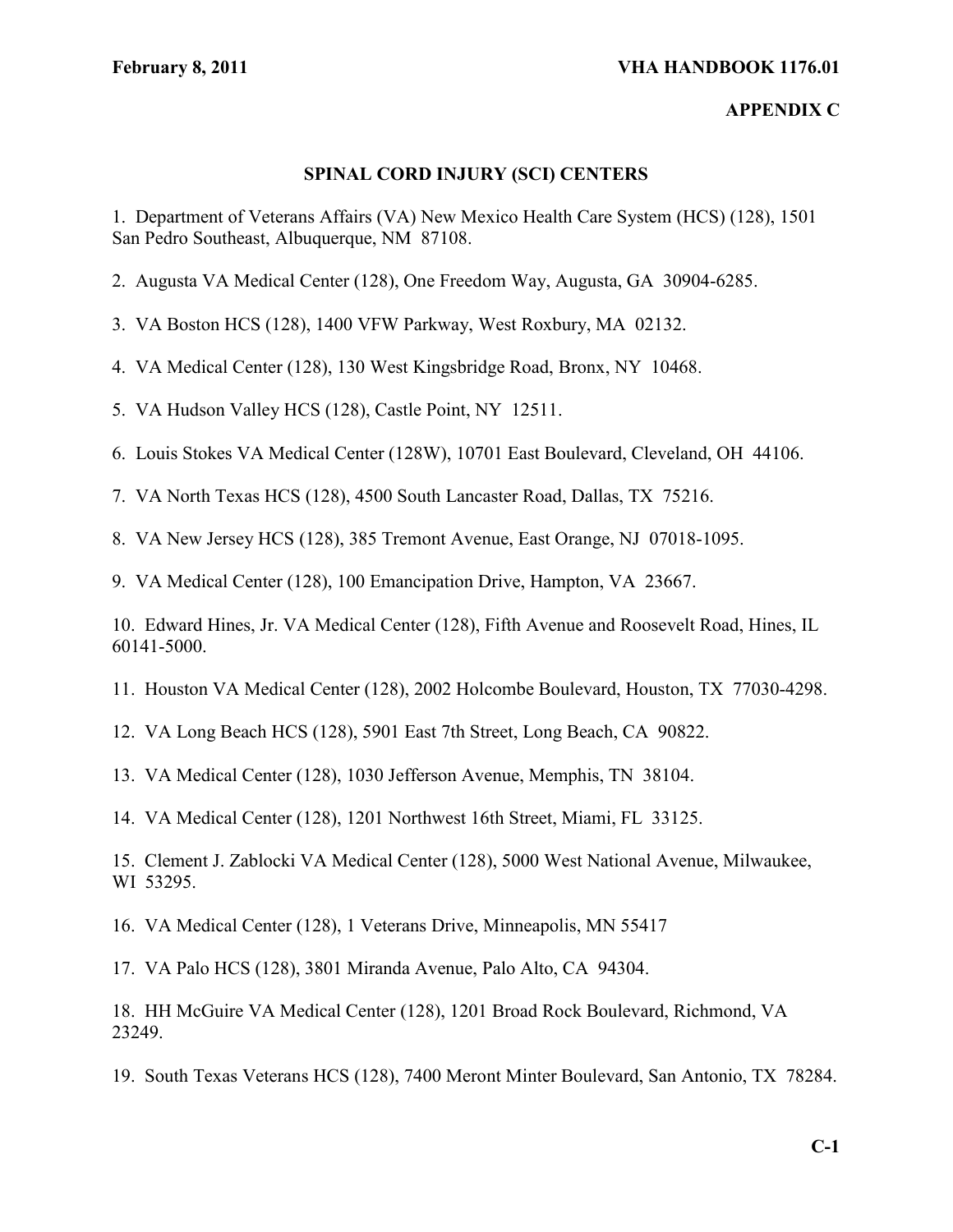20. VA San Diego HCS (128), 3350 La Jolla Village Drive, San Diego, CA 92161.

21. VA Medical Center (128), 10 Casia Street, San Juan, PR 00921-3201.

22. VA Puget Sound HCS (128), 1660 South Columbian Way, Seattle, WA 98108-1597.

23. Saint Louis VA Medical Center (128JB), One Jefferson Barracks Drive, St. Louis, MO 63125.

24. James A. Haley VA Medical Center (128), 13000 Bruce B. Downs Boulevard, Tampa, FL 33612-4798.